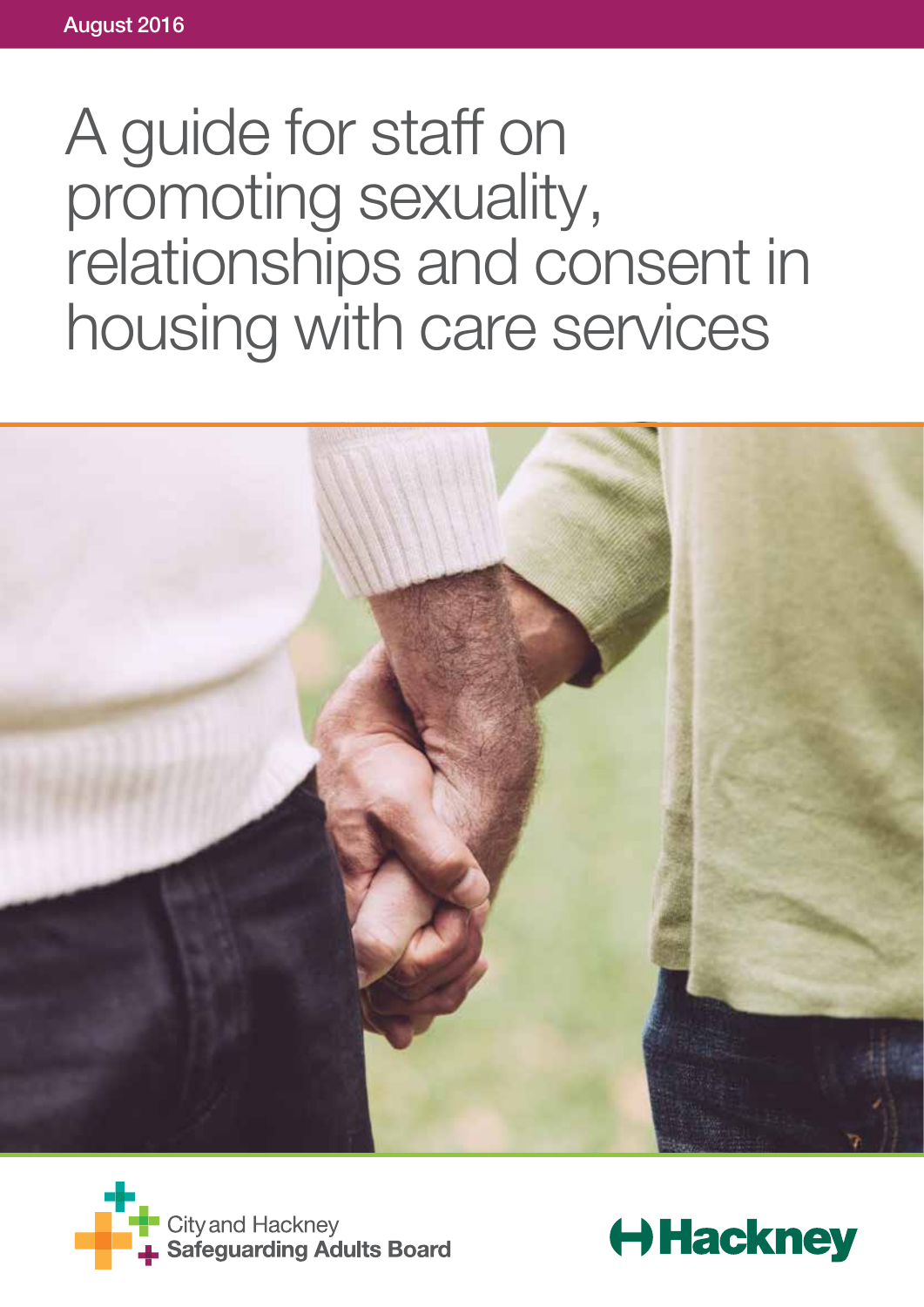Permission granted to copy, publish, distribute, transmit and adapt this work, and to use it both commercially and non-commercially, as long as you acknowledge the source of the information. Use of this information does not confer endorsement.



© London Borough of Hackney



A report by Sally-Marie Bamford, George Holley-Moore and Dashiell Shaw

The International Longevity Centre – UK (ILC-UK) is an independent, non-partisan think tank dedicated to addressing issues of longevity, ageing and population change. It develops ideas, undertakes research and creates a forum for debate.

The ILC-UK is a registered charity (no. 1080496) incorporated with limited liability in England and Wales (company no. 3798902).

ILC-UK 11 Tufton Street London SW1P 3QB Tel: +44 (0) 20 7340 0440 www.ilcuk.org.uk © ILC-UK 2016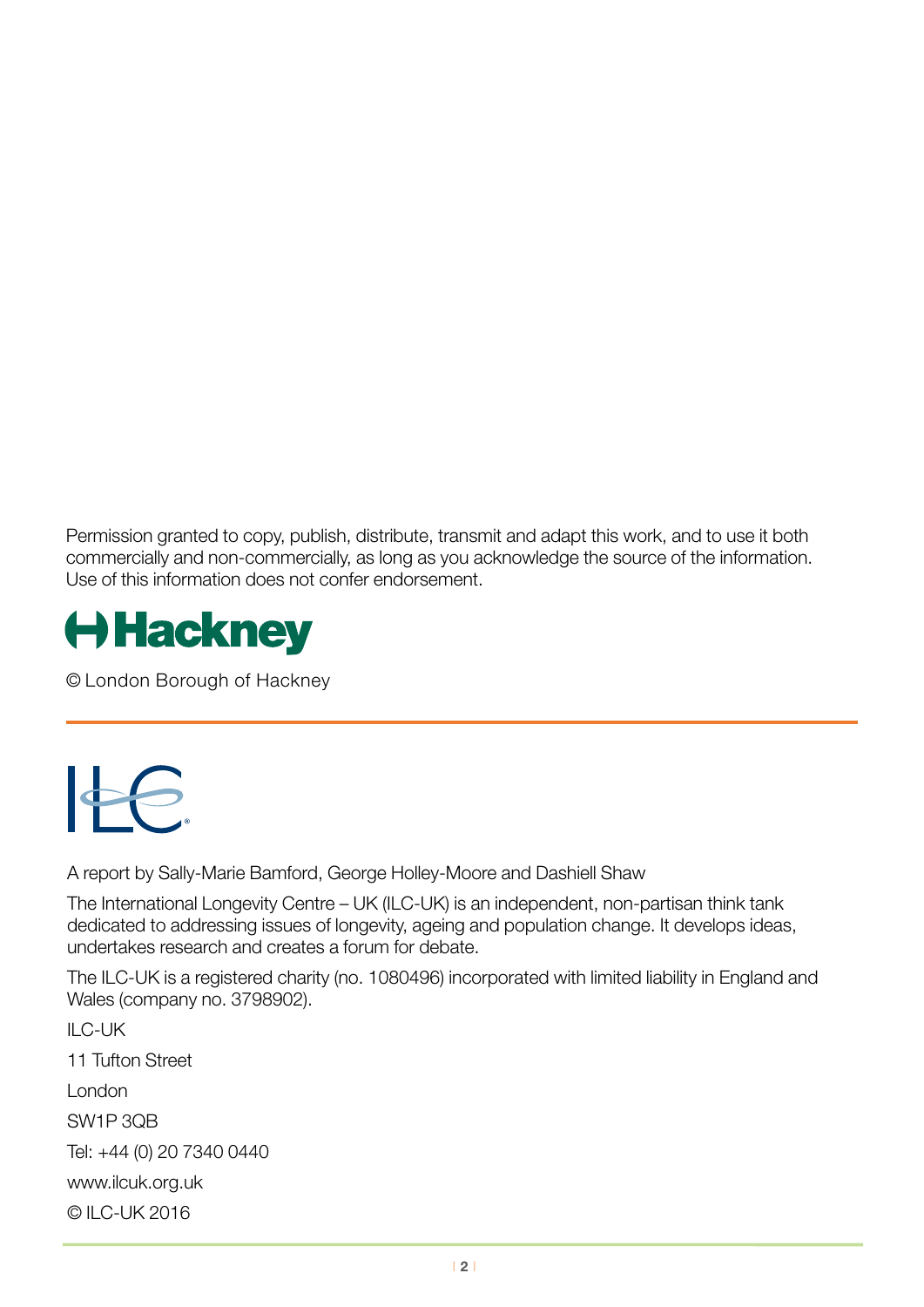## Contents

| When might a relationship not be an issue, how to judge mental capacity |  |
|-------------------------------------------------------------------------|--|
|                                                                         |  |
|                                                                         |  |
|                                                                         |  |
|                                                                         |  |
|                                                                         |  |
|                                                                         |  |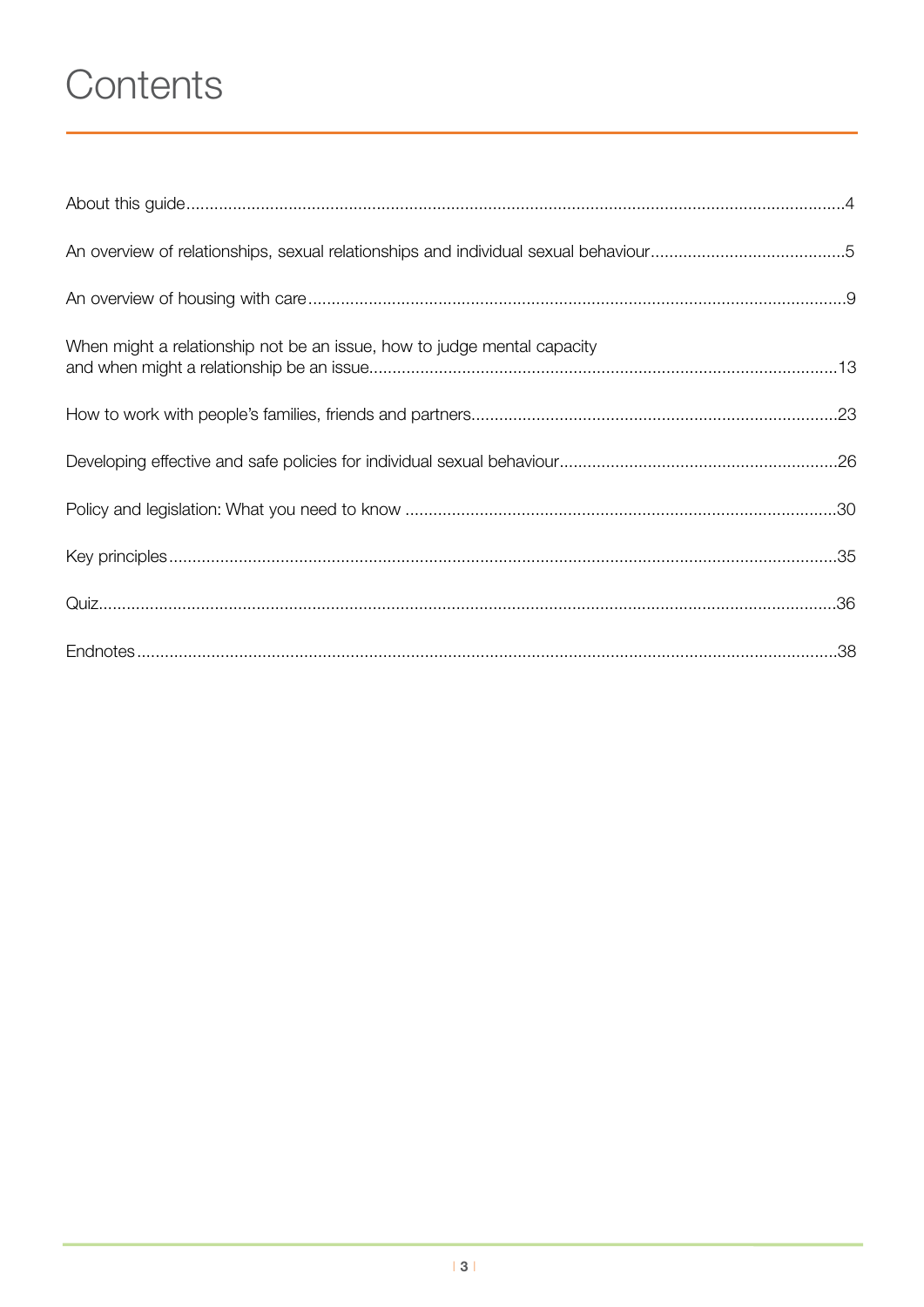## About this guide

This guide focuses on older people, sexuality, intimacy and relationships in housing with care. It looks at non-sexual and sexual relationships and individual sexual behaviour. This is not an easy subject and each case is unique, but this guide aims to steer you through how to respond and think about situations of this nature. Just because a person is old, it does not diminish their desire for companionship, intimacy and love and yet often this basic right may be denied, ignored or stigmatised. Older people in housing with care who wish to and are capable of expressing choice, should be supported to develop or maintain any relationship of their choosing.

We appreciate the issues involved can be complex, controversial and sensitive. They may challenge your own attitudes, beliefs and values or those of the service user's family or friends, but it is essential to keep an open mind and support service users in this regard. At the same time this guide recognises that many service users may be at risk and it is part of your duty of care to protect them from harm. Balancing the sometimes competing demands of enabling and supporting service users while at the same time protecting them is not always straightforward, so the guide provides you with some key techniques and tools to think about this.

This guide offers information, practical advice and tips to support your everyday working activities. This subject can cause confusion, embarrassment and sometimes shock and so by working through this guide, we hope you will feel more comfortable and confident responding to the needs of the people who use your services.

The first part of this guide provides an overview of the housing with care sector and in particular explores the profile of service users and how they may be at risk. It also provides an overview of how we think about older people, sexuality, intimacy and relationships. In this section we examine attitudes, beliefs and values and how they impact our everyday decision making. The main part of this guide looks at how we think about relationships in housing with care, when a relationship is not an issue and therefore how service users need to be supported, and how to know when a relationship is an issue or problematic and how you should respond. We will also look at the difficult subject of individual sexual behaviour, sometimes referred to as 'inappropriate' or 'challenging' behaviour. This part of the guide looks at how we judge behaviour in this regard and how something that may be inappropriate to one person may be completely appropriate to someone else.

The last section of the guide, provides some advice and tips on how to respond to the family, friends and partners of service users. It can sometimes be the case that family members may not agree with the actions of the service user and how to deal with this potential conflict can be difficult. We also provide an overview of the policy and legislative framework surrounding this subject area and some simple explanations of what they mean to you. Finally we have included some top tips on how to approach this subject and a quiz.

The information in this guide has been informed by a review of the literature and interviews with a range of experts. Remember, there are no set rules as such and there are no set answers, but as you learn more about this subject, we hope you will feel more comfortable in responding to some of the everyday situations that cross your path.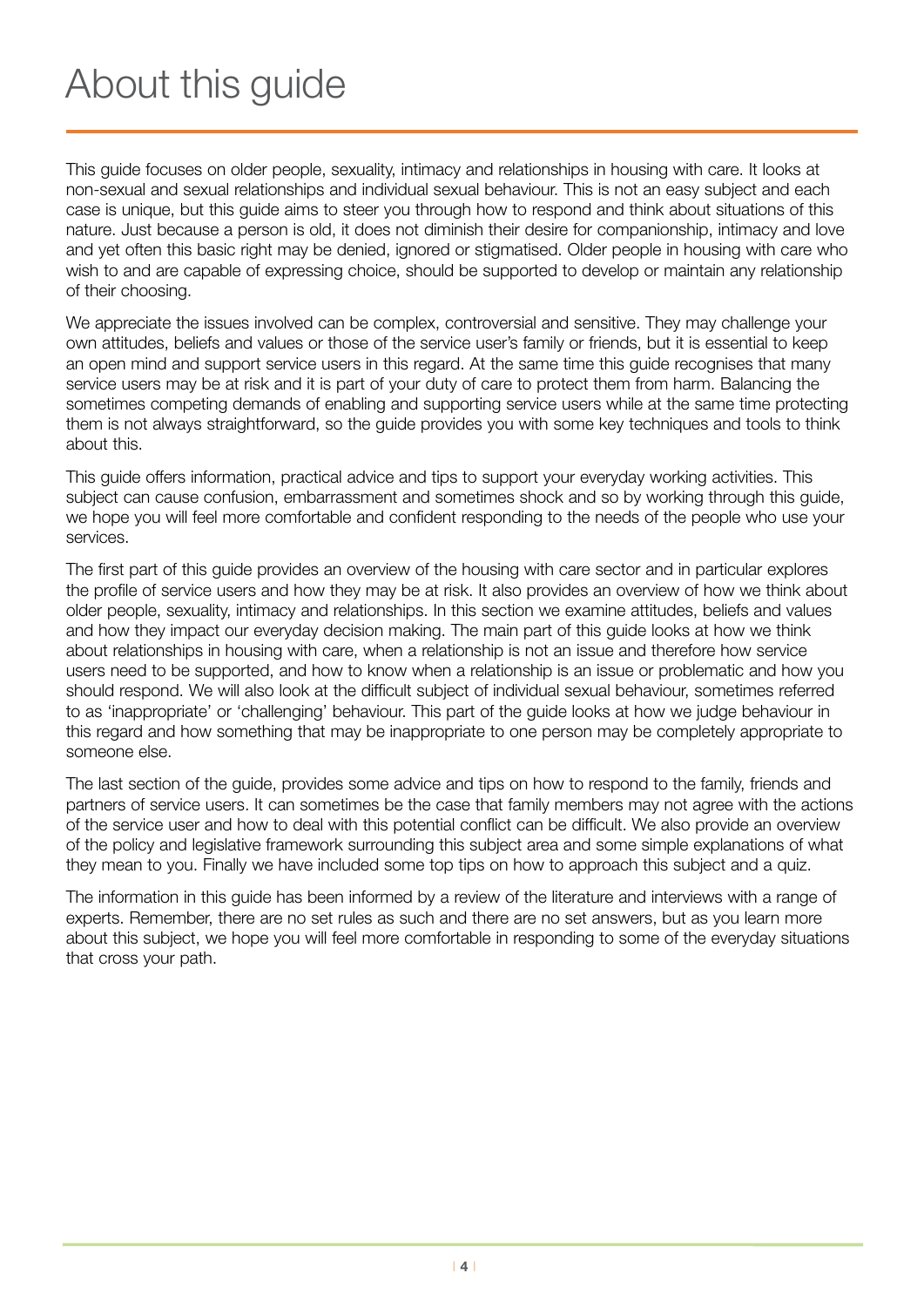## **Introduction**

Intimacy, relationships and sex can be difficult topics to talk about. They are difficult topics to talk about even with your partner or close friends, so having to think about this as part of your everyday job may make you feel embarrassed, uncomfortable, nervous and even on occasions shocked. How you feel about the subject matter will probably, even if you do not realise it, impact how you respond to situations of this nature in the workplace. In this chapter we are going to look at why it is important that we can talk openly about this subject matter to service users, to the family and friends of service users, to work colleagues and other agencies.

## **Why are relationships, intimacy and sex important?**

Most people enjoy some form of intimacy be it non-sexual or sexual. This basic human need does not diminish as people age, or if people have a disability or dementia for example. We all need companionship, intimacy and love and yet for older people, particularly who may have mental or physical conditions, we are not always comfortable even thinking about this let alone talking to them about it.

People who live in housing with care have the same personal and sexual needs and rights as other people – expressing this is a natural and expected part of life whatever your age. These needs may show themselves in different ways for example some service users may just want to kiss and cuddle while other service users may want a sexual relationship. It is also important to remember that not everyone in housing with care will be heterosexual, some of the service users will self-identify as lesbian, gay, bisexual or transgender.

#### **Key Facts**

The need for human intimacy for most people lasts until the end of their life.<sup>1</sup>

Maintaining intimacy and sex for older people is beneficial for their health and wellbeing.

Sexuality is a natural and expected part of an individual's life.

Intimacy can come in different forms from cuddling and kissing to sexual relations.

Older people are just like the rest of us, they may want to end relationships or start new relationships, they may want a 'serious' or a 'casual' relationship.

More older people are wanting and enjoying sex than ever before. A survey in 2015 found that more than half (54%) of men and almost a third (31%) of women over the age of 70 reported that they were still sexually active and one third of them reported having sex at least twice a month.<sup>2</sup>

You may be thinking by now: "*that is all very well for older people who are well, but it is really not the same for our service users, as often they are vulnerable*". Of course each situation has to be judged on a case by case basis and, as we will discuss later in this guide, issues of safeguarding are paramount. Anyone who is at risk needs to be protected from abuse and exploitation and assessing whether the person has the mental capacity to give informed consent to sexual activity is critical. However, for older people who wish to, and are capable of, expressing choice, they have the right to be supported to develop or maintain close relationships. Service users with dementia for example, may want some sort of relationship and the benefits of sexual expression and intimacy for them are often overlooked.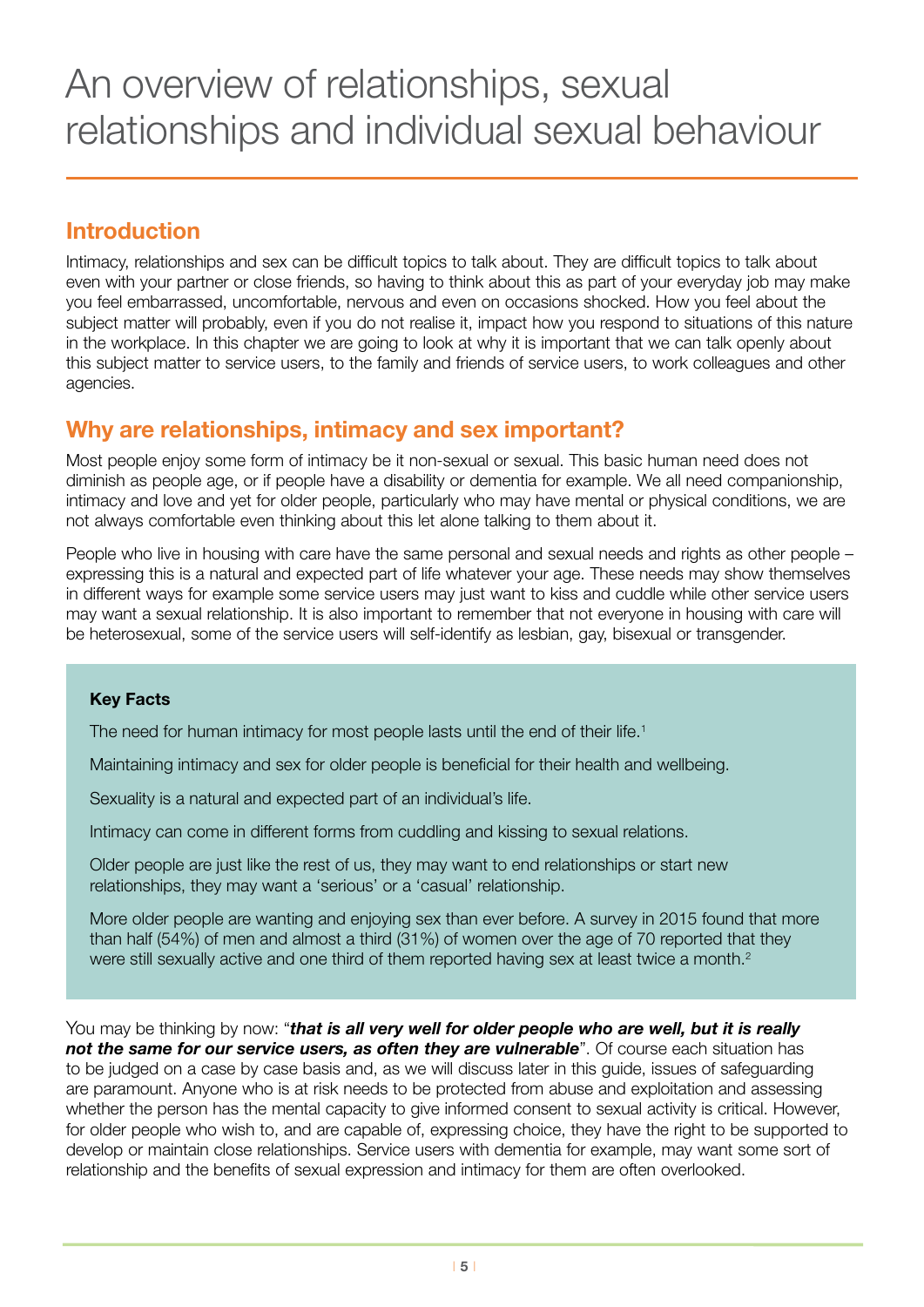

## **So how do you really feel about older people having relationships and sex?**

In the earlier section, we explored why older people have a right to enjoy intimacy and relationships. In this section, we want to delve a little more into how you may really feel about this on a day to day basis. Research in this area suggests that in care homes, frontline care workers are a lot more comfortable with platonic relationships, however any form of sexual relations is often met with concern at best and outrage and shock at worst. Often how we respond to older people having a sexual relationship is linked to our own judgements and values, you may not even be conscious of these – for example what you consider 'normal' may not be 'normal' to someone else. How often have you thought or heard some of the following comments below:

#### *"Older people aren't interested in sex"*

*"Even if older people wanted sex – they probably can't anyway because they are too old or infirm"*

*"I really don't even want to think about it, it makes me feel really odd inside"*

*"They should act their age, it is laughable those two carrying on like this at their age"*

*"A kiss and a cuddle is ok but nothing else, particularly at their age"*

*"I have enough to do without having to think about this – really it's my job just to look after them, not to encourage them to have sex"*

*"I mean what will their families think, when I have to explain to them that their Dad is having sex with another service user"*

*"I just can't talk to an 82 year old man about his relationship, it feels too private and personal"*

*"I can't believe he's gay – I didn't think people back in his day were allowed to be gay"*

#### *"He's just a dirty old man"*

We all need to ask ourselves to what extent we may agree or disagree with these comments. Addressing issues related to intimate relationships and sex is really difficult and it is understandable that even unintentionally there can be embarrassment, misunderstanding or prejudice. We need to make sure that we challenge and question how our behaviour and responses link back to what our attitudes, belief and values are, thereby enabling the service user to receive the best possible support they can.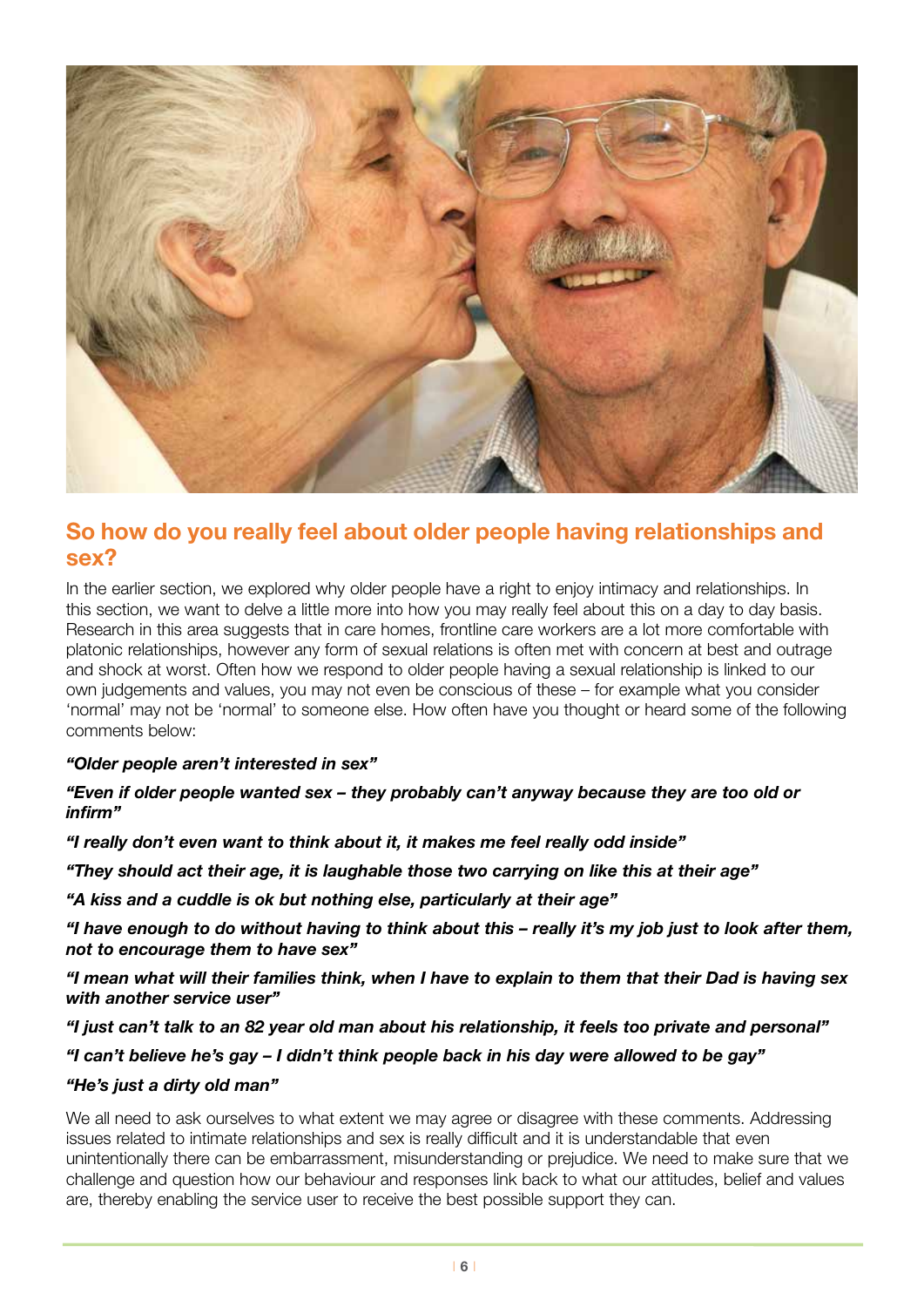

## **How do older people themselves feel about intimacy and relationships?**

Another helpful way to think about this subject is to think about it from the perspective of the person using the service. How do they feel about their intimate and sexual needs and what sort of support do they need in this respect? The quotes below are taken directly from older people.

*"I never felt like it in all my married life, never felt like sex, but I've done more in this last two years than in all the time I was married."* Widowed woman aged 71

*"We know what we are doing, we've had plenty of practice and I would never have believed that it gets better as you get older, but it does."* Married woman aged 52

*"I've got some lovely friends (but)…I've still felt lonely cause you tend to not feel like a women and I've not been well over the last few years and not felt great about myself, so it is nice that someone is interested in me as a women and I find that to be the best bit."* Divorced woman aged 52

*"Sex is a part of life…it's a part of your living definite."* Married male aged 76

*"I think the older you get and move away from what actually sex is for it comes down to basically just enjoying yourself…It's physical problems that make your sex life less really, not the actual need or wanting. It's just whether it's physically possible, well it is in our circumstances."* Married women aged 76

*"I mean if my wife were….if she were sexually interested and I was also, I would gain satisfaction not sexual satisfaction, personal satisfaction in performing the sex act with her."* Married man aged 69

All of the above quotes were from *'How important is sex in later life? The Views of older people.'* Gott and Hinchliff, 2003.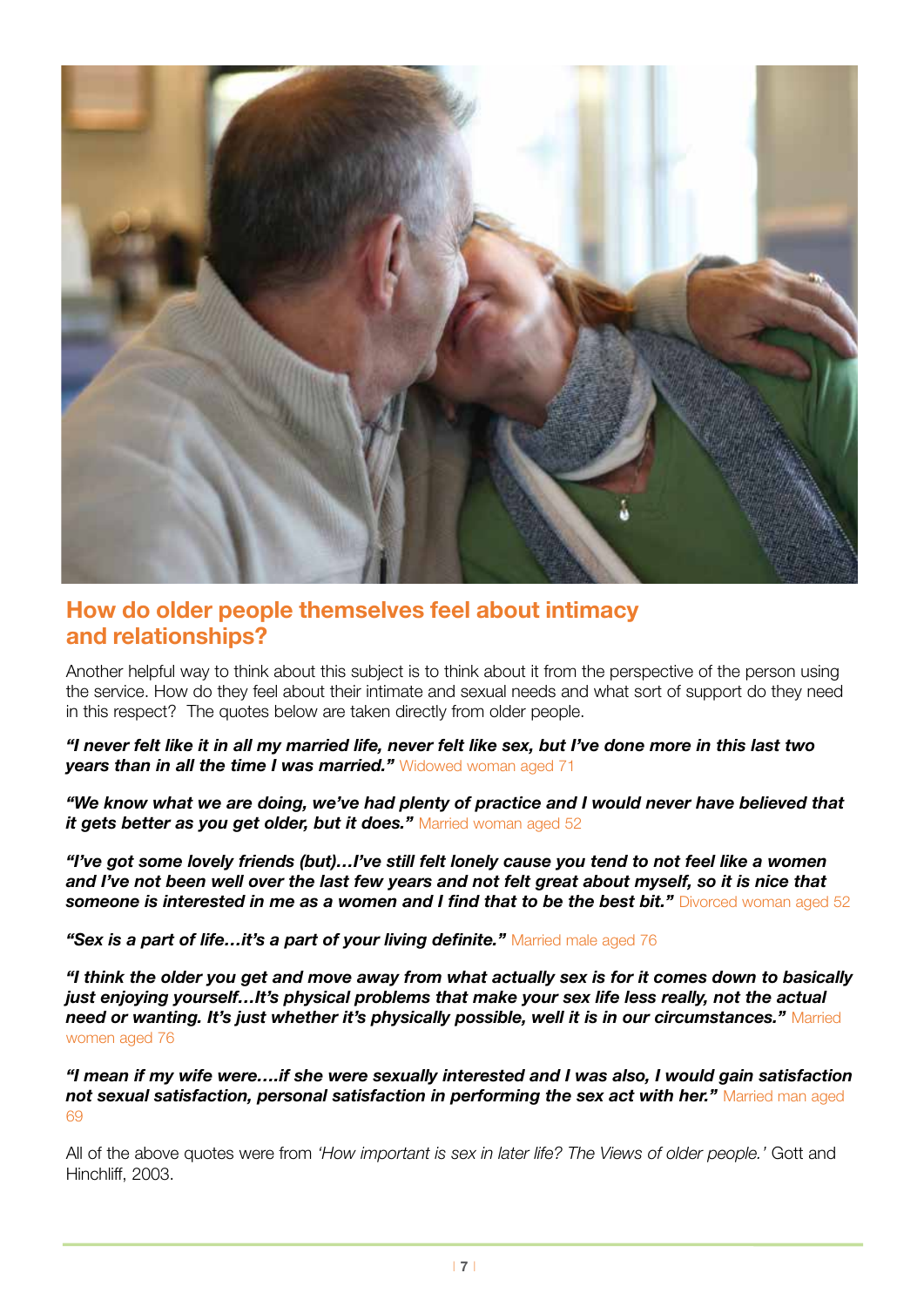## **What others forms can intimacy or sexual expression take?**

Outside of a relationship, older people will also have their own personal or intimate desires. We will discuss this in more detail in another chapter, but it is important to remember that sexual expression can take place for an older person on their own or with someone else. As the World Health Organisation states *"Individual sexual expression is an important part of overall sexual health".*<sup>3</sup> For some service users this may take the form of physical acts such as masturbation or fondling or it may be expressed in a simple desire to feel close to people in terms of wanting a hug or a kiss.

This becomes more challenging when a service user's sexual behaviour is considered 'inappropriate' or 'challenging'. There are no hard and fast rules when it comes to sexual behaviour and responses and there is no particular definition as to when behaviour becomes abnormal.<sup>4</sup> It may sometimes be the case that the behaviour is 'appropriate' but simply being displayed in an 'inappropriate' setting. So, for example, a service user with dementia may not realise that undressing outside is inappropriate or there may not even be a sexual motive behind the behaviour, for example they may just find their trousers uncomfortable or itchy.

*"We had one older gentleman who had dementia and used to undress every day at 4pm on the dot, regardless of where he was, if he was outside or with other people, it didn't make a difference. The staff repeatedly tried to prevent him or stop him and explain this was not 'appropriate'. It turned out when they spoke to his family, that the gentleman was a former professional rower and used to undress at that time every day for training. Everyone thought he was just being 'inappropriate' but it turned out his motivations for his behaviour were completely innocent".*

Care Worker

We will discuss in more detail later how you judge and respond to behaviour of a sexual nature, but it is always helpful to try to understand the reasons behind behaviour and consider to what extent your own attitudes, beliefs and values may affect how you respond. Similarly, your response will also be influenced by the culture and ethos of where you work, the location and the frequency of the behaviour. Of course there are no set guidelines on how to respond to each situation and it may be the case that what you consider 'appropriate' or 'inappropriate' may be different to that of the service user, other members of staff and their family. So it is important to consider your own reactions and critically the needs and feelings of the service user.

Finally, perhaps we also need to think about the best way to describe this sort of behaviour, you may have heard sexual behaviour described as "inappropriate behaviour' or 'challenging behaviour' or 'improper behaviour'. As we said earlier, what is 'inappropriate' to some people may not be to another and therefore it is important to respond without making the service user feel small, belittled or told off.

## **Still confused?**

We know that this is not an easy subject matter and it's hard trying to look after and support service users while at the same time empowering and encouraging them to live the life they choose. Below we have explored some of the tensions that underpin how we deal with situations of this nature. It may sometimes feel like you are trying to balance competing demands and it may feel like it is impossible to please everyone all of the time. We hope as you read this guide we will give you a few more tools and techniques to help you respond to some of the more difficult aspects of this.

| A focus on protecting and paternalism                                                       | Vs | Autonomy and empowerment                                                         |
|---------------------------------------------------------------------------------------------|----|----------------------------------------------------------------------------------|
| A focus on a service user's identity based on<br>age and/ or physical or mental health      | Vs | Emphasis on person centred care / someone<br>who is more than just an age        |
| Accidental or deliberate tendencies to<br>disempower or treat the service user like a child | Vs | Respect and compassion                                                           |
| Service users seen as just receivers of care                                                | Vs | Listening to the views of the service user,<br>their family, other service users |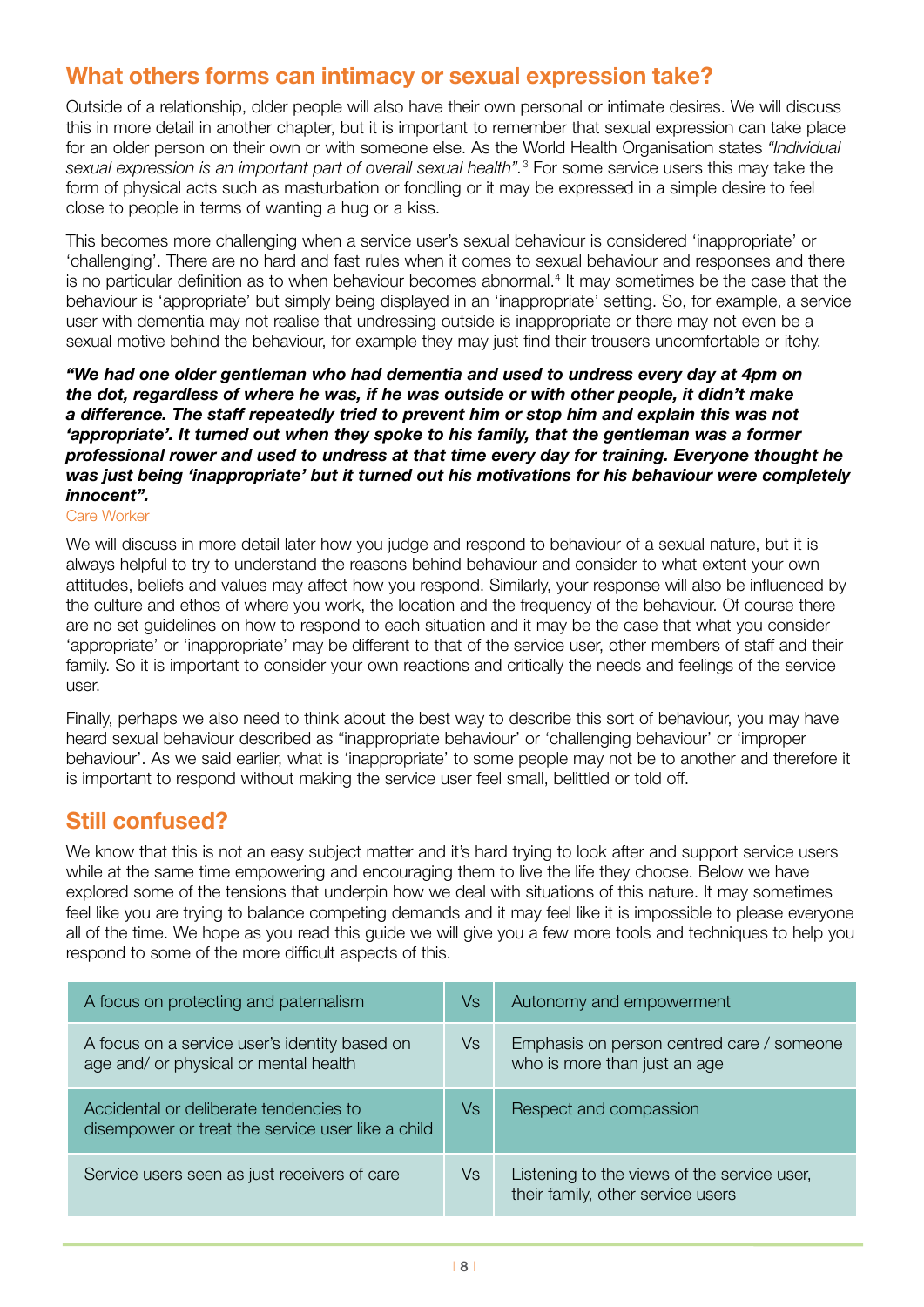## **What do we mean by housing with care?**

Housing with care includes a range of housing and services available to older people in the UK. Many different models have been developed across the public, voluntary and private sectors. Housing with care generally means all forms of specialist housing for older people where care services are provided or facilitated, this may include extra care housing, assisted living, sheltered housing, supported accommodation and care villages.

As we all know a house is more than just somewhere you lay your head, a home should provide safety and security and ideally improve health and wellbeing. Housing with care is unique in that it aims to meet and respond to service users' physical and social needs whilst at the same time promoting the principles of empowerment, dignity and independence. As frontline staff, you have a key role to play in upholding these principles. With the right package of support, service users should be able to stay in their home for longer and delay or avoid moving to a nursing home.

## **What is the profile of older people who live in housing with care?**

Many of the older people who live in housing with care will have a range of needs for which they require support. They may have a physical and/or mental health condition or several and these may change over time.

You may be familiar with the terms 'vulnerable adult' or 'adult at risk' but this may mean different things to different people.The Care Act Statutory Guidance now refers to an adult with care and support needs as being when the adult's needs arise from or are related to a physical or mental impairment or illness. A local authority must consider if the adult has a condition as a result of either physical, mental, sensory, learning or cognitive disabilities or illness, substance misuse or brain injury. A formal diagnosis of the condition should not be required.<sup>5</sup>

The Care Act (2014) puts adult safeguarding on a statutory footing for the first time and the chapter on safeguarding replaces the No Secrets Guidance (2000) and its definition of a vulnerable adult (see the chapter 'Policy and legislation: What you need to know' for more information). The Care Act now describes adult safeguarding duties which apply to any adult who:

- Has needs for care and support (whether or not the local authority is meeting any of those needs).
- Is experiencing, or at risk of, abuse or neglect.
- As a result of those care and support needs is unable to protect themselves from either the risk of, or the experience of abuse or neglect.

Source: Social Care Institute for Excellence, (2015) Adult Safeguarding Practice Questions

## **How the profile of service users may affect their sexual behaviour, intimacy or relationships?**

#### Gender

#### **Women**

You may find that you have more women than men using your particular housing with care service. It may also be the case that some women may be recently recovering from a bereavement which may make them particularly sensitive or vulnerable. Some research indicates that older women compared to older men may be less interested and less inclined to engage in sexual activity. However it is important not to make assumptions and even if someone is recently widowed they may crave new companionship in whatever form. It is also easy to over-protect older women compared to men simply because of their gender, so for example, if an older male service user and female service user start a relationship it should not be assumed the man has 'forced' 'cajoled' or 'persuaded' the other service user and she automatically needs protecting.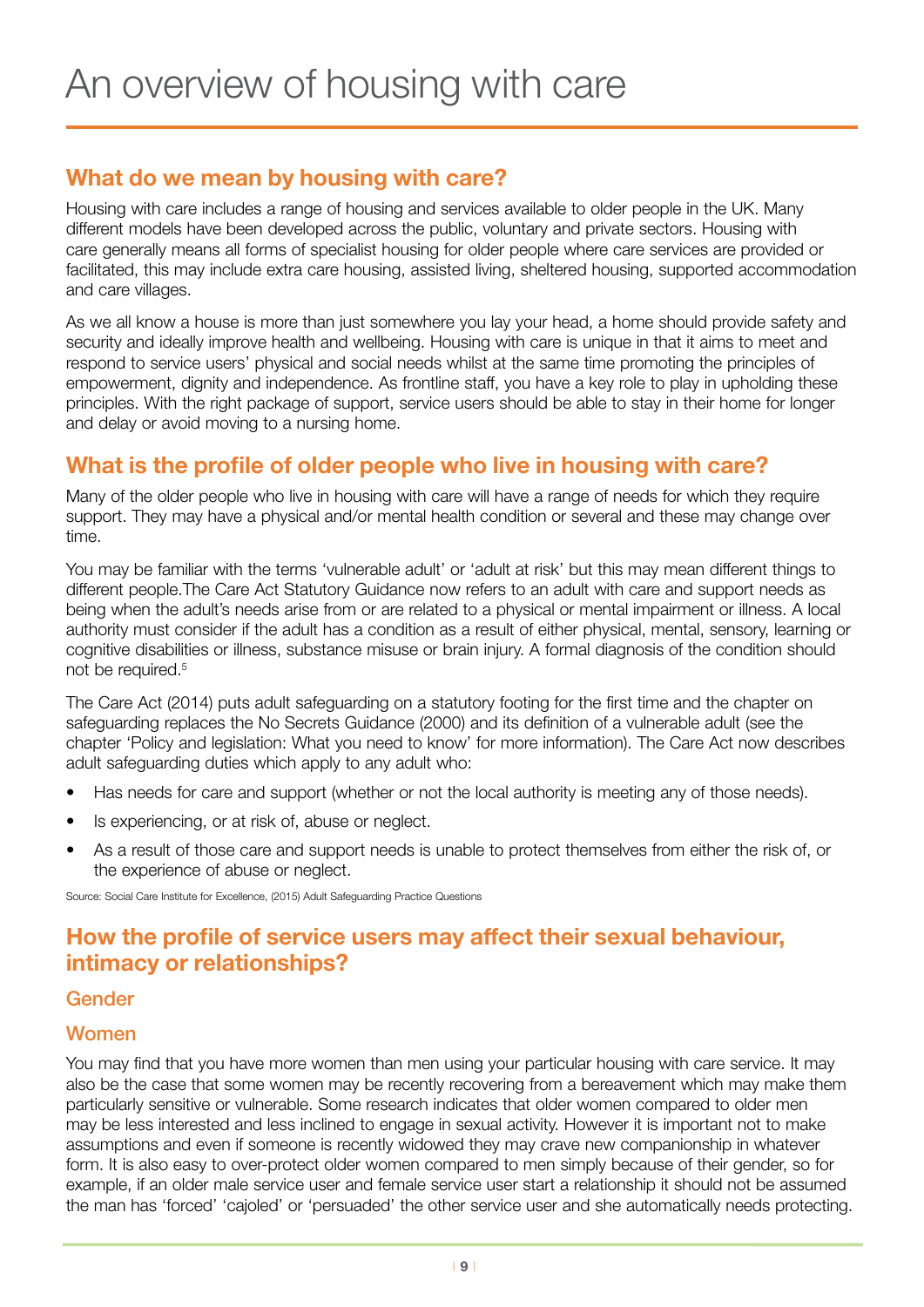#### *"For some reason I feel much more protective towards the older women than the older men and I guess that is because I am a woman"* (Care Worker)

Before you respond take time to speak to service users and observe their behaviour when they are alone and together. Do not simply assume the older man is taking advantage because of his gender.

#### Men

Gender can also work the other way round. So your gender as an individual will influence how you respond to service users' behaviour whether consciously or subconsciously. For example, if you are a woman it may be much more likely that you may feel uncomfortable or shocked/threatened when a man takes his clothes off or masturbates in a public place compared to a woman. The actual 'inappropriateness' of the action suddenly becomes linked not to the act itself but to how you view the intention of the act.

#### **Sexuality**

The older population are becoming increasingly diverse and as a result of this you are increasingly likely to encounter service users from the lesbian, gay, bisexual or transgender community. A move into housing with care may be particularly challenging for this group of older people. Why?

- Some older people from the LGBT community may have spent a lifetime not disclosing their sexuality and have kept this aspect of their life private. Suddenly finding themselves in a more public setting, they may be uncertain and afraid of 'coming out' either for the first time or yet again.
- Some LGBT service users may be particularly isolated as they may not have a partner or close family. A study in 2011 suggests that LGBT men and women over 55 are more likely to live alone and less likely to have regular contact with their biological family compared to heterosexual peers.<sup>6</sup>
- It could also be the case that some service users may suddenly desire to pursue an LGBT relationship even if they haven't done this previously. This can be particularly the case with service users with dementia (see below). So it is worth remembering that while understanding the sexuality of service users based on previous life practice is important, it is also wise to observe the sexuality people exhibit as they age.
- We know older people from the LGBT community are particularly fearful of the attitudes and potential prejudice of staff, other service users and their family.

"*There was one lady who did not have a partner, but we could tell she preferred women to men. Sometimes the care staff did find her trying to touch other women, which for some reason either provoked complete outrage or extreme amusement amongst the staff. Neither response was appropriate and it just served to remind me how much work we still needed to do on this issue"*  Care Manager

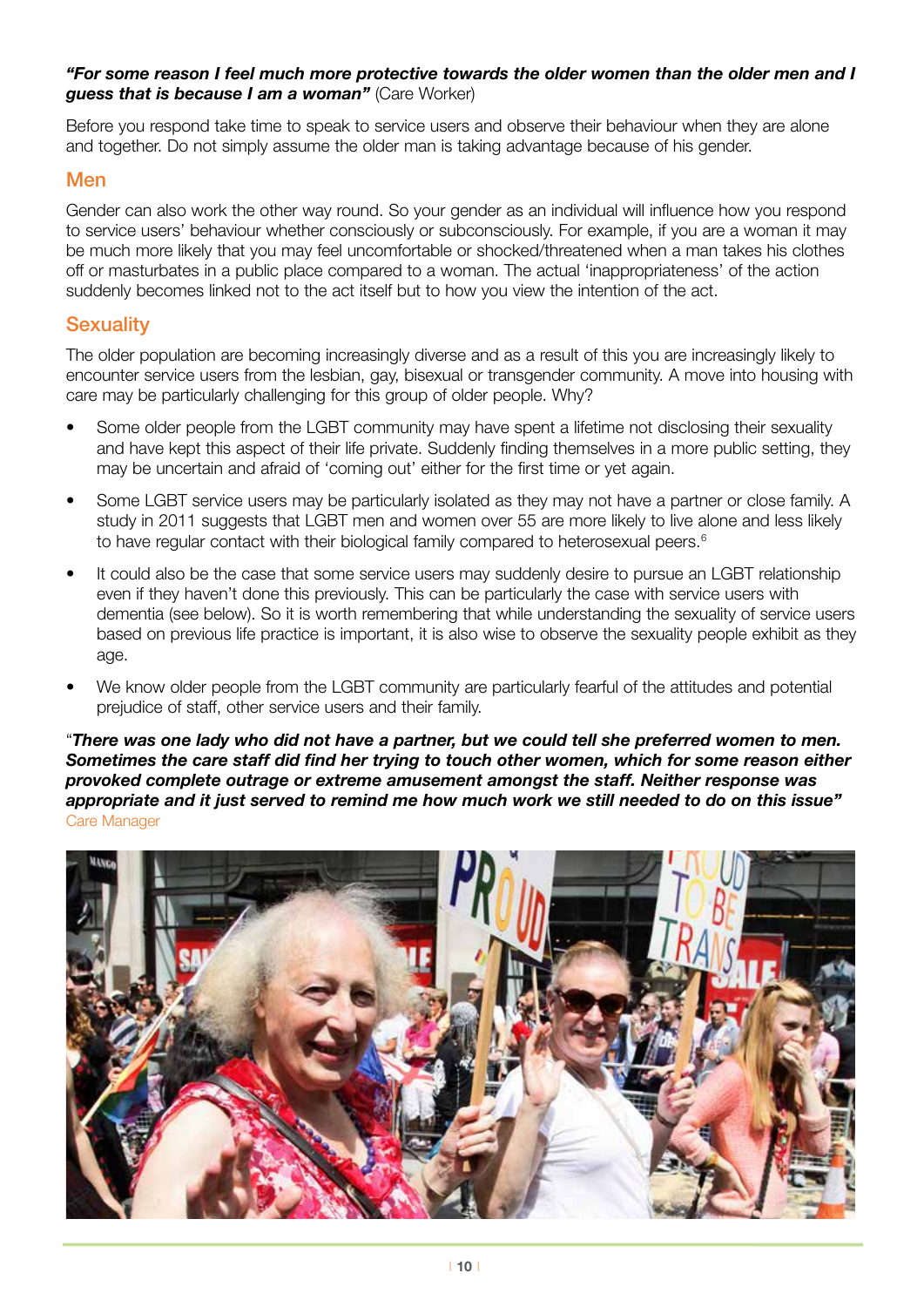Despite some good practice in the field, we know older people from the LGBT community are fearful of the attitudes and potential prejudice of staff, other service users and their family. As a result, some of these older people may choose not to disclose their sexual identity at all and will assume heterosexual behaviour, having a detrimental effect on their wellbeing and quality of life. This cannot happen: service users should feel comfortable in expressing their sexual wishes without fear of abuse, discrimination or inequality.

It is important to remember that who a service user chooses as a partner and the type of relationship they want, be it casual, serious or even if infidelity is taking place, it is their choice as long as there are no safeguarding issues. It may also be the case that the service user may have recently only 'come out' to explore this part of his personality or his family are not happy about this and call on you to respond. It is critical that you respect and support the service user's wishes in this regard.

#### **Disability**

Many of the service users may have one or more mental or physical health needs, this could range from a physical disability such as hearing loss to mental health needs such as dementia or depression. Older people with disabilities are often particularly at risk and research shows that they are more likely to be abused or neglected. Some health conditions may limit a service user's ability or interest in pursuing a sexual relationship, however this will vary depending on the individual and the condition they have, so it important not to prejudge in this respect. Some service users will also be taking various medications for their conditions which can also have an impact on their ability to conduct a sexual relationship. It is important to understand that medication, particularly if a person is not taking their prescribed medication properly, can have a significant impact on the behaviour of some service users and this could also show itself through 'inappropriate' sexual behaviour. Therefore, it is also worth looking to what extent a service user is managing their medication regime and if this has affected their behaviour.

#### **Dementia**

You may find depending on the type of housing with care service you work in, that some of the service users will have dementia or they will develop dementia while they are a service user. There are different types of dementia, but generally it is characterised by a loss of or decline in memory and other cognitive abilities. Dementia is a progressive condition and this means that the symptoms can become more severe over time and can be further complicated by other conditions.

While it may be surprising to you, some people with dementia may still want to pursue a relationship or desire intimacy in some way and as noted earlier, research suggests this can improve a service user's general health and wellbeing. If a service user has dementia and is considered to have mental capacity, then they should be supported like other service users to pursue the relationship if they wish. They may require more support to do this and as dementia is a progressive condition, it will be important to monitor the situation carefully to ensure they still have capacity and are comfortable and happy with the relationship they are pursuing.

#### *"Sometimes our problem as individuals to understand and respond to the sexuality or sexual needs of older people with dementia links directly to our own misconceptions and prejudice."7*

You may have also noticed that service users with dementia may show increased sexual expression or sexual behaviour and this is sometimes classed as 'inappropriate', though as noted in a previous section it is helpful to try to understand why you think this is 'inappropriate' and the reason behind the act itself. The reasons may include disease related factors, poor management of medication or consumption of alcohol, social or psychological factors. This sort of behaviour is not particularly common and more likely to occur in the moderate to late stages of dementia. Of course there are no hard and fast rules when it comes to assessing sexual behaviour for people with dementia, but it is important to remember that dementia as a condition brings with it some specific challenges that require increased understanding and support. In later chapters we provide some helpful tips on how to think about responding to service users with dementia.

**"One older gentleman with dementia often started masturbating in communal spaces, admittedly shocking some of the service users and staff. The thing is you could not really call his behaviour inappropriate as he was doing what felt nice to him. The problem was that the location was completely inappropriate."** Care Manager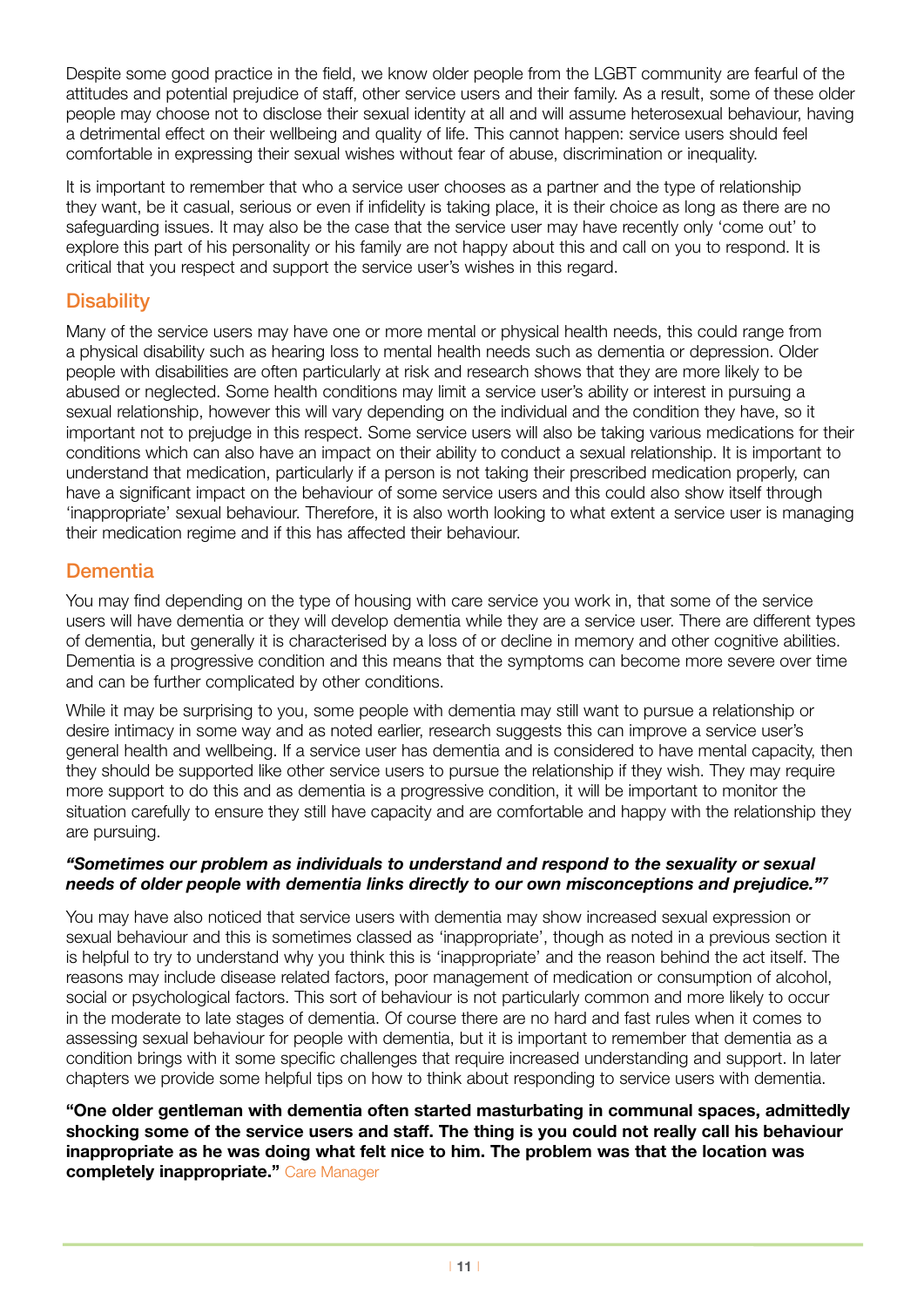### Religion and Spirituality

Valuing diversity means that everyone is accepted and valued for who they are. Just as you are entitled to your religious beliefs/faith/spirituality so are the service users you support. We live in a society with an ever widening and diverse mix of religions and beliefs and even within established religions there are often different rituals and practices with some people being more or less 'strict' in their observances. We also need to remember that many people today hold strong views about not having a personal religious belief. Therefore sensitivity needs to be shown to ensure your religious beliefs do not adversely affect the support you offer to service users. In some religions for example, same-sex relationships are prohibited. Whilst everyone is of course entitled to their personal beliefs, every service user should be treated with respect at all times and cannot be subject to discrimination or harassment on any grounds whatsoever.

*"I always say 'God bless' to everyone and I wasn't saying it in a way that I was trying to convert the service users or anything, I didn't see anything wrong in it, but then as my manager pointed out, I guess if you are not religious maybe you don't want to be blessed!" Care Worker*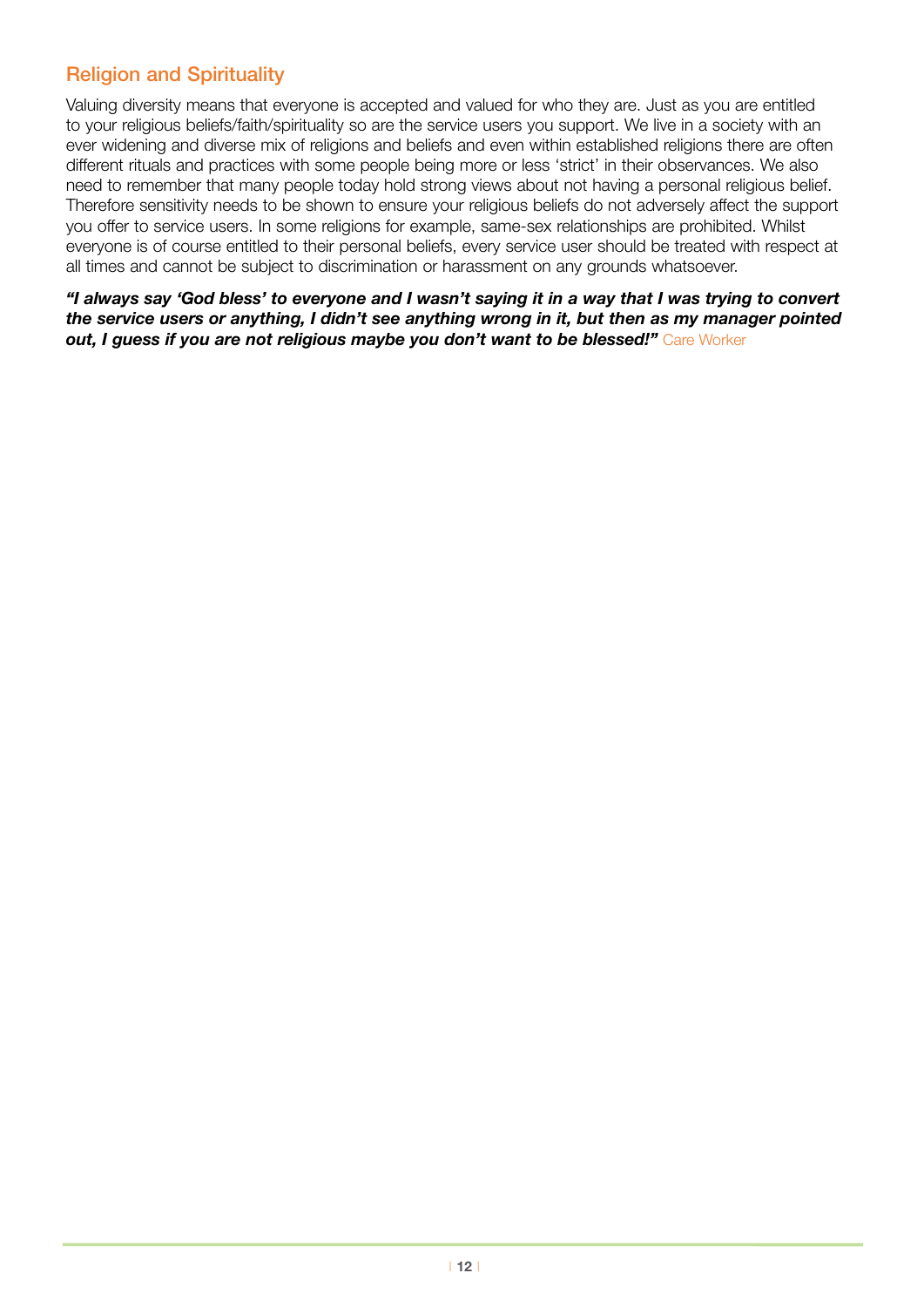## When might a relationship not be an issue, how to judge mental capacity, and when might a relationship be an issue

An important part of when you are working with people in housing with care is to create an environment that not only safeguards service users and staff, but also improves wellbeing and quality of life for service users if they choose to engage in a sexual relationship with another service user. Getting this right is crucial, and all staff in housing with care services should be knowledgeable of the policies and procedures to protect service users and staff from harm.

In this section of the quide, we talk about some important points:

- 1. When is a sexual relationship between a service user and another person not an issue? And if so, what should you do?
- 2. What is mental capacity, and how can you assess it?
- 3. When is a sexual relationship between a service user and another person an issue? And if so, what should you do?

## **Section 1 – When is a sexual relationship between a service user and another person not an issue? And if so, what should you do?**

### **When is it not an issue?**

Of course, there will be many occasions where two service users in a housing with care facility will choose to engage in a sexual or intimate relationship which is consensual and safe. In these instances, it is your duty to create an environment which can allow these service users to engage in a relationship. You must remember, however, that even if you or colleagues have initially judged that a relationship is safe and consensual, circumstances can change. Especially with older service users, who for example might have dementia, their capacity to consent may change within the relationship. Therefore it is important to regularly assess these situations with colleagues.

#### It is not an issue if it goes against staff members' cultural or religious beliefs

It is important not to judge whether a relationship is appropriate based on staff members' moral values. Members of staff may hold cultural or religious beliefs around issues such as homosexuality, or relationships between two different cultures or faiths. Whilst staff have the right to hold these beliefs, it must not impact on how they judge whether a relationship between two older service users is appropriate.

#### It is not an issue if family members disapprove

Some family members may struggle to accept that their older family member has chosen to enter a relationship. Sexuality in older age is often not discussed, and it may make some people uncomfortable and mean that they disapprove. However if both older service users are deemed to have mental capacity, and the relationship is consensual, then the family of either service user has no right to intervene. That is not to say that it is not important to listen to the family's concerns. Discussing the issue with family members can be very beneficial; refer to the 'How to work with service users' families, friends and partners' chapter of this guide for more information.

#### It is not an issue if the service user's actions are considered 'out of character' (as long as they do not lack mental capacity)

You should be mindful of the fact that people using your service have the right to make decisions which can be seen as rash, risky or out of character by members of staff or by the service user's family. This is of course dependent on whether they have been judged to have mental capacity or not, which is explained in the section below.

Staff can have a conversation, sensitively, with older service users about how their actions could upset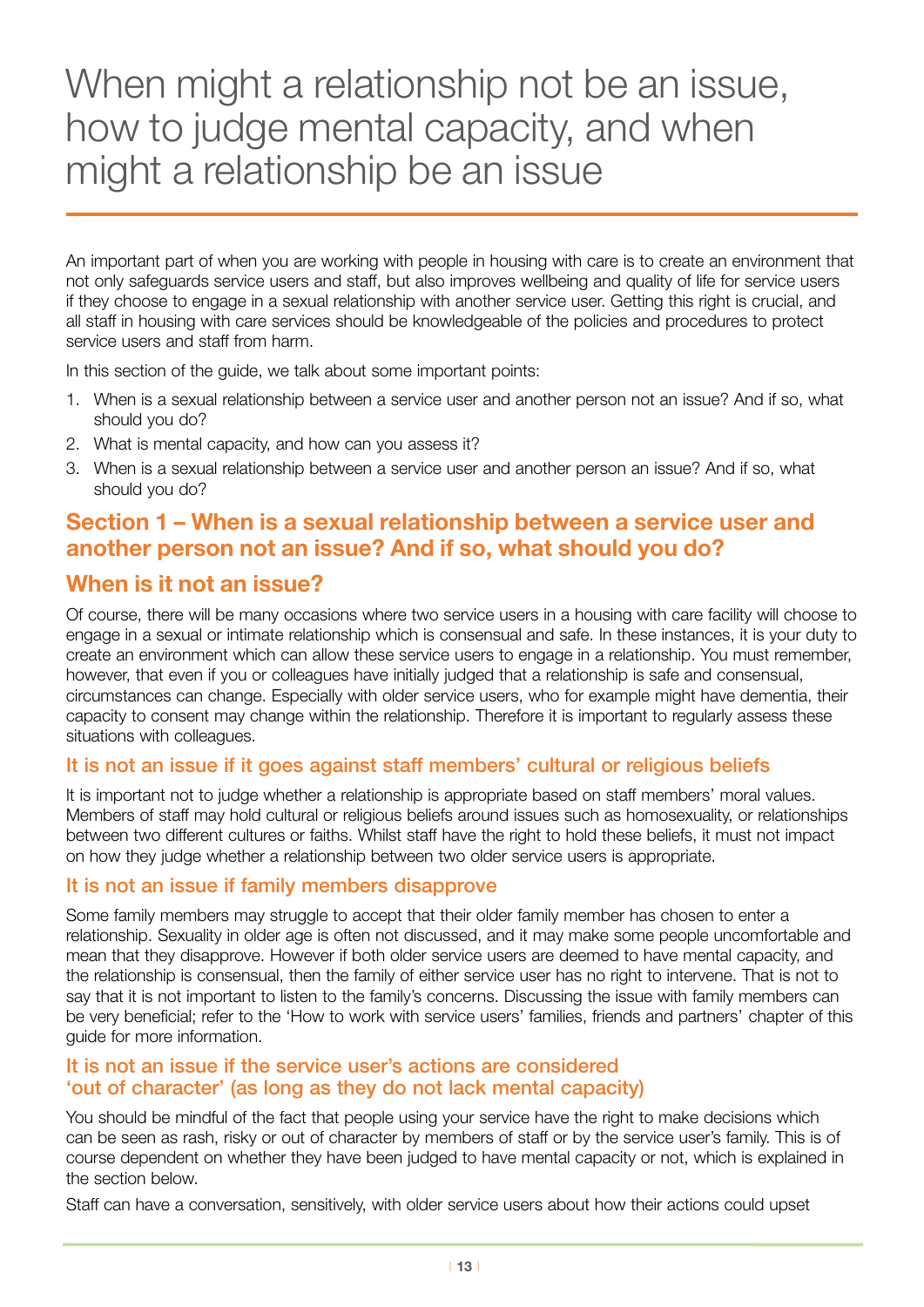

or surprise their family members.<sup>8</sup> An example of this situation might be if a service user, who has mental capacity, chooses to start an intimate relationship with another service user whilst their husband or wife is still alive and living outside of the housing with care scheme.

However you are not within your rights to stop or disrupt the relationship. This is because that would be applying your own, or the family's own, moral values to the situation.<sup>9</sup> It is important to always remember in this instance that **anyone can make out of character or rash decisions when deciding to have a sexual relationship – and this applies to older people as well**.

## **When a sexual relationship is not an issue, what should staff do?**

When two service users or a service user and a non-service user, are engaged in a sexual relationship which is consensual and safe, you should do your best to create an environment that fosters that safe relationship. Below we list some important points to remember. There is always the danger that members of staff could stop or attempt to stop a sexual relationship between two older service users because of their prejudices and attitudes towards sexuality amongst older people, rather than because of any legitimate safeguarding issues.10

#### Try to respect privacy as much as possible

We appreciate that service users in housing with care will have varying degrees of care needs. Some service users will have limited contact with members of staff, whereas others will require high levels of care which will mean more frequent contact with staff members. However, you should appreciate that couples will want to spend time alone together without interference; whenever safe, you should respect the privacy of service users.

#### Create and maintain good communication and trust between service users and staff

If staff and service users maintain good levels of communication, and service users do not feel uncomfortable about discussing the subject of sex or sexuality with members of staff, this can help create an environment where service users feel comfortable entering a safe relationship with another service user if they wish to. In addition, a culture of "openness, fairness, trustworthiness and thoughtfulness" will result in the possibility of abuse being significantly reduced.<sup>11</sup> If service users know that they can have a **respectful and comfortable discussion regarding issues of sex and sexuality with you, this means that they will feel more comfortable in discussing issues which could be a safeguarding concern.** 

#### Encourage safe sex

When we think about promoting safe sex, we usually think about younger adults, and rarely consider older people. However, age is not a barrier to sexually transmitted diseases. Older people who are sexually active and entering a new sexual relationship are at risk and should practice safe sex. It is important that resources are available for older service users to allow them to access advice and information, and to share any concerns they may have.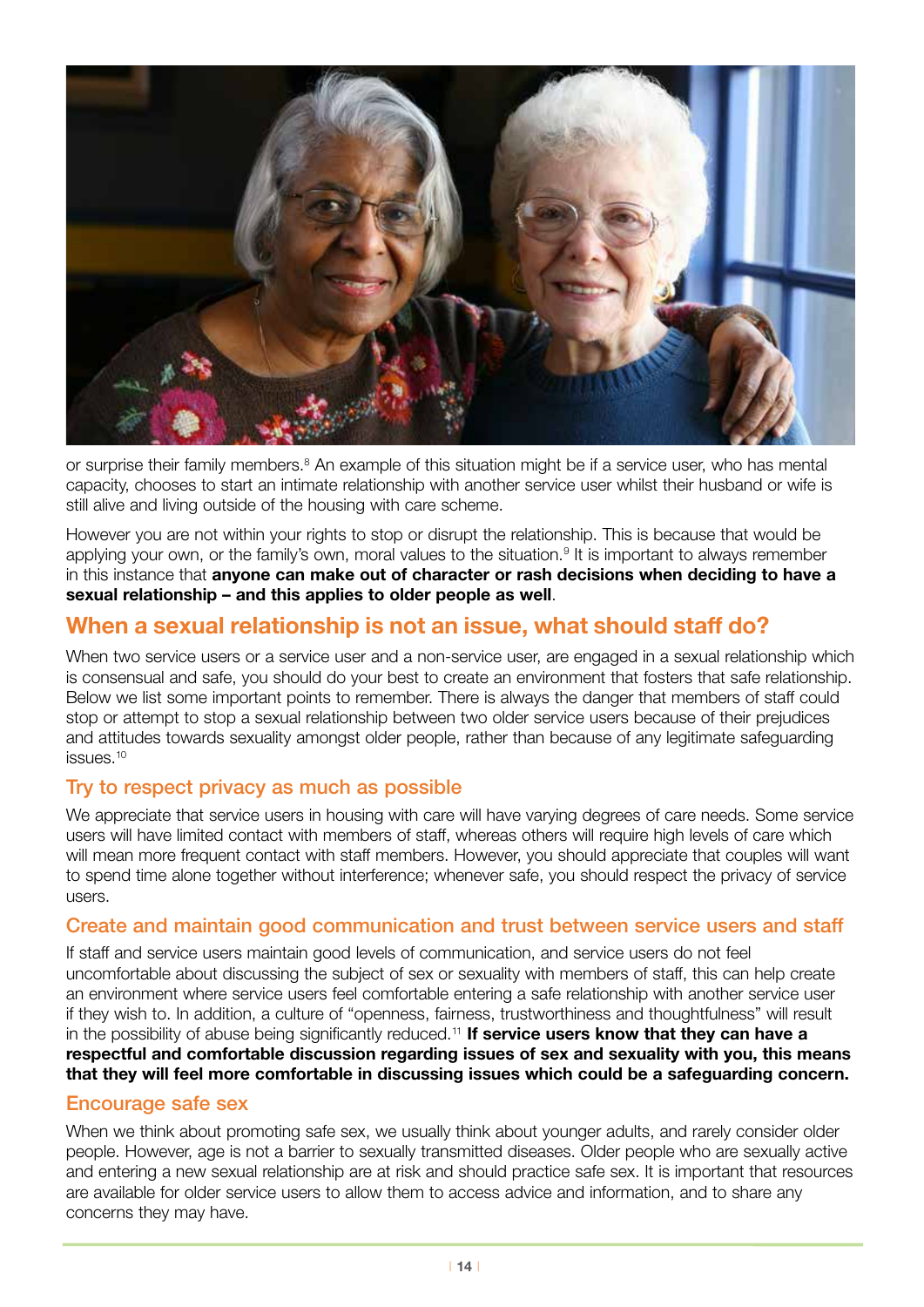#### Do not be complacent

As we have discussed, with older service users, their capacity to make decisions about sex and sexual relationships can change, especially if they have dementia. Therefore, it is important that you should monitor the situation, and take note of any changes of mental states in either parties, which could affect their capacity to consent.

#### **How to empower service users to protect themselves?**

Even if there are older service users who are engaged in a safe and consensual sexual relationship, it is important to create an environment where concerns can be raised, and service users are wellinformed to realise when a relationship could be abusive. Below are some good practice examples which could help create that environment:

- 1. Making service users aware of where they can find support and advice about any forms of abuse for example, inviting staff from domestic violence units or advisory services to residents' meetings.
- 2. Making sure all advice and support is accessible to all for example to service users who are deaf or blind, or have limited English language skills.
- 3. Making sure all service users know who they can speak to, either within the housing with care provider or other outside agencies, if they are worried or need more information about the topic.
- 4. Where appropriate, involve neighbours, families and friends in order to help safeguard service users.

Source: CHS People, (2014), Policy & Procedure for Safeguarding and Protecting Vulnerable Adults Source: Social Care Institute for Excellence, (2014), Adult safeguarding for housing staff: Guidance for frontline housing staff and contractors

## **Section 2 - What is mental capacity, and how can you test it? What is mental capacity?**

Mental capacity is the ability to make a decision. This includes the ability to make a decision that affects daily life – such as when to get up – as well as more serious decisions.<sup>11</sup> This is obviously very important in terms of sexual relationships, as it is illegal for a person to have a sexual relationship with someone who does not have the mental capacity to consent to that relationship.

When we are assessing whether an older service user has the mental capacity to consent to sex, we refer to the Mental Capacity Act 2005, which you can find out more about in the 'Policy and legislation: What you need to know' chapter of this guide. This section of the guide will address the key concepts of mental capacity, and how you can judge whether a person has the ability to decide to make decisions about whether to engage in sexual activity.

Remember, if a person has been judged to lack the capacity to consent to a sexual relationship, there are no ifs or buts – **sexual activity should not take place**.

The Mental Capacity Act states that **you must presume a person has the mental capacity to make decisions until it is established otherwise**. This means that an adult has the right to make their own decision, until it has been proved that they lack mental capacity to do so.<sup>12</sup> The Act also makes it clear that a person cannot be judged to be lacking capacity until all reasonable steps have been taken to help the person understand the decision they are making.13 This means that information should be provided to service users, if required, in an accessible and easy to understand format. This means that you should consider the language skills, eyesight and hearing of the older person you are supporting.

The Mental Capacity Act also makes clear that, for issues regarding sexual relationships, **a person cannot make a 'best interest' decision for someone else when it comes to sex.**14 In other areas, for example decisions about money, if a person lacks mental capacity then a family member can decide a certain decision regarding the use of the person's money would be in the person's best interest. For obvious reasons, this cannot be the same for sex or sexual relationships.

When judging whether an older service user can consent to a sexual relationship with another service user, the **decision must be taken without factoring in any moral values**, because it is impossible to judge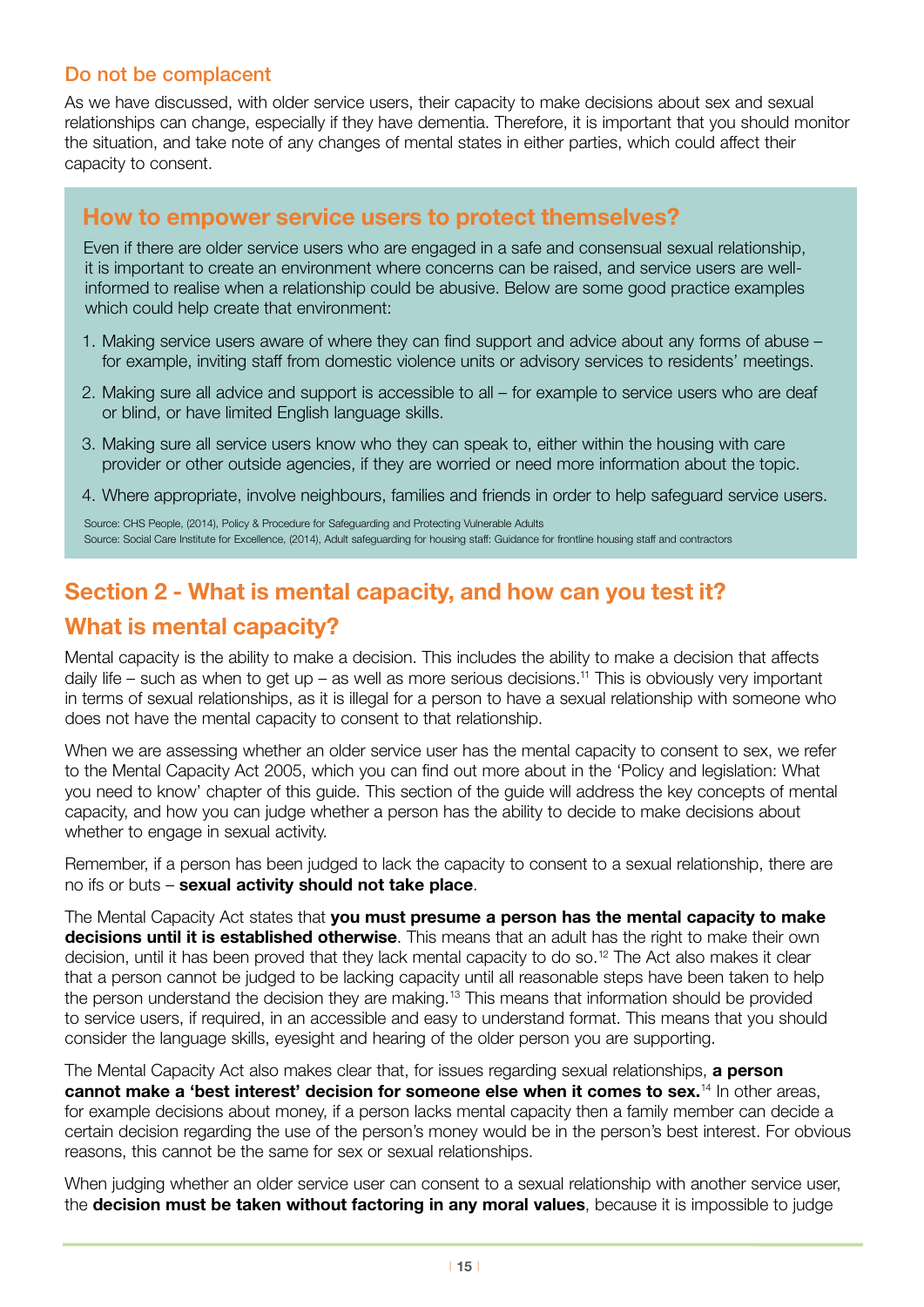what sexual actions the service user would 'normally' think was acceptable.15 Therefore it is important, when judging decision making ability, to consider the areas listed in the box below, and not any moral judgements.

#### **Here are four important areas to consider when judging capacity to consent to having sex:**

- 1. Do they understand the basic mechanics of the sexual act?
- 2. Do they understand that having sex can lead to pregnancy for a woman?
- 3. Do they understand that there can be health risks caused by having sex?
- 4. Do they understand that they have a choice and can refuse another's advances?

Source Mental Capacity and Policy, (2016). Sex and the simple test? Accessed at: http://www.mentalcapacitylawandpolicy.org.uk/sex-and-thesimple-test/

#### **How can you test for mental capacity?**

If you have concerns that a service user's mental capacity might be diminished, and they cannot make informed decisions for themselves, you or colleagues should undertake a mental capacity assessment. We have shown this process below:

**Stage 1**: Is there an impairment of or disturbance in the functioning of a person's mind or brain? If yes,

**Stage 2**: Is the impairment or disturbance sufficient that the person lacks the capacity to make a particular decision?

Directly quoted from: Social Care Institute of Excellence, (2009), Mental Capacity Act 2005 at a glance

The Mental Capacity Act states that if a person cannot do one or more of the things below, as a result of the impairment of or disturbance in the functioning of their mind or brain, then they cannot make their own decision:

- 1. Understand information given to them about their decision.
- 2. Retain that information long enough to be able to make the decision.
- 3. Weigh up the information available to make the decision.
- 4. Communicate their decision this could be by talking, using sign language or writing.

#### **Key points to remember about mental capacity**

- 1. Always start from the assumption that the service user can make their own decision.
- 2. Always make sure that information given to them is easy to understand and accessible.
- 3. A person should not be treated as unable to make a decision unless all practical steps to help them to do so have been taken without success.
- 4. Just because you or the service user's family members think that a decision to enter a sexual relationship is unwise or morally wrong, that does not mean they lack capacity.

Source: Social Care Institute of Excellence, (2009), Mental Capacity Act 2005 at a glance

Other points to consider about changing capacity in an older couple in a relationship are:

- What was the existing sexual relationship between the couple were they sexually intimate before the onset of dementia or cognitive decline?
- Was the relationship generally loving and caring, before the onset of dementia or cognitive decline?

Source: Gordon, M., (2016), The difficulty in defining consent in older adults with dementia. Annals of Long-Term Care and Aging, Volume 23 Issue 3.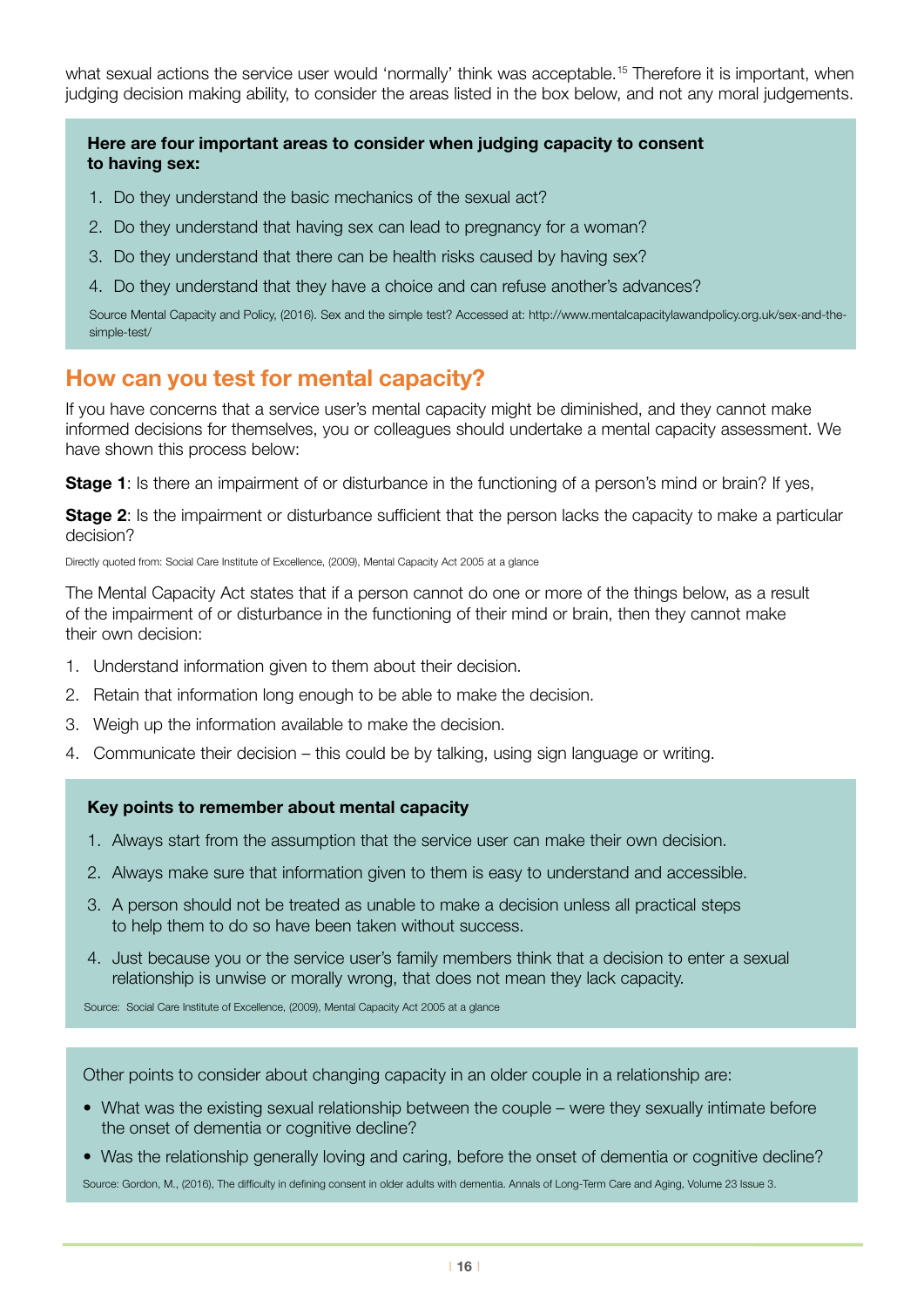## **Changing capacity within a relationship**

One of the most difficult aspects of the topic of sex and sexuality in older people is the issue of changing mental capacity within a relationship. This is particularly important when one person in a relationship, or both people, have a form of dementia. This can obviously be a sensitive issue, and must be handled with care and consideration. Be aware that we are talking here about two people who are involved in a relationship that has already begun.

#### When both have capacity

The wishes of the service users should be respected, and considerations need to be made about privacy. The situation should be monitored and plans put in place if one of the service user's capacity changes.

#### When one person has capacity and one doesn't

There should be a conversation, face to face, with the partner who has mental capacity, about the fact that their partner has been deemed unable to consent to sexual relationships. It is an offence for any person to have sex with a person who is deemed to have no consent, even if they are married or in an established relationship.

#### When both have no capacity

Because both people are unable to consent, the sexual relationship should not continue.

#### When both have limited capacity

When there is limited capacity, but both parties are still deemed to be able to consent, the situation should be monitored for any deterioration in either person. You should consider:

- Is contact initiated equally? Or does one person consistently initiate contact?
- Is there a similar level of cognitive ability in both people?
- Are both people able to communicate and say no?
- When contact is stopped by members of staff, do both people show signs of distress?

Source: Worcestershire County Council, (2013), Practice guide 4: Sexual activity where a person may have limited capacity to consent"

## **Section 3: When might a sexual relationship between a service user and another person be an issue, and if so, what should you do?**

When working in housing with care, you will encounter many service users who are vulnerable and therefore more at risk from forms of abuse. It is important that you understand your role in safeguarding these service users. Safeguarding means "protecting an adult's right to live in safety, free from abuse and neglect".16 You may think that this job is only the responsibility of managers or senior members of staff; however an important phrase to remember is '**safeguarding is everybody's business**'. In fact, as a member of staff who regularly interacts with service users in their day to day lives, you might be best placed to look out for signs of potential abuse or harm.

In this section, we look at what can count as abuse, before looking specifically into sexual abuse. We provide a guide on how to detect signs of sexual abuse or harm, before then giving guidance on what you should do if you suspect sexual abuse is taking, or has taken, place.

## **What counts as abuse?**

A service user can suffer from a number of different forms of abuse. They can be subjected to one, or more, types of abuse. If you suspect one form of abuse is taking place, this could mean that other forms of abuse are taking place, including sexual abuse. Please see next note regarding types of abuse.

- Physical abuse (e.g. hitting, restraining, misusing medication).
- Sexual abuse (e.g. rape, attempted rape, inappropriate touching, any sexual activity which one party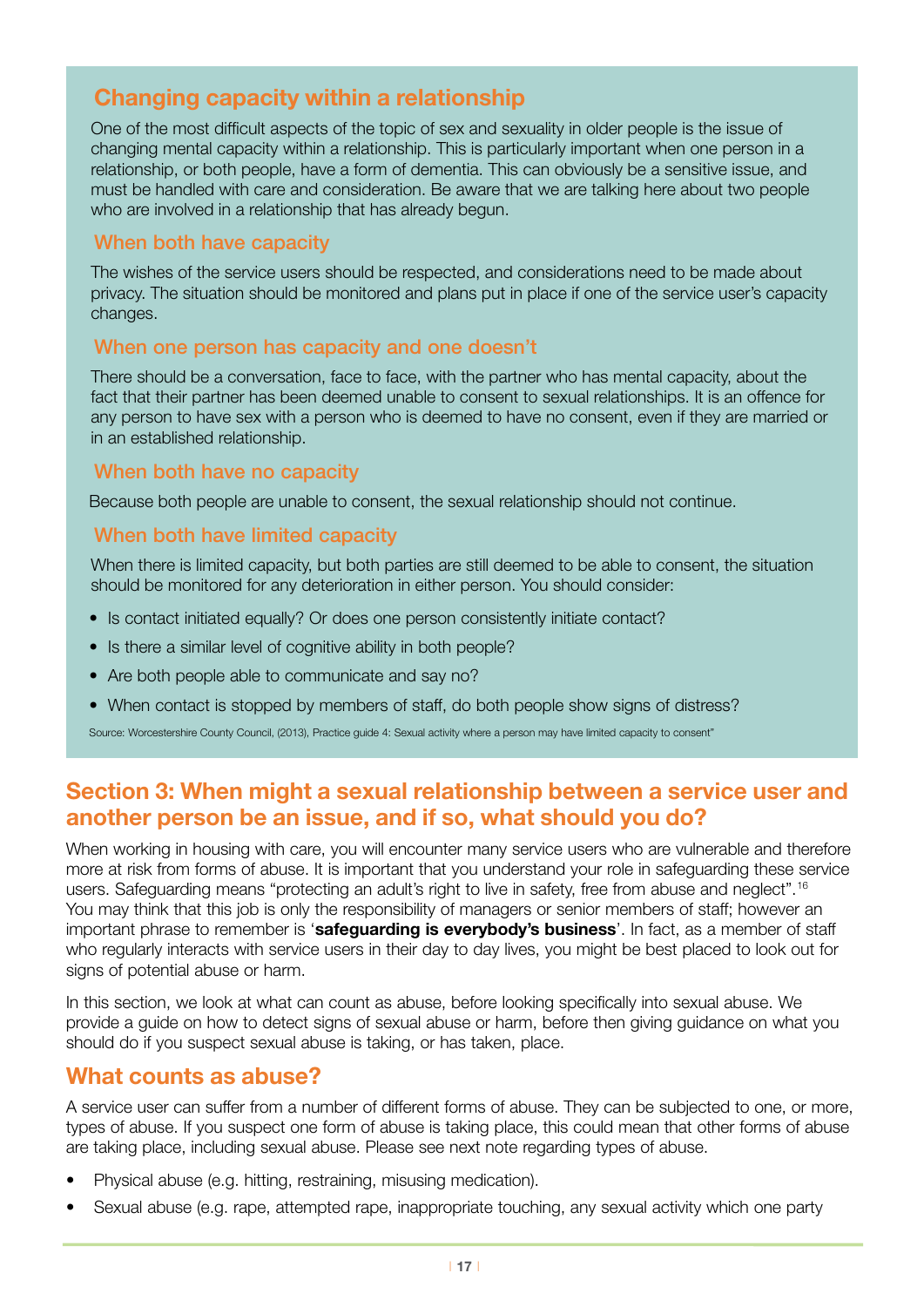does not (or cannot) consent to).

- Psychological abuse (e.g. emotional abuse, deliberately isolating a service user, humiliating or intimidating a service user, preventing a service user from having visitors, preventing someone from practicing their religious or cultural needs).
- Financial abuse (e.g. stealing money or possessions, fraud, putting pressure on someone to change their will).
- Neglect (e.g. not providing food, water or medicine, ignoring medical, emotional or physical care needs).
- Discriminatory abuse (e.g. unequal treatment based on religion, race or sexuality).
- Domestic abuse (e.g. controlling behaviour or violence within an existing or previous relationship).
- Organisational abuse (e.g. abuse within a care setting due to neglect or poor processes within the institution).
- Self neglect (e.g. a person neglecting their hygiene or health, or behaviours such as hoarding).

Source: Department of Health. (2016), Care and Support Statutory Guidance. Accessed at: https://www.gov.uk/guidance/care-and-support-statutory-guidance

## **How to detect potential sexual abuse or harm?**

You must remember that there is no definitive checklist for spotting signs of abuse. There are certain things you can look out for which may give indications of abuse taking place, both from the victim and the person allegedly causing harm, and we have included these below. The indicators listed below can all point towards any type of abuse. Following this, we have included a checklist of potential indicators of sexual abuse.

#### Use of violence, intimidation or coercion

If you witness violence or intimidation between two service users, or a service user and someone who doesn't use the service, this is obviously serious and needs to be reported. Whilst this could be an isolated incident, it could be a sign that abuse is taking place over a longer period of time. It is also important to recognise that violence doesn't have to be actually carried out; the threat of violence can often be enough to prevent a victim speaking up about abuse in a housing with care setting.

#### A different view of what is 'normal' behaviour

You should also look out for service users who recognise abusive behaviour as 'normal'. This can be a feature if a service user has been experiencing long-term abuse, either whilst at the housing with care residence or before they moved. This 'normalisation' of abusive behaviour can make it more difficult for service users to report abuse. It is therefore crucial that people should have support in identifying and reporting abuse.

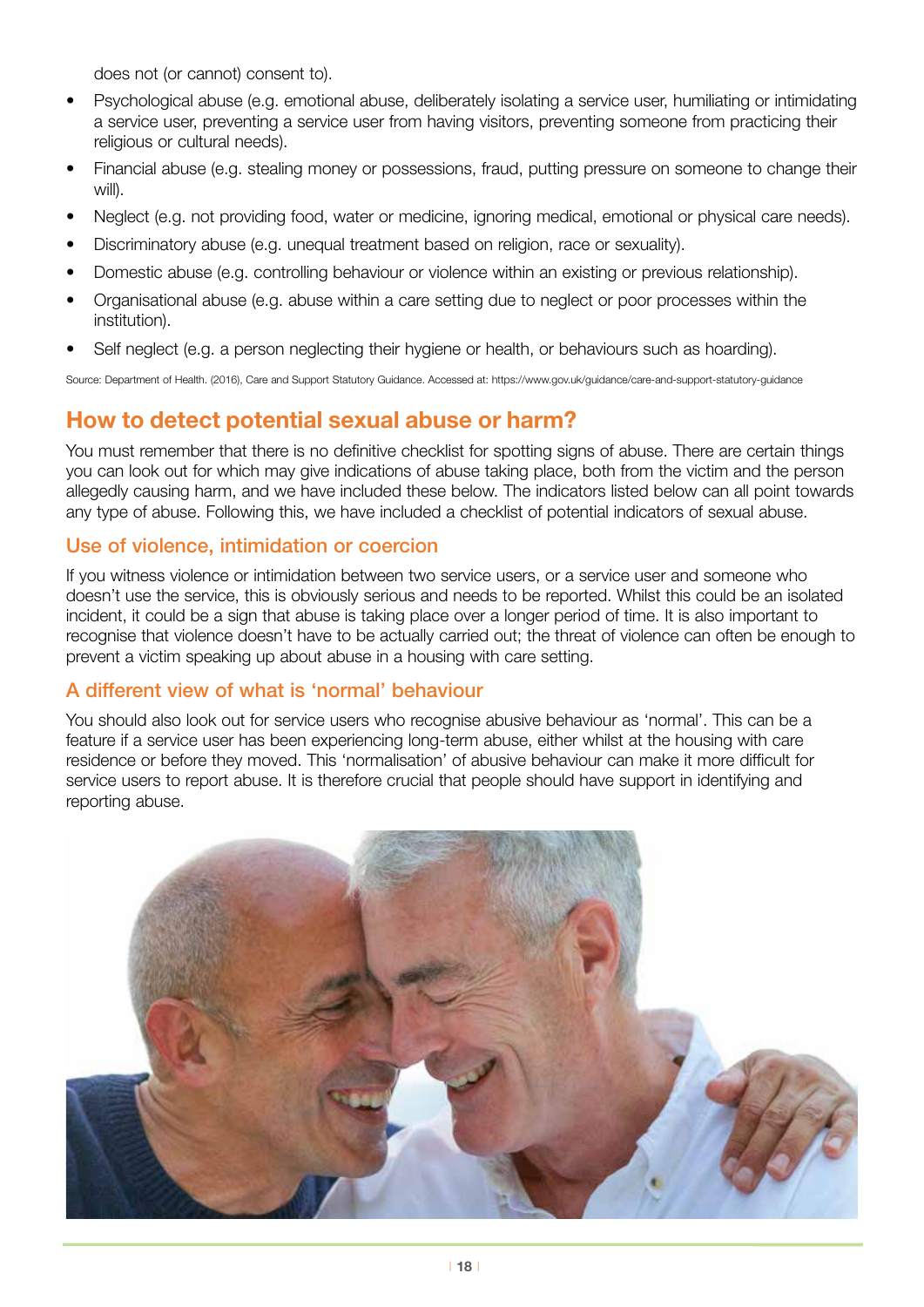#### Different levels of mental capacity

It is illegal under the Sexual Offences Act (2003) for someone to target a vulnerable person for sexual gain (for more information about the Sexual Offences Act, see the 'Policy and legislation: What you need to know' chapter of this guide). This means that you need to be aware that abuse might be taking place between two apparently consenting service users if one service user has less cognitive ability than the other and, therefore, could lack mental capacity to consent.

For example, one service user who has no cognitive limitations might start a sexual 'relationship' with another service user who has dementia. This indicates that the different levels of mental abilities could mean that abuse is taking place, and staff should investigate further. You can refer to the mental capacity section of this guide for more information.

Other points to consider about changing capacity in an older couple in a relationship are:

- What was the existing sexual relationship between the couple were they sexually intimate before the onset of dementia or cognitive decline?
- Was the relationship generally loving and caring, before the onset of dementia or cognitive decline?

Source: Gordon, M., (2016), The difficulty in defining consent in older adults with dementia. Annals of Long-Term Care and Aging, Volume 23 Issue 3.

#### Difference in age

Housing with care services can include service users that vary in age. Whilst there is nothing wrong between two consenting older adults with a wide age gap starting a relationship, you should be aware that this can increase the potential for abuse to take place. This is the case with relationships between service users, and relationships between a service user and a non-service user.

The older a person is, the frailer they tend to be, which can increase levels of physical intimidation if a younger service user or non-service user is attempting to start a relationship with them. Staff also need to be aware of the possibility that a sexual relationship could be initiated in order to access a service user's finances.

#### Who is taking the initiative?

If one person is clearly and consistently seeking out sexual contact with another service user, this might indicate that there is potential for abuse. A sexual relationship should be initiated from both parties, rather than just one of the people involved. Two service users could appear to have just started a physical relationship to which they both consent to; but staff could have missed that this was only after persistent long-term pressure from one of them.

## **Possible indicators of sexual abuse**

Guidance for frontline housing staff and contractors

- Bruising, particularly to the thighs, buttocks and upper arms and marks on the neck.
- Bleeding, pain or itching in the genital area.
- Unusual difficulty in walking or sitting.
- Fear of being alone with a particular individual.
- Infections, unexplained genital discharge, or sexually transmitted diseases.
- Pregnancy in a woman who is unable to consent to sexual intercourse.
- The uncharacteristic use of explicit sexual language or significant changes in sexual behaviour or attitude.
- Excessive fear/apprehension of, or withdrawal from, relationships.
- Fear of receiving help with personal care.

Source: Social Care Institute for Excellence (2014) Adult safeguarding for housing staff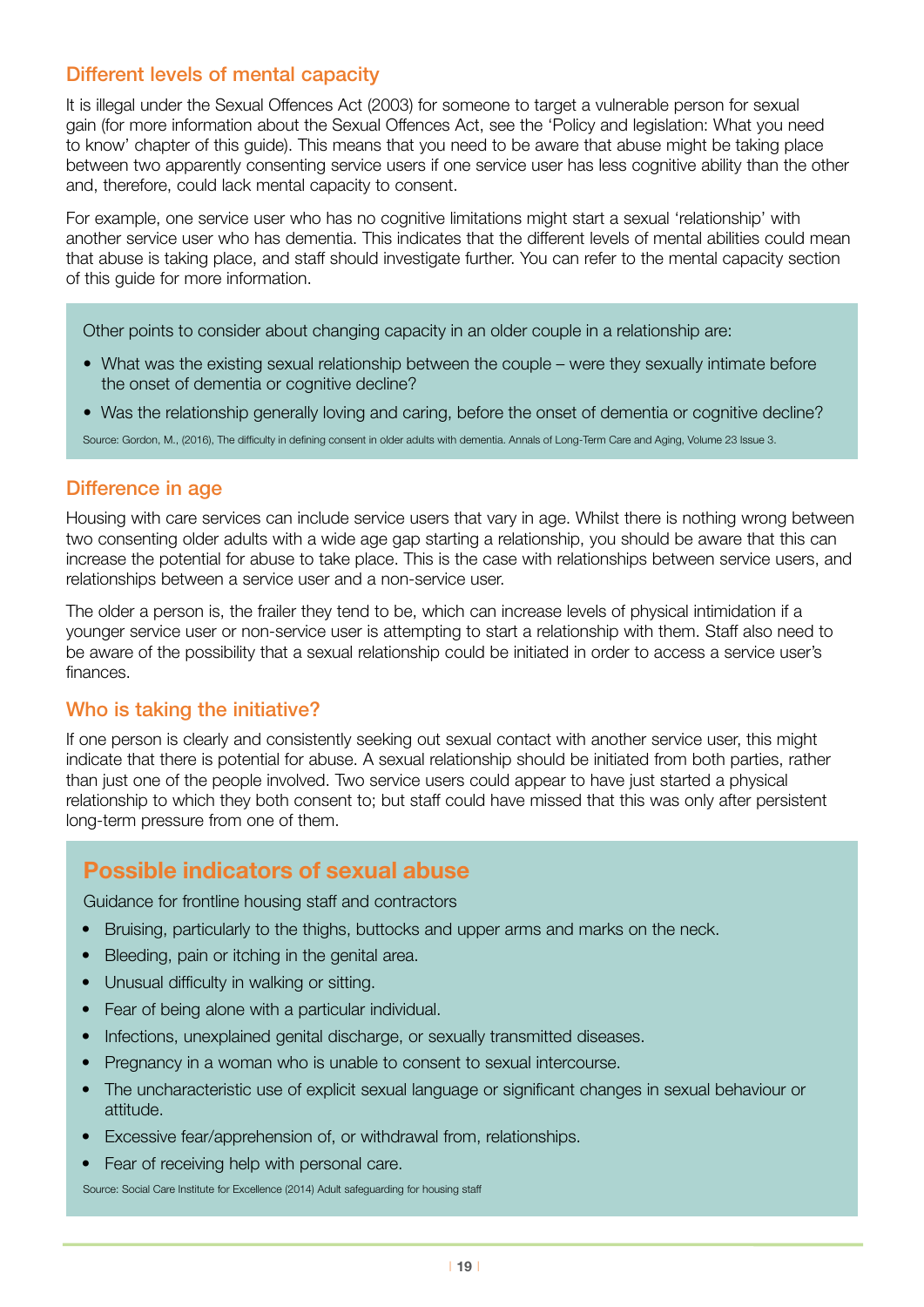

## **When there is a safeguarding concern to do with sexual activity and an older service user, what should you do?**

If you have concerns that a service user could be a victim of sexual assault or abuse, you have a duty to report it. This section details what you, as frontline housing staff, should do if you have a safeguarding concern. As we have discussed in the previous sections, this could be because you have detected some of the indicators of abuse, or you have deemed that an older service user does not have mental capacity.

We have separated this quidance into three sections – what you need to know, what you should do if you suspect that abuse has taken place and what you should do if a service user tells you of abuse.

## **What you need to know**

- How to seek help and guidance, either from your organisation's safeguarding lead, your manager, the police or the local authority safeguarding lead. It is OK to be unsure on what to do, it is not OK if you do not ask for help and guidance.
- Your organisation's safeguarding procedures.
- Your responsibilities under the Local Multi-Agency Safeguarding Procedures.
- Your responsibilities under the Care Act.

## **What you should do if you suspect that sexual abuse has taken place**

- Respond immediately. It is important you do not wait before you report concerns to your manager.
- Always call 999 if there is an emergency, or an immediate threat of abuse taking place.
- Help to preserve possible forensic evidence as directed by the police, for example not washing clothes or by advising the person to not bathe or shower until a specialist sees them.
- Always report all your concerns to a manager.
- Report concerns to the local authority.
- If you are unsure whether what you suspect is abuse, always check with a manager or the local authority safeguarding lead.

#### **What you should do if a service user tells you of sexual abuse**

- Listen to what they are saying.
- Be non-judgemental.
- Make sure the service user knows that this will be taken seriously.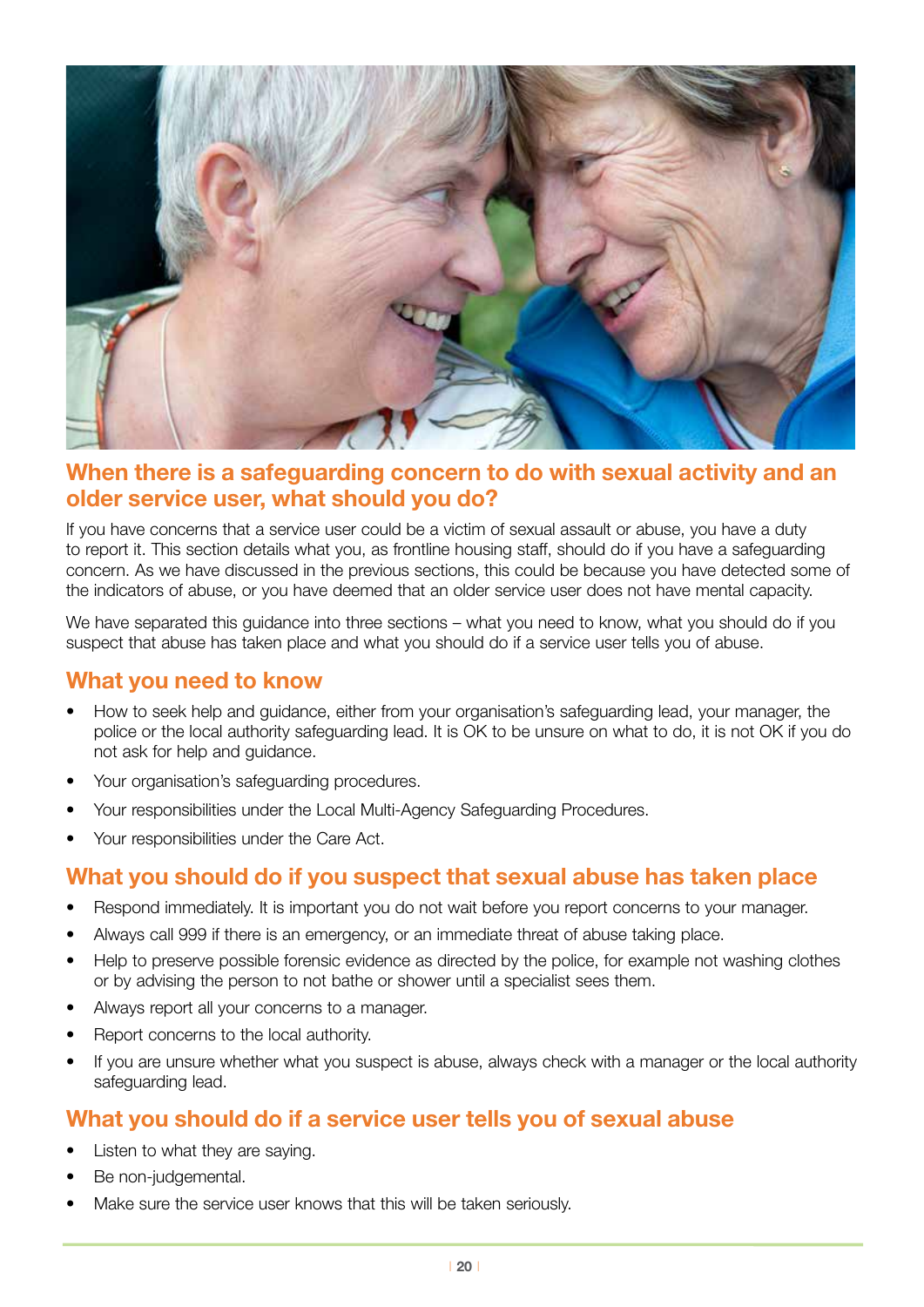- Remember that you cannot promise that what they tell you will remain confidential. Under the Care Act, any provider of care has a duty to report any concerns of abuse to the local authority. But do explain how and why the information they are giving you might be shared.
- Do not attempt to question the service user, leave that for the formal investigation.
- Do not make contact with the person allegedly causing harm.
- Quickly report the allegation to your manager, keeping in line with your organisation's and local authority's procedures.
- Always record what the service user told you, and what actions you took.

Source: Social Care Institute for Excellence (2014) Adult safeguarding for housing staff: Guidance for frontline housing staff and contractors

## **What to do if a service user does not want to report abuse**

For many reasons, if an older service user has been the victim of sexual assault or abuse they might be reluctant to report it or take the procedure further. They may have feelings of shame, fear that no one will believe them, fear the involvement of the police or other agencies or fear that the person allegedly causing harm will harm them again.

You can take steps to help a service user feel more in control of the situation:

- Always allow the service user to voice their concerns or feelings.
- Always keep the service user informed of procedures and what actions are being taken and why.
- Offer the service user support from outside services, such as the Action on Elder Abuse Helpline or Victim Support, which could make them feel more comfortable in discussing the abuse.
- Think about who the person allegedly causing harm is does the service user need to be temporarily moved?

Social Care Institute for Excellence, (2015). Safeguarding Adults: Sharing Information.

## **Confidentiality and sharing information**

The issue of confidentiality is both important and often misunderstood. Therefore it is important that you are knowledgeable about what information you can share and what you cannot. **Remember that you should not make promises to a service user that you can guarantee absolute confidentiality**. Two things staff often get **wrong** about confidentiality and sharing information are:

- **Wrong** = You need a service user's permission to share information they tell you about abuse
- **Wrong =** If a service user tells you about abuse, you can tell them that it will remain a secret

Source: Parry, I. (2013), Adult safeguarding and the role of housing. The Journal of Adult Protection, Volume 15 Issue 1

A significant barrier in safeguarding in housing with care is that staff often believe that you need a service user's permission to pass on details of abuse to the relevant bodies.17 A key term here is **vital interest** (see the policy and legislation chapter for more information about 'vital interest'). The Data Protection Act permits the sharing of information if doing so prevents serious harm or distress to an individual.<sup>18</sup>

So if there is a high level of risk, other people are at risk, the service user lacks mental capacity, a serious crime has occurred, staff are involved in the incident or the person allegedly causing harm are themselves vulnerable and might be at risk, you must pass on information to your manager or the local authority, regardless of the victim's permission.19 **This is not to say you should not involve the service user in the procedure, and try to reassure them** – see the above section for more information on what to do if a service user does not want to report abuse.

## **Working well with others**

An important part of keeping older service users safe is working effectively with other members of staff, or different organisations which are involved in safeguarding service users.<sup>20</sup> This is highlighted by the Care Act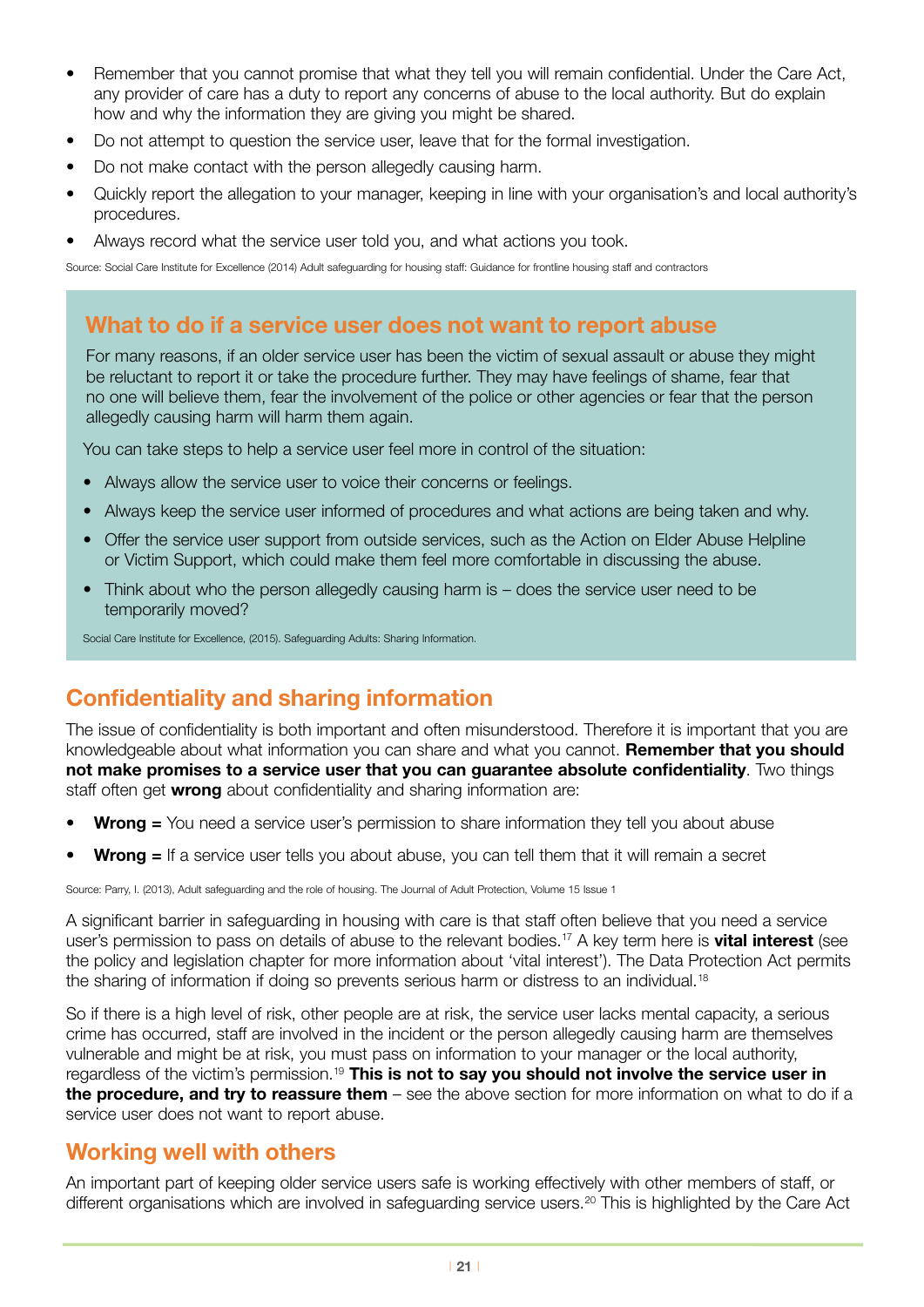placing a lot of emphasis on joint working between different agencies, with 'partnership working' being one of the 6 key principles of adult safeguarding set out in the Care Act (for more information, see the 'Policy and legislation: What you need to know' section of this guide).<sup>21</sup>

Part of the Care Act 2014 states that the local authority where the housing with care service is based needs to set up a "multi-agency safeguarding adults system".<sup>22</sup> Whilst this may sound complicated, it simply means creating procedures around safeguarding adults which involve all relevant organisations which are crucial such as the police and social services. This means that whoever you work for, it is important to work closely and effectively with different agencies to ensure that people in housing with care accommodation are supported to be safe. You can expect the relevant local authority to develop a multi-agency local adult safeguarding system; all housing and housing with care staff should be aware of the policy and procedures.

But what does this mean to you? It means that managers should create an environment and working culture which makes you feel confident and comfortable about working with others to create a safe environment for older service users.

Your organisation should have clear lines of communication between different members of staff, including between staff and managers, as well as between the housing with care provider and other agencies such as the local authority and the police. As a frontline member of staff, you would normally report safeguarding concerns to your manager but you should be made aware of who to contact in other organisations if you do need to. And if you think these lines of communication are not working, you should be made aware of who you can speak to about your concerns.

## **Common barriers to joint working between housing and other relevant agencies:**

- Either the victim, housing staff or both not recognising that abuse has taken place.
- Housing services and organisations not reporting concerns due to previously not having raised concerns, a fear of over-reaction or a fear of their reputation being damaged.
- The definition of "vulnerable adult" being too narrow in the past.
- Housing providers not being involved after they have referred any concerns to the local authority.
- Housing not being included in policies and procedures by other relevant agencies, such as the local authority, police or social services.
- Even if housing is included in these policies and procedures, sometimes front-line housing staff are not included or kept informed – this is despite these staff members often being best placed to spot signs of abuse.

Source: Parry, I. (2013), Adult safeguarding and the role of housing. The Journal of Adult Protection, Volume 15 Issue 1.

## **Examples of good practice to address barriers to joint working:**

- Regular meetings between housing organisations and agencies such as police, local authority and social services.
- Representatives from Safeguarding Adults Boards attending housing meetings.
- Housing organisations represented on Safeguarding Adults Boards.
- Regular joint training between housing providers and other agencies on the subject of safeguarding.

Source: Parry, I. (2013), Adult safeguarding and the role of housing. The Journal of Adult Protection, Volume 15 Issue 1.

## **High staff turnover in the housing with care sector**

In housing with care, staff turnover is often very high. This means that training on safeguarding and sexual relationships between older service users should be done regularly.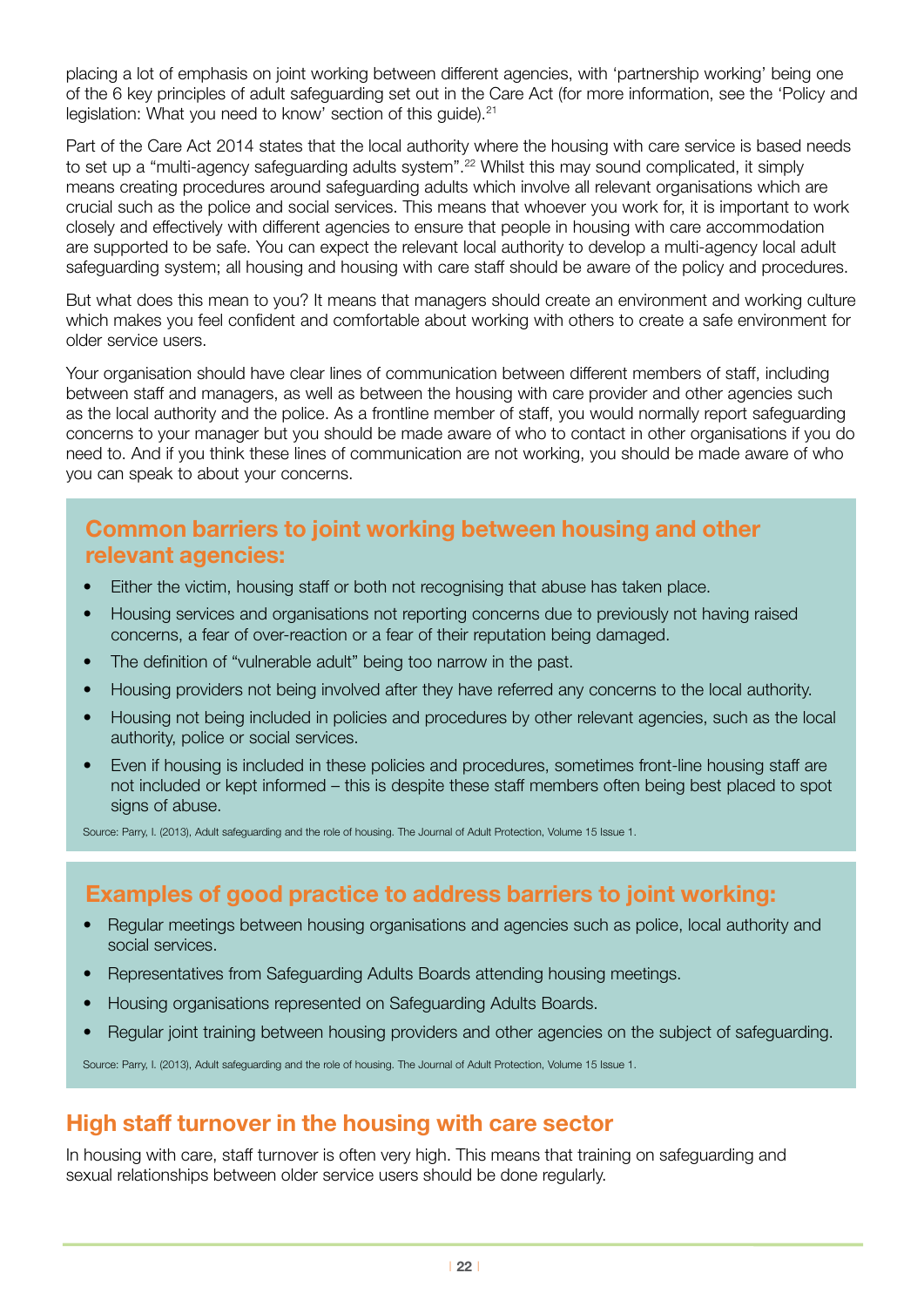## How to work with people's families, friends and partners

This section will offer you guidance about how to interact with the families of people who use your service. For all of us, having a good relationship with our family members is an important part of our overall wellbeing. Therefore, you should support service users in maintaining healthy relationships with their families. Furthermore, working constructively with people's relatives can be an important part of keeping them safe. In practice this means that it is crucial to foster an open dialogue with service users' families.

However, relatives of older adults can understandably be very protective. They may have spent years caring for the person before they moved into housing with care. When it comes to the sexual activity of older service users, this means that family members may at times be challenging. Studies have shown that many people tend to think of older adults as asexual.<sup>23</sup> Furthermore, children of older adults often don't like to think of their parents as enjoying a sex life. In some instances, service users may even have extra-marital relationships whilst using housing with care services which can be met with disapproval. Nevertheless, it is important to remember that everyone has the right to a sex life regardless of age and ability and you should seek to empower the service user to make their own choices rather than follow the will of their families. These issues can further be complicated by the issue of mental capacity. Here it is crucial to remember that service users should be given full support to make their own decisions before it is decided that they lack capacity to do so.

## **What if a person's family disapproves of their sexual relationships?**

#### **1.** Empowering service users

- Your main priority should be to support the individual rights of the service user. As long as a service user has mental capacity to consent, is acting lawfully and is not at risk of abuse then they can make their own decisions with regard to sexual relationships.
- The Care Act 2014 states that empowerment is a key principle of safeguarding.<sup>24</sup> It is important that no service user is denied the right to express their sexuality due to fear of their family's disapproval.
- If a service user is concerned that family members will disapprove of a relationship they have developed while using housing with care you should support that service user in asserting their rights over the choices they make. This can be done through sex education or counselling.

#### **2. Discussion with service users' families**

- It is crucial to maintain good relationships between service users and their families. Whilst you need to assert the right of service users to make their own decisions, you should aim to help families come to terms with these decisions.
- Best practice may be to support and or signpost people's families to counselling services.<sup>25</sup>
- Explain to service users and family members that sexuality in later life can be just as important and fulfilling as relationships between younger people.
- Family members of older service users may misinterpret later life sexuality as a sign of confusion. It is important to remind them that there is no set age limit on sexual desire.
- Family members may feel a new relationship is offending the memory of a former partner or spouse. You should work to address these issues.
- Family members may disapprove of a service user's sexual relationships due to cultural, moral or religious beliefs, for example a belief that sex should only take place in marriage. Whilst it is important to embrace and respect cultural diversity, you need to encourage people's families to accept the choices made by service users.
- Remember that you should not be subject to verbal abuse or threats from family members if they disagree with a service user's sexual choice. If you are concerned by their behaviour arrange a time when the family can speak to your manager.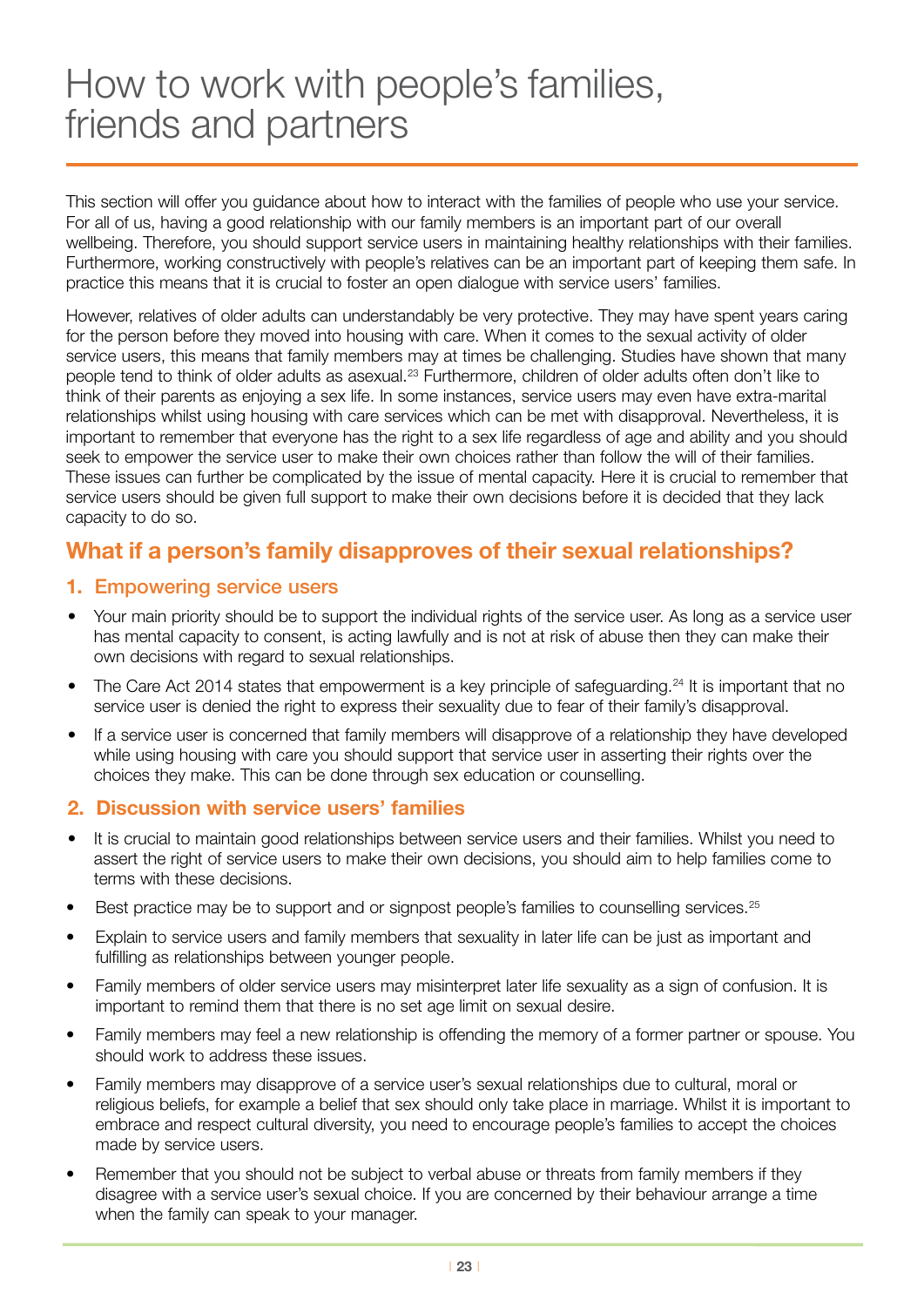### **3. The legal context**

- In 1998 the Human Rights Act enshrined into law the European Convention on Human Rights. Article 8 of the ECHR states that everyone has the right to a personal and private life.<sup>26</sup> Therefore family members cannot decide how a service user chooses to live their personal life (see the policy and legislation section for more information).
- Family members do not have any power to make any decisions on behalf of the service user unless they are a deputy of the Court of Protection or have lasting power of attorney under the Mental Capacity Act (see the policy and legislation section for more information). $27$
- In relation to the Mental Capacity Act, family members cannot make a best interests decision with regards to sexual activity. In all cases when a service user does not have the mental capacity to consent to sexual activity, then sexual activity is illegal. The Mental Capacity Act states that people should not be treated as being unable to make a decision just because they make a decision that seems 'unwise' to others.28 Therefore they can still have sexual relationships which are considered unwise in the eyes of other people if there are no safeguarding issues and they have capacity to consent.

## **Lasting Power of Attorney**

A lasting power of attorney is a legal document made for when a person (or 'donor') is unable to make certain decisions for themselves. It appoints a nominated person to make those decisions on behalf of the person who has or is at risk of losing their mental capacity through illnesses such as dementia, mental health problems or brain injuries.

There are two types of power of attorney, but for this topic the one you need to consider is a 'health and welfare lasting power of attorney'. This gives an attorney the power to make decisions about things like a person's daily routine (for example, day-to-day care, washing, dressing, eating), their medical care, where they live, moving into a care home, and life-sustaining treatment.

This does not mean, however, that family members can decide who the service user can see or socialise with.

Key points to remember:

- There are two types of lasting power of attorneys for 'property and financial affairs' and for 'health and welfare'. If a relative has a lasting power of attorney for property and financial affairs only, then they cannot make a decision on the person's welfare (although if appropriate they should be involved in discussions about the person's welfare).
- A health and welfare power of attorney can only be used when the person is unable to make the decisions being considered.
- A lasting power of attorney must be registered with the Office of the Public Guardian before the family member could legally make any decisions on behalf of the donor. If it isn't registered, the family member cannot act on behalf of the person.
- Staff should not just take the family's word that they have a lasting power of attorney. You should always make further enquiries, such as what type of power of attorney if it is 'registered' or 'unregistered', and if in doubt staff should contact the Office of the Public Guardian for advice.

Source: Citizens Advice. Managing Affairs for Someone Else. Accessed at: www.citizensadvice.org.uk/relationships/looking-after-people/managing-affairs-for-someone-else/#h-lasting-power-of-attorney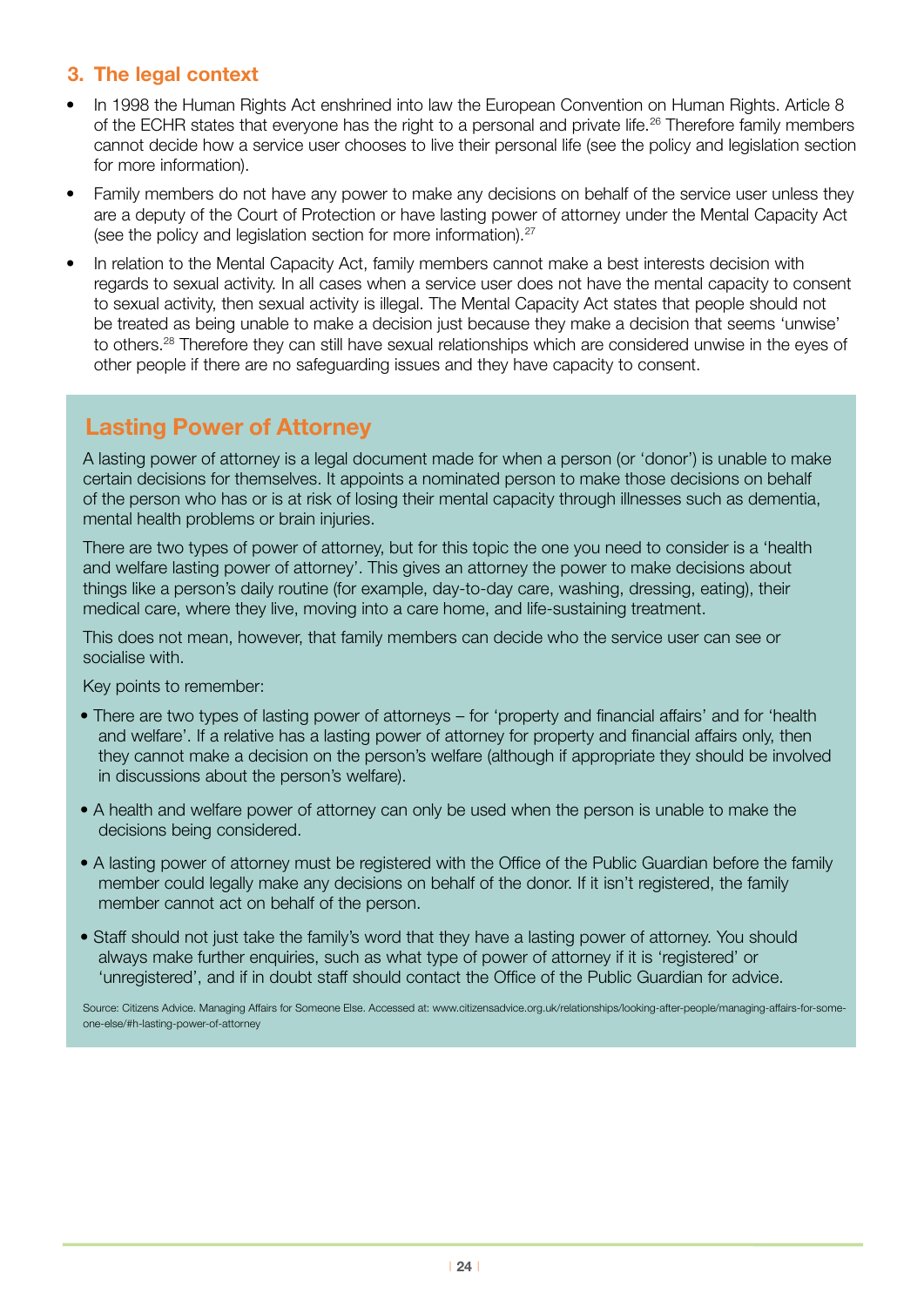## **Case study**

David lives in housing with care and lives with mild early-stage dementia. However he still has full capacity to consent to sexual activity. Recently David has started a sexual relationship with Julie, another resident of the housing with care accommodation. Members of staff have noticed that both Julie and David really enjoy spending time with each other and the relationship is having positive effects on their wellbeing.

After finding out about the relationship David's adult children have approached members of staff and asked that David and Julie are kept apart. David's children believe that due to his early-stage dementia and old-age a sexual relationship is very inappropriate. They have also pointed out that David had enjoyed a loving relationship with their late mother for many years and therefore the new relationship with Julie is just a sign of confusion.

When asked about his children's disapproval David expresses that he wants to keep seeing Julie but is very scared about damaging the relationship with his family. He is also concerned that members of staff will now stop him from seeing Julie due to his condition.

#### Questions to consider

- 1. Do David's family have a right to ask that members of staff end David and Julie's relationship?
- 2. What should you tell David about his rights to maintain a relationship with Julie?
- 3. What support could you offer David's children to help them come to terms with the new relationship?
- 4. Are David's wishes or the wishes of his family your first priority?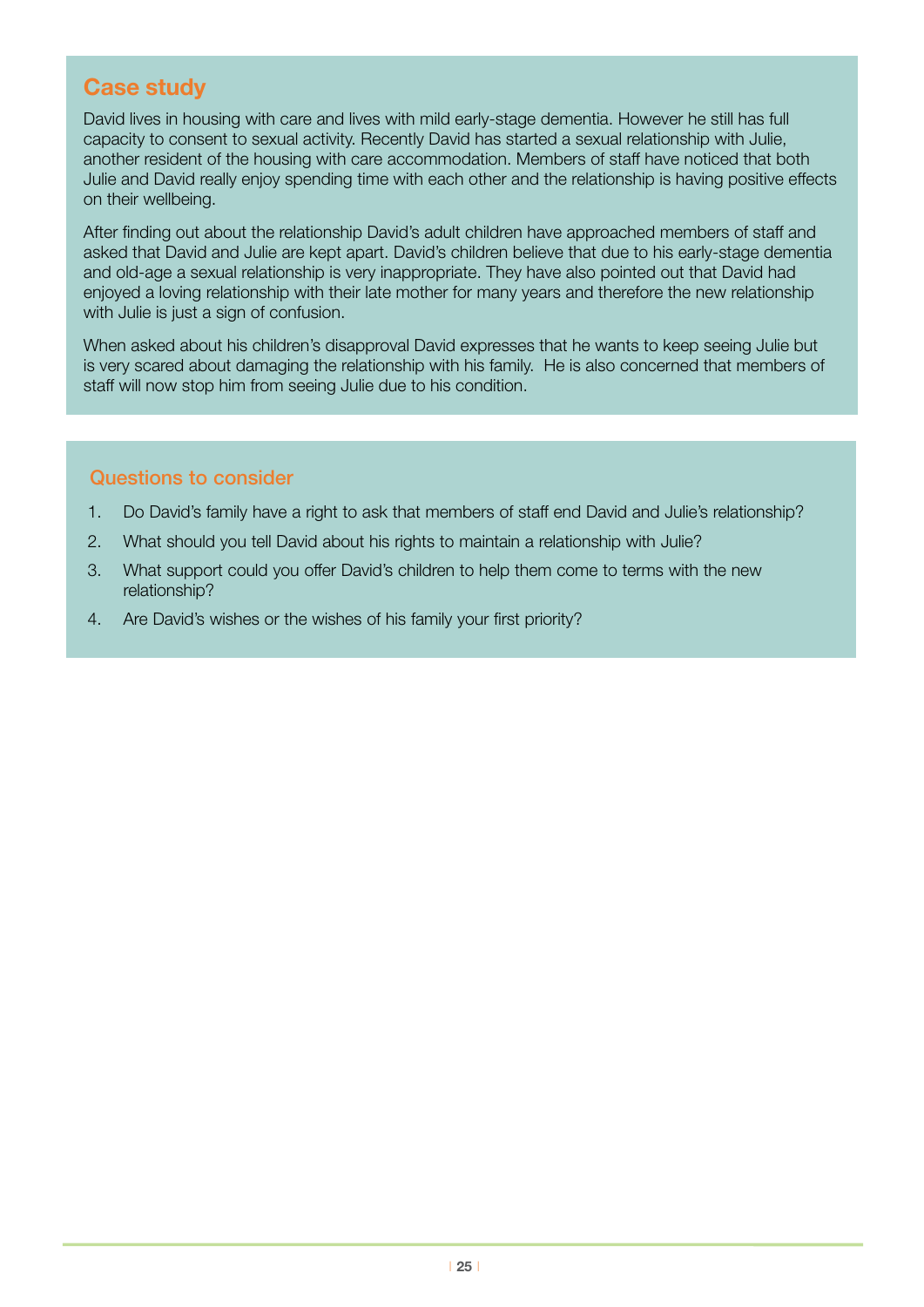## Developing effective and safe policies for individual sexual behaviour

The World Health Organisation considers sexual health to be a "holistic state of physical, mental and social health and wellbeing".<sup>29</sup> Individual sexual expression is an important part of overall sexual health. People who use care services have the right to explore their own bodies in private settings as long as their behaviour is legal and they are not causing harm to themselves or others. Older adults do not lose the need for physical intimacy and touch and it is crucial to see sexuality as part of their overall quality of life.

Nevertheless, there can be a fine line between legitimate individual sexual expression and 'inappropriate behaviour'. Inappropriate behaviour could constitute masturbation or undressing in a public area or attempting to inappropriately touch a member of staff. This section of the guide will offer you specific guidance for dealing with different forms of inappropriate behaviour. Whilst some inappropriate behaviour can be dealt with by improved education and understanding, it is vital that you prioritise your own safety and the safety of other service users to make sure that sexual abuse does not take place.

There are no set in stone rules for assessing sexual behaviour and responses and there is no particular point at which behaviour becomes inappropriate. The categorisations below should help to clarify what should be deemed as appropriate vs inappropriate. Often an act is inappropriate due to the location in which it is taking place or the person whom the act is directed towards.

Inappropriate sexual behaviour can be a symptom of dementia. A decrease in one's cognitive abilities can lead you to not understand how your actions affect others. For example, a service user with dementia who is masturbating in a public area may have no understanding that they are doing anything wrong. Similarly, a person with dementia may undress in a public place due to feeling irritated by an itchy piece of clothing as opposed to trying to cause offence.

## **When is individual sexual behaviour appropriate or inappropriate?**

## Appropriate individual sexual behaviour

- Masturbating in private.
- Touching in private.
- Watching legal pornography in private.

#### Inappropriate individual sexual behaviour

- Sexualised comments to staff or service users which may include swearing.
- Masturbating in communal areas.
- Touching in communal areas.
- Undressing or disrobing/ exposing genitals in communal areas.
- Prolonged kissing and hugging that exceeds normal affection.
- Grabbing or touching personal parts or the body of another service user or member of staff.
- Attempting intercourse or oral sex with a member of staff or a service user.

Source: Bamford,S, (2011), The last taboo A guide to dementia, sexuality, intimacy and sexual behaviour in care homes, International Longevity Centre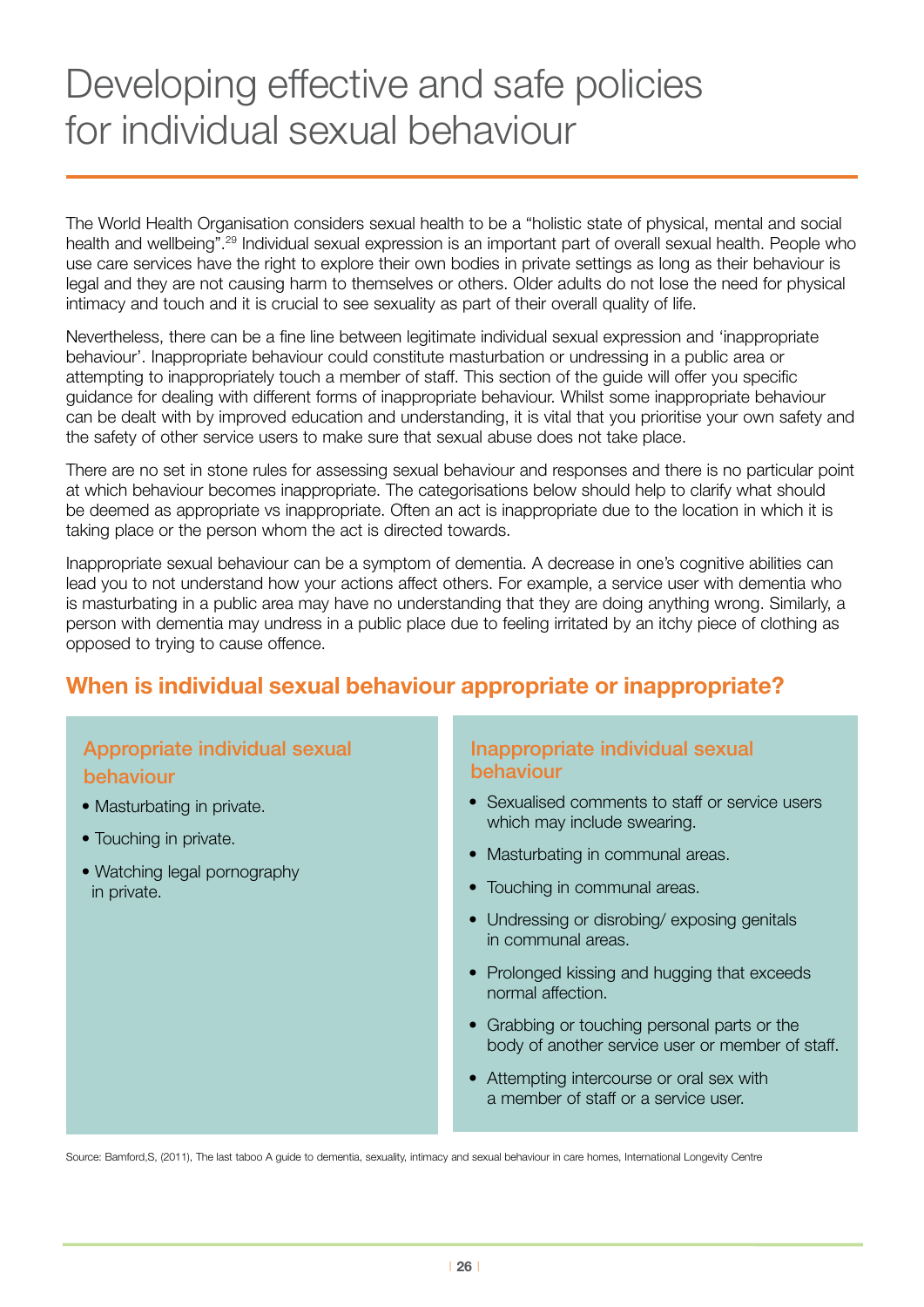## **Specific guidance for appropriate vs inappropriate behaviour**

## **Masturbation**

#### **1.** When is masturbation appropriate?

- Masturbation is legal as defined by the Obscene Publication Act.<sup>30</sup> If masturbation is carried out by an adult in a private setting (for example his/her self-contained apartment) this is perfectly fine.
- Service users of housing with care should be allowed sufficient time in private should they want to masturbate.

#### **2.** What level of guidance and support is acceptable?

- Any sexual education which you carry out should be factual and contain no value judgements.
- Under no circumstances can you physically assist a service user with masturbation as this is illegal under the Sexual Offences Act 2003.

#### **3.** When is masturbation inappropriate?

- If masturbation is carried out in a public or a communal space it is inappropriate.
- If service users fail to understand the distinction between public and private spaces due to cognitive or sensory impairments then you should educate them to help them understand. When masturbation is being carried out in a public or communal space you should discreetly advise the service user to return to a private space as soon as possible. You should ensure service users understand that their behaviour itself is not the issue, rather the fact that it is in public.

## **Pornography**

#### 1. When is viewing pornography appropriate?

• If a service user is viewing legal pornography in private this is fine. However, a service user may need appropriate sexual education to help them understand that pornography is often not an accurate depiction of 'real life' sex.

#### 2. What level of guidance and support is acceptable?

• Service users may request a member of staff to help them purchase pornography. This should only be carried out if it is part of an agreed care plan which your managers are aware of and the pornography is legal. A member of staff should never actively suggest purchasing pornography for a service user. However, they should not deny pornography to a service user who has the capacity to make a choice.

#### 3. When is viewing pornography inappropriate?

- If a service user is found to be viewing illegal pornography this must be stopped and the incident must be reported to the police.
- Under no circumstances can you order a sex worker for a service user because of the law relating to procurement for prostitution.31

## **Guidance for dealing with inappropriate individual sexual behaviour at the time**

- Try to remain calm and not display shock.
- Try to preserve the dignity of the service user.
- If a service user has a cognitive impairment such as dementia they may not be unaware that they are causing offence.
- Try to remember that inappropriate sexual behaviour can be a symptom of dementia and the intentions of the service user may not be malicious. This can help depersonalise the situation.
- If the service user is touching you in a way you do not like, tell the service user that their behaviour is unacceptable and that they are making you feel uncomfortable.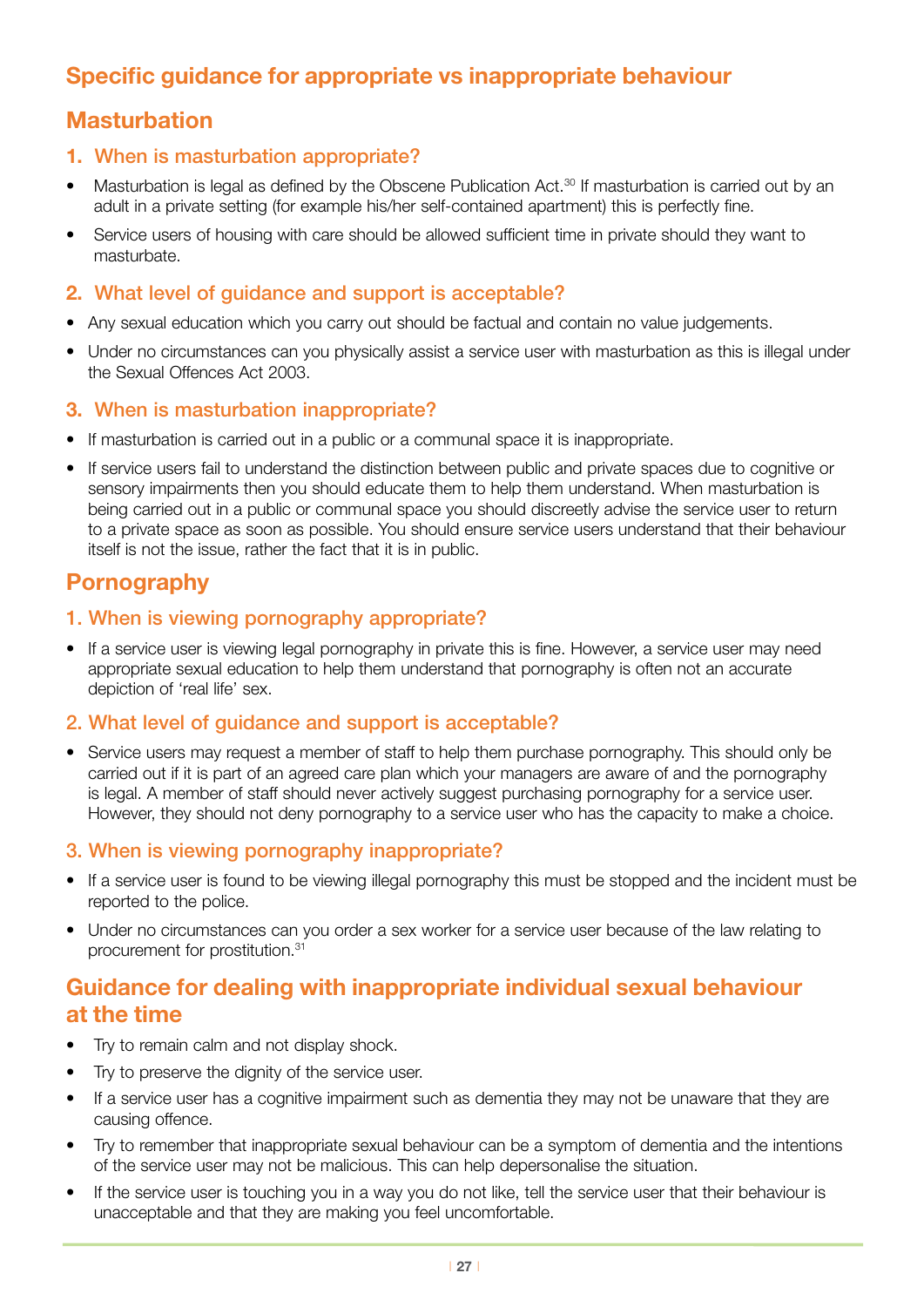- Remind the service user that you are a member of staff and not their intimate partner.
- A service user may be inappropriately touching members of staff or another service user because they desire touch and intimacy. Review the individual's care needs in a holistic sense and explore if perhaps a massage or pet therapy could help. This can be comforting for older service users who are used to having a warm body in bed beside them.
- If a service user regularly needs such support, then make sure that this is included in their care plan.

Source: Bamford,S, (2011), The last taboo A guide to dementia, sexuality, intimacy and sexual behaviour in care homes, International Longevity Centre

## **Guidance for dealing with inappropriate individual sexual behaviour after the event**

#### 1. What triggers are causing the behaviour?

- It is important to keep records of any inappropriate behaviour so you can identify if the service user's behaviour is typical and when changes may have taken place.
- Has there been a change to the service user's routine or environment? If the service user has no privacy this can be a cause of inappropriate sexual behaviour.
- Is it possible that the service user is mistaking personal care for sexual activity or believes the care worker is an intimate partner?
- Have you assessed the service user's mental wellbeing?
- Is the service user attempting to take off an item of clothing which is agitating them?

#### 2. Reflect on how you define and classify inappropriate behaviour

• Think about your own judgement about the behaviour in question. Are you offended because of your cultural or religious beliefs or values? Also think about whether you find the behaviour inappropriate because you think it would be judged negatively by other staff, service users or the service user's family.<sup>32</sup>

#### 3. Consider what risks are involved

- Assess the service user's mental capacity and the mental capacity of any service user who it has been directed towards.
- Carry out a risk assessment to see if the service user poses a threat to other service users or members of staff, take action to reduce the risks that you identify and include this in the person's care plan where necessary.

Source: Bamford,S, (2011), The last taboo A guide to dementia, sexuality, intimacy and sexual behaviour in care homes, International Longevity Centre

#### **What to do when inappropriate behaviour is directed at a member of staff**

#### 1. Assessing mental capacity

- When inappropriate sexual behaviour takes place it is necessary to assess the mental capacity of the person committing the act. A service user with dementia, for example, may not have the capacity to understand why their behaviour is wrong or how it affects others.
- It may be possible that the service user is mistaking the member of staff for an intimate partner. In this case best practice can be reminding the service user who you are and when they are next going to see their partner.
- It may be possible that the service user is mistaking personal care for sexual activity. In this case it will be necessary to constantly remind the service user what is going on.

#### 2. Carrying out a risk assessment

• Members of staff still have the right to not feel threatened when a person lacks the capacity to understand how their behaviour may affect others. Staff must report all inappropriate behaviour to their line manager and keep accurate records of the event.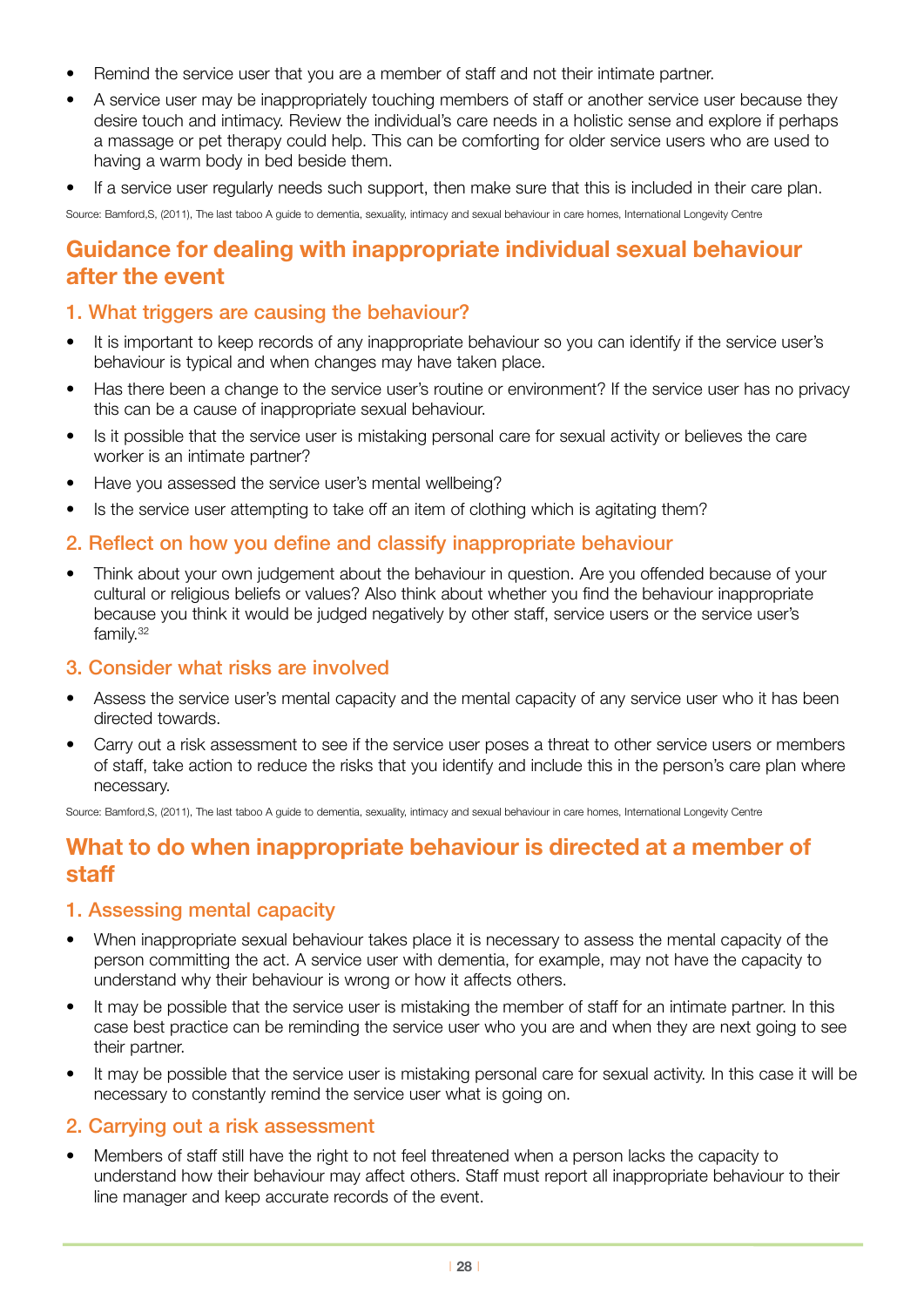

• Your manager has a responsibility to keep you safe and under no circumstances should they put you in situations where you are at risk. For example, staff should not be alone with service users who have touched them inappropriately. Where this is in issue, an accurate risk assessment will need to include considering the physical strength of the service user.

#### 3. Further action if the behaviour persists

- When inappropriate behaviour persists specialist help may be needed, for example a therapist.
- If the behaviour might be illegal (for example assault or indecent exposure), staff should inform their line manager immediately. They will then report this to the police, the local authority or to the Multi-Agency Safeguarding Hub (MASH). 33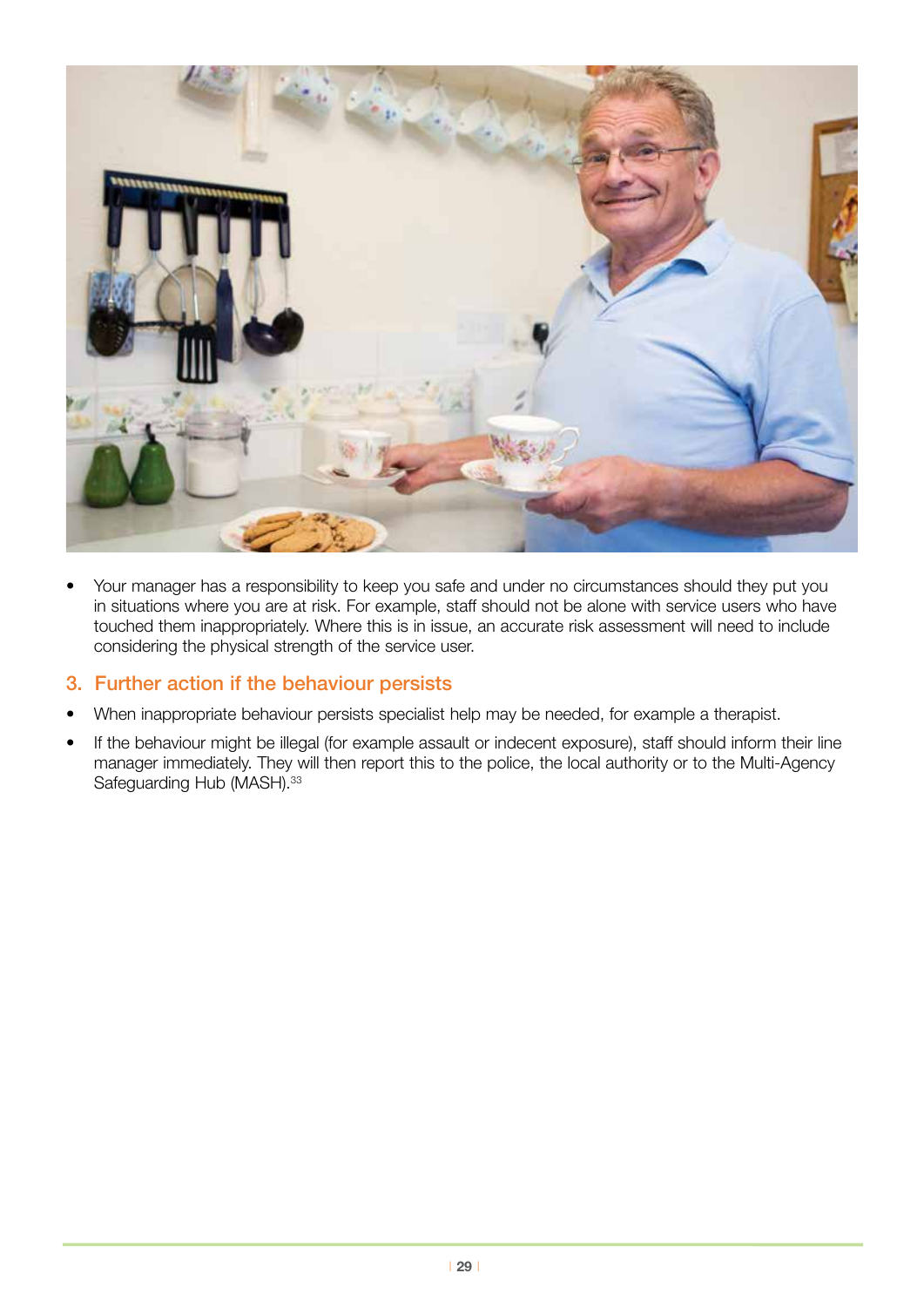This section of the guide will aim to provide you with a basic level of information about the policy and legislation which relates to sexual activity in housing with care. This guide will not offer a comprehensive explanation of each of the acts but it will pull out the relevant information which you need for your job.

## **1. The Mental Capacity Act 2005 (MCA), England and Wales**

The 2005 MCA is the most recent piece of legislation for England and Wales which relates to persons who lack mental capacity. People with cognitive impairments such as dementia or learning difficulties or disabilities may lack the mental capacity to consent to decisions such as having a sexual relationship. Crucially it is illegal for a person to have sex if they don't have capacity to consent.

## **What does the legislation say?**

#### The five key principles of the MCA

These are the five key principles of the Mental Capacity Act, though they are not specifically about sexual behaviour:

- 1. A person must be assumed to have capacity unless it is established that he lacks capacity.
- 2. A person is not to be treated as unable to make a decision unless all practicable steps to help him to do so have been taken without success.
- 3. A person is not to be treated as unable to make a decision merely because he makes an unwise decision.
- 4. An act done, or decision made, under this Act for or on behalf of a person who lacks capacity must be done, or made, in his best interests. However the Act also makes clear that, for issues regarding sexual relationships, a person cannot make a 'best interest' decision for someone else when it comes to sex.
- 5. Before the act is done, or the decision is made, regard must be had to whether the purpose for which it is needed can be as effectively achieved in a way that is less restrictive of the person's rights and freedom of action.

Directly quoted from: Mental Capacity Act, Section (2) principles, (2005), Accessed at: http://www.legislation.gov.uk/ukpga/2005/9/contents

#### The two stage functional test of capacity

In order to decide whether an individual has the capacity to make a particular decision, you must answer two questions:

Stage 1: is there an impairment of or disturbance in the functioning of a person's mind or brain? If so,

Stage 2: is the impairment or disturbance sufficient that the person lacks the capacity to make a particular decision?

Directly quoted from: Social Care Institute for Excellence, (2009), Mental Capacity Act 2005 at a glance, Accessed at: http://www.scie.org.uk/ publications/ataglance/ataglance05.asp

#### **Here are four important areas to consider when judging capacity to consent to having sex:**

- 1. Do they understand the basic mechanics of the sexual act?
- 2. Do they understand that having sex can lead to pregnancy for a woman?
- 3. Do they understand that there can be health risks caused by having sex?
- 4. Do they understand that they have a choice and can refuse another's advances?

Source: Mental Capacity and Policy, (2016). Sex and the simple test? Accessed at: http://www.mentalcapacitylawandpolicy.org.uk/sex-and-the-simpletest/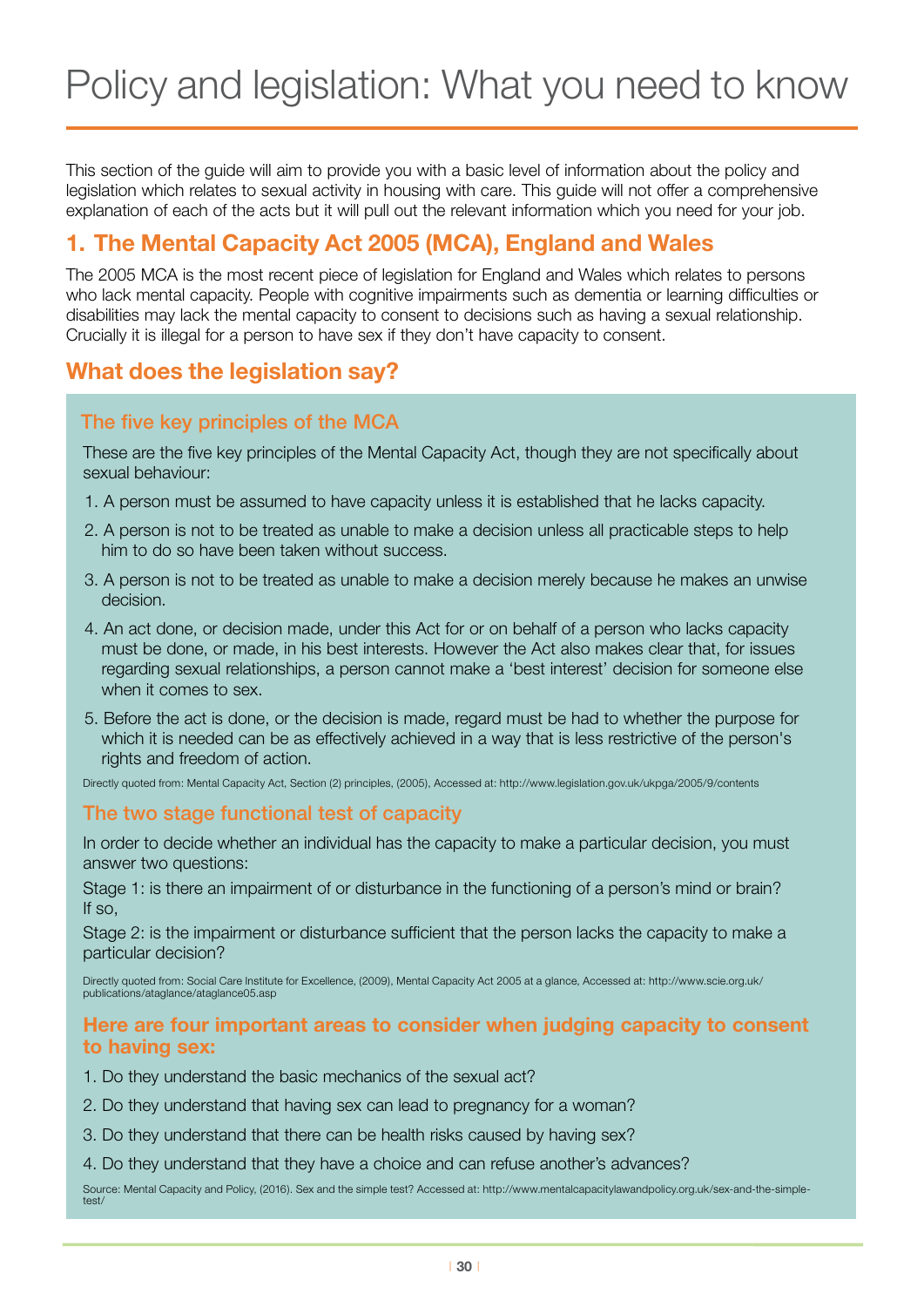## **What does this mean for your job?**

- A 'best interests' decision cannot be made with regards to sex. If a person lacks capacity to consent then sex is illegal in all situations.
- It is not possible to assess a person's capacity to understand whether sex is moral or immoral. Therefore value judgements should not be considered in an examination of mental capacity.<sup>34</sup>
- You have to take all reasonable measures to help a service user make a decision before deciding that they do not have capacity.
- You must always start from the assumption that a service user can make their own decisions.
- Just because you or the service user's family members think that a decision to enter a sexual relationship is unwise or morally wrong, that does not mean they lack capacity.

## **2. The Sexual Offences Act 2003, United Kingdom**

#### What does the legislation say?

#### Capacity to consent to sex

The 2003 Sexual Offences Act is designed to safeguard people in the UK who are vulnerable to sexual abuse due to cognitive impairments such as learning difficulties or dementia. This is referred to in the Act as "*a mental disorder impeding choice.*"35 The Act states that sexual activity is illegal when the person:

- 1. Does not consent.
- 2. Lacks capacity to consent.
- 3. Feels coerced to consent because the other person is in a position of trust, power or authority.

Directly quoted from: Worcestershire County Council (2013), Guidance for workers in area social work and integrated teams

#### As a care worker it is illegal to:

- 1. Have any sexual activity with someone who has a mental disorder.
- 2. Cause or incite anyone with a mental disorder to have sexual activity.
- 3. Have any sexual activity in the presence of someone with a mental disorder.
- 4. Cause a person with a mental disorder to have a sexual act.

Source: Sexual Offences Act (2003), Sections 38-41

#### What does this mean for your job?

- In all cases when someone does not have capacity to consent sex is illegal.
- When apparent consent is due to coercion it can still be declared illegal. This is to prevent vulnerable people from being exploited.
- If a service user has a mental disorder you cannot: engage in sexual activity with them, cause or incite them to perform any sexual activity, have any sexual activity in their presence or cause a person with a mental disorder to have a sexual act.
- You cannot physically assist a service user with masturbation.

## **3. The Care Act 2014, England**

The Care Act outlines new safeguarding duties for local authorities and other partner agencies in England. It is the first time that a clear legal framework has been created to safeguard adults from abuse and neglect. It is important to notice that the Care Act has superseded the 2013 Department for Health statement on Adult Safeguarding and the 2000 No Secrets Guidance.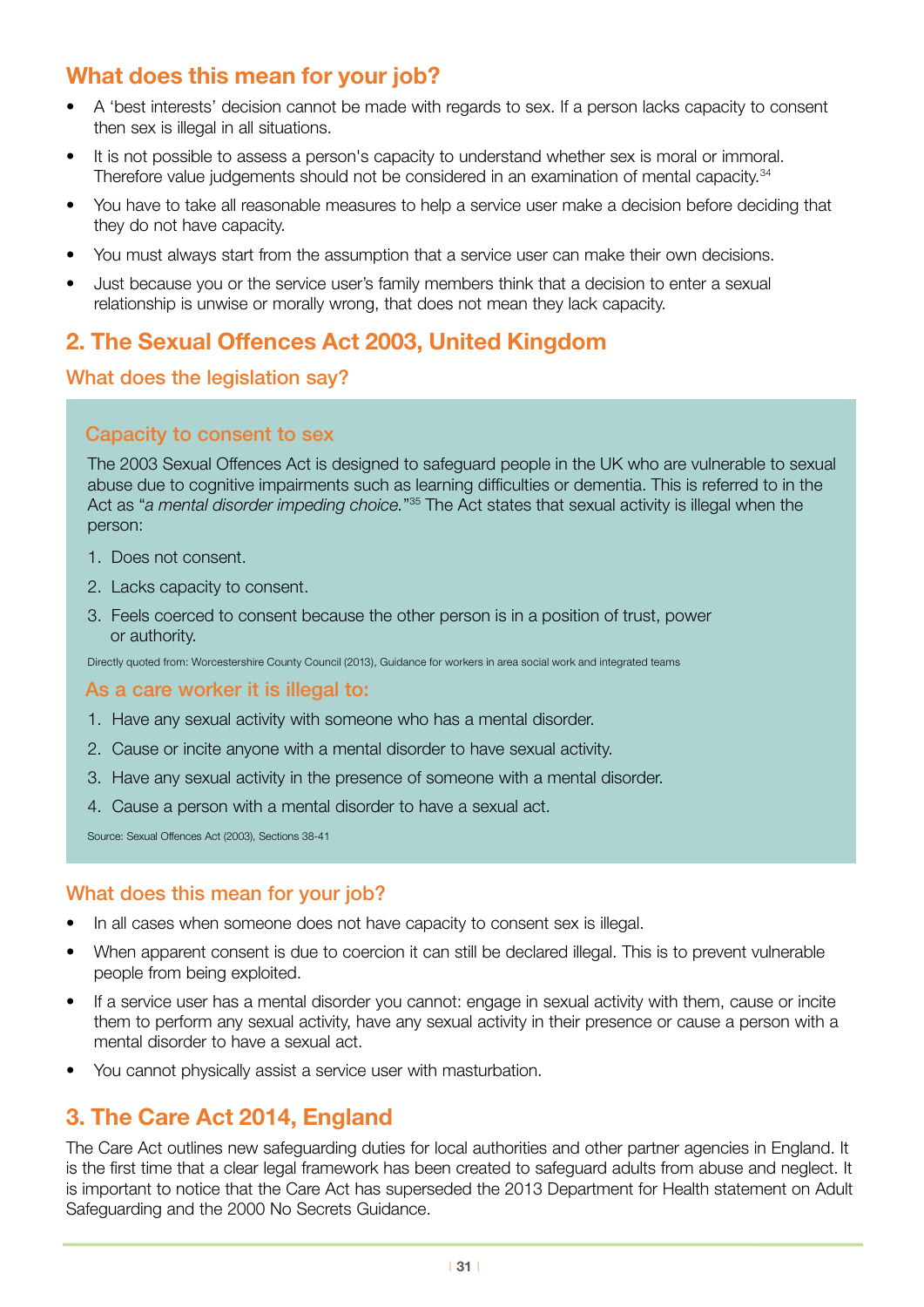#### The Care Act states:

- Lead a multi-agency local adult safeguarding system that seeks to prevent abuse and neglect and stop it quickly when it happens.
- Make enquiries, or cause others to make them, when they think an adult with care and support needs may be at risk of abuse or neglect and they need to find out what action may be needed.
- Establish Safeguarding Adults Boards, including the local authority, NHS and police, which will develop, share and implement a joint safeguarding strategy.
- Carry out Safeguarding Adults Reviews when someone with care and support needs dies as a result of neglect or abuse and there is a concern that partner agencies could have done more to protect them.
- Arrange for an independent advocate to represent and support a person who is the subject of a safeguarding enquiry or review, where the adult has 'substantial difficulty' in being involved in the process and where there is no other suitable person to represent and support them.

Directly quoted from:Social Care Institute for Excellence , (2015), The Care Act: Safeguarding adults. Accessed at: http://www.scie.org.uk/care-act-2014/ safeguarding-adults

#### Care and support statutory guidance issued under the Care Act 2014

The statutory guidance to support local authorities to implement the Care Act sets out the six key principles that underpin all adult safeguarding work.

- Empowerment Personalisation and the presumption of person-led decisions and informed consent.
- Prevention It is better to take action before harm occurs.
- Proportionality Proportionate and least intrusive response appropriate to the risk presented.
- Protection Support and representation for those in greatest need.
- Partnership Local solutions through services working with their communities. Communities have a part to play in preventing, detecting and reporting neglect and abuse.
- Accountability Accountability and transparency in delivering safeguarding.

Source: Care Act 2014 Care and Support Statutory Guidance

Additionally, it is important that adult safeguarding work promotes a 'Making Safeguarding Personal' approach. This is a personalised approach that means that safeguarding support and intervention is done with the person, not to them, and focuses on the outcomes that the person wants to achieve.

Source: Local Government Association, (2016), Making safeguarding personal. Accessed at: http://www.local.gov.uk/adult-social-care/-/journal\_content/56/10180/6074789/ARTICLE )

#### What does this mean for your job?

- When you think that an adult with care and support needs may be at risk of abuse you must report this so that appropriate enquiries can be made to find out what action may be needed. Your managers must take and engage in a multi-agency approach to adult safeguarding. Therefore you need to understand how to work with other agencies such as police and adult social care at the level which is required for your job.
- The Safeguarding Adult Reviews have replaced the Serious Case Reviews in adult safeguarding work.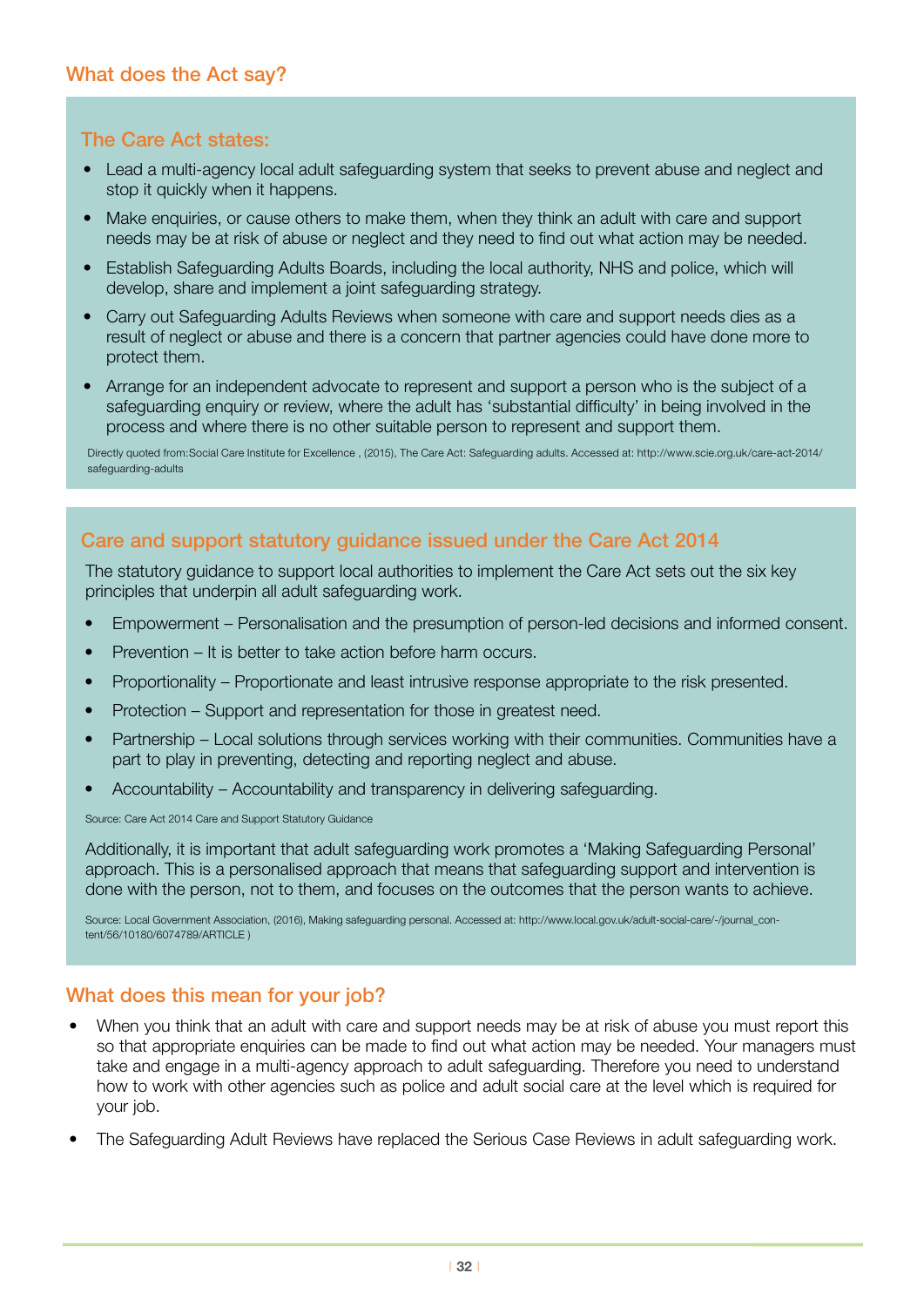## **4. The Crime and Disorder Act 1998, United Kingdom**

#### **What does the Act say?**

Section 115 of the Crime and Disorder Act 1998 is relevant for adult safeguarding.<sup>36</sup> This section of the Act allows you to share information you keep about your service users with the police or adult social services if it is for the purposes of keeping them safe.

#### What does this mean for your job?

• You should never promise service users complete confidentiality as information they tell you will have to be shared with the relevant agencies if their safety is at risk.<sup>37</sup>

## **5. Data Protection Act 1998, United Kingdom**

#### **What does the Act say?**

Any personal information should be shared on the basis that it is:

- Necessary for the purpose for which it is being shared.
- Shared only with those who have a need for it.
- Accurate and up to date.
- Shared securely and in a timely fashion.
- Not kept for longer than necessary for the original purpose.

Directly quoted from: Social Care Institute for Excellence, (2015). Safeguarding Adults: Sharing Information. Accessed at: http://www.scie.org.uk/care-act-2014/ safeguarding-adults/sharing-information/does-not-want-to-share. asp"

"**'Vital interest'** is a term used in the Data Protection Act 1998 to permit sharing of information where it is critical to prevent serious harm or distress, or in life-threatening situations. If the only person that would suffer if the information is not shared is the subject of that information, and they have mental capacity to make a decision about it, then sharing it may not be justified."38

#### What does this mean for your job?

- "The law does not prevent the sharing of sensitive, personal information within organisations. If the information is confidential, but there is a safeguarding concern, sharing it may be justified."39
- You can share information to relevant authorities to protect someone's vital interest.
- If there is a high level of risk, other people are at risk, the service user lacks mental capacity, a serious crime has occurred, staff are involved in the incident or the person allegedly causing harm are themselves vulnerable and might be at risk, you must pass on information to your manager or local authority, regardless of the individual's permission.<sup>40</sup>
- You should never promise a service user complete confidentiality.
- You can however reassure the person that information will only be shared to protect them from serious harm or distress or to keep them alive.
- You can promise service users that information will be accurate, secure and not kept longer than for its original purpose.
- Service users may be able to request to see any information that you have shared about them.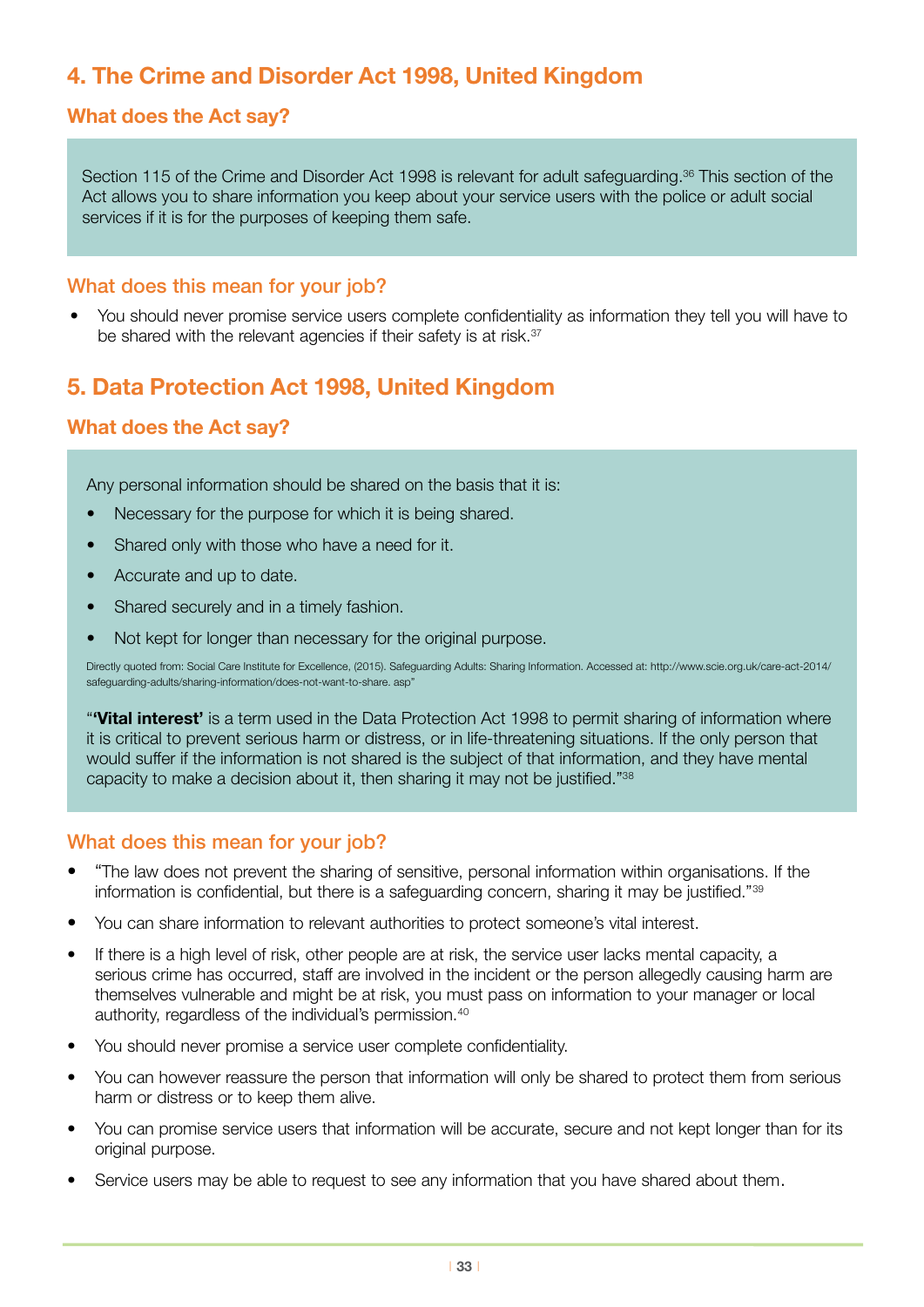## **6. Duties under the Human Rights Act, United Kingdom**

As of the Human Rights Act 1998, local authorities are legally bound to not act in a way which is incompatible with the European Convention on Human Rights. Similarly, as of section 73 of the Care Act 2014, regulated care services are also deemed to be providing a public function as recognised by the Human Rights Act when a local authority arranges and/or pays for that care. The most important articles of the EHCR for this subject are Article 8 which guarantees the right for a private and family life and Article 3 which guarantees that everyone will be protected from inhuman, degrading treatment or punishment.

Article 8 of the European Convention on Human Rights

"Everyone has the right to respect for his private and family life, his home and his correspondence.

There shall be no interference by a public authority with the exercise of this right except such as is in accordance with the law and is necessary in a democratic society in the interests of national security, public safety or the economic well-being of the country, for the prevention of disorder or crime, for the protection of health or morals, or for the protection of the rights and freedoms of others."

Article 3 of the European Convention on Human Rights

"No one shall be subjected to torture or to inhuman or degrading treatment or punishment."

Directly quoted from: European Convention on Human Rights, (1950) accessed at: http://www.echr.coe.int/Documents/Convention\_ENG.pdf"

#### What does this mean for your job?

- In your job you will sometimes have to think about balancing these rights. If you suspect abuse may be taking place in someone's home or within their family in order to protect them you may have to breach their privacy.
- It is important to remember that Article 3 is an 'absolute right'. This means that in no circumstances is it ever justifiable to infringe this right.
- It is important to remember that Article 8 is a 'qualified right'. This means that there are reasons why a person's right to private and family life can be legally infringed.
- As you can see above the 'protection of rights and freedoms of others, the protection of health or morals and the prevention of disorder and crime' are all reasons why you can infringe on a service user's privacy.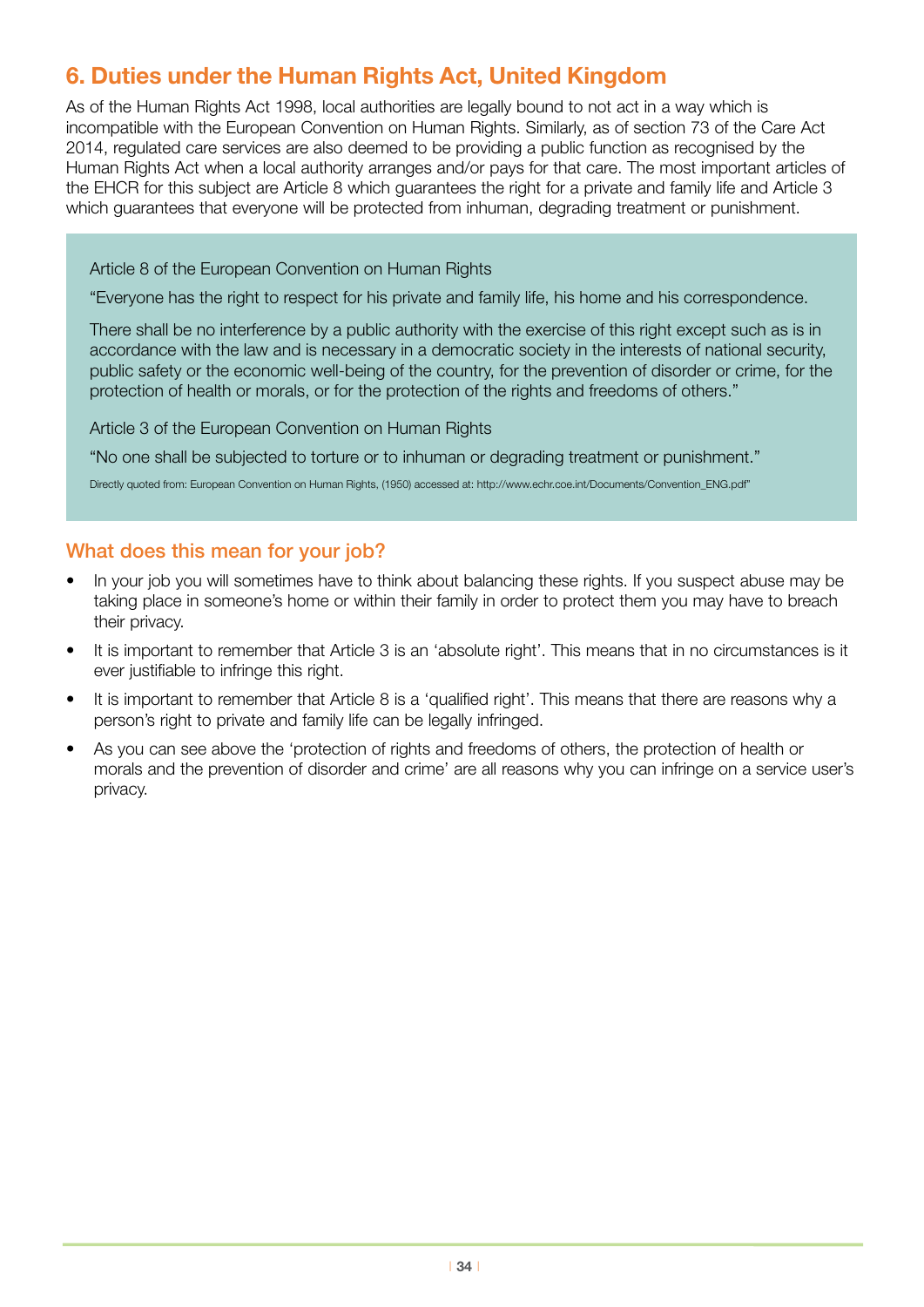## Key principles

- 1. All people who use adult care services have the same personal and sexual needs and rights as other people.
- 2. All service users should be encouraged and supported to lead a healthy life and lifestyle which is meaningful to them.
- 3. All service users should be enabled and supported to express their personal choices and preferences in respect of personal relationships and sexuality.
- 4. All service users should not be judged or treated differently because of their sexual attitudes or preferences.
- 5. Service users should have access to support be it in terms of safe sex or counselling to help safeguard and promote their wellbeing.
- 6. All service users should be treated as individuals with recognition of their right to a private and family life.
- 7. All service users are entitled to confidentiality and sensitivity with regard to their personal information unless there are issues of personal safety or a criminal act may have been committed.
- 8. All service users should receive services that promote: independence, informed choice and risk taking as part of their personal development.
- 9. Service users should not be discriminated against based on their: race/ethnic origin, creed, age, gender, marital status, class, sexual orientation, religious beliefs, health or disability.
- 10. All service users should be educated on how to make a complaint if they feel any of their rights have been breached in this respect.

## **At the same time, we need to recognise that:**

- 1. Sexual activity with service users without capacity is always illegal as they can never legally give their consent.
- 2. Some service users will be dependent on others to make decisions for them and protect them from abuse and harm.
- 3. It may sometimes seem difficult to balance the privacy of a service user and act within legal frameworks, however you must always act within accordance to the law. Always seek advice if you are unsure.
- 4. The choices and preferences of a service user may conflict with your own attitudes, beliefs and values and that of their family or friends.
- 5. Adults with a disability may need additional advice, information and support.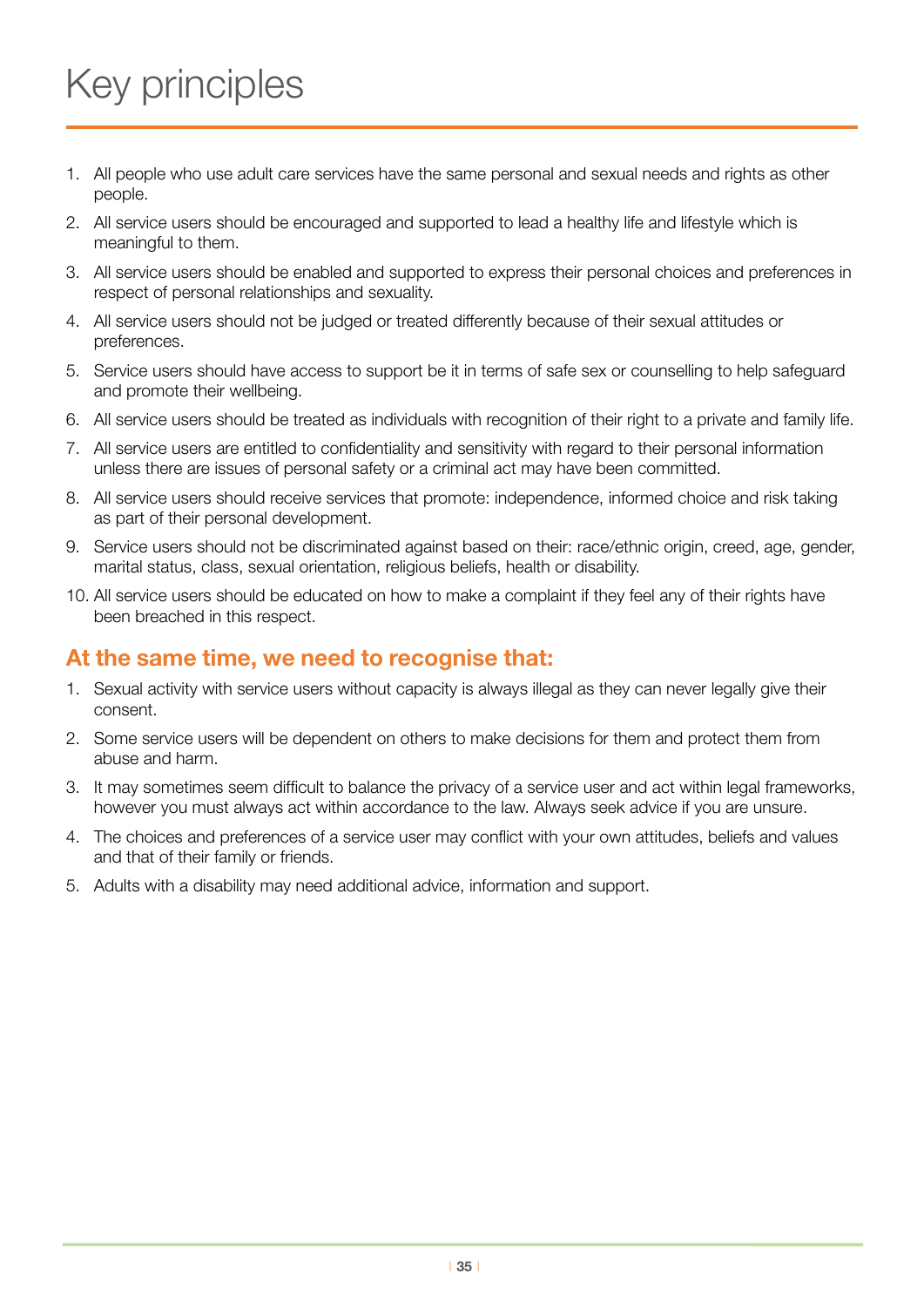Both staff and managers may find it useful to include the quiz in induction, training or supervision sessions. Discussing and reviewing your answers may help staff and managers develop their understanding and confidence in supporting older people with these issues.

#### To help you think about the topics covered in this guide, try this quiz:

#### **True or False**

- 1. Older people can still enjoy their sex lives.
- 2. It is still important for older people to practice safe sex.
- 3. Older people are only interested in very serious relationships.
- 4. People over 65 do not have gay or lesbian relationships.
- 5. People who are frail or disabled are still able to enjoy a sex life.
- 6. If a service user's family disagrees with a sexual relationship he or she is having, staff should make sure the relationship stops.
- 7. There will always be physical signs of sexual abuse.
- 8. It is legal for an older person to masturbate in the privacy of their own home.
- 9. If a person lacks the capacity to consent to sexual activity, the activity must not take place.
- 10. You musn't tell your manager about a possible safeguarding concern if the person doesn't want you to.

#### **Look at the questions below and note down if you agree strongly, agree, disagree, disagree strongly, do not know or have no opinion, on the following questions.**

- 11.Do you feel your role is more about looking after the service users than encouraging or facilitating their sexual needs or desires? Strongly agree  $\Box$  Agree  $\Box$  Disagree  $\Box$  Strongly disagree  $\Box$  Do not know  $\Box$  No opinion  $\Box$
- 12.Do you feel confident in applying the Mental Capacity Act as it relates to sexual expression for service users?

Strongly agree  $\Box$  Agree  $\Box$  Disagree  $\Box$  Strongly disagree  $\Box$  Do not know  $\Box$  No opinion  $\Box$ 

- 13.Do you see sexual expression as important for older people, but lack the time in your day-to-day working routine to respond? Strongly agree  $\Box$  Agree  $\Box$  Disagree  $\Box$  Strongly disagree  $\Box$  Do not know  $\Box$  No opinion  $\Box$
- 14.Do you see sexual expression as important for older people, but lack the confidence or support in responding to situations of a sexual nature when they arise? Strongly agree  $\Box$  Agree  $\Box$  Disagree  $\Box$  Strongly disagree  $\Box$  Do not know  $\Box$  No opinion  $\Box$
- 15.Do you see sexual expression as important for older people, but feel it contradicts or conflicts with your own social, cultural or religious beliefs, values or norms? Strongly agree  $\Box$  Agree  $\Box$  Disagree  $\Box$  Strongly disagree  $\Box$  Do not know  $\Box$  No opinion  $\Box$
- 16.Do you see sexual expression as important for older people, but are worried about the response of the partners or relatives of service users?

Strongly agree  $\Box$  Agree  $\Box$  Disagree  $\Box$  Strongly disagree  $\Box$  Do not know  $\Box$  No opinion  $\Box$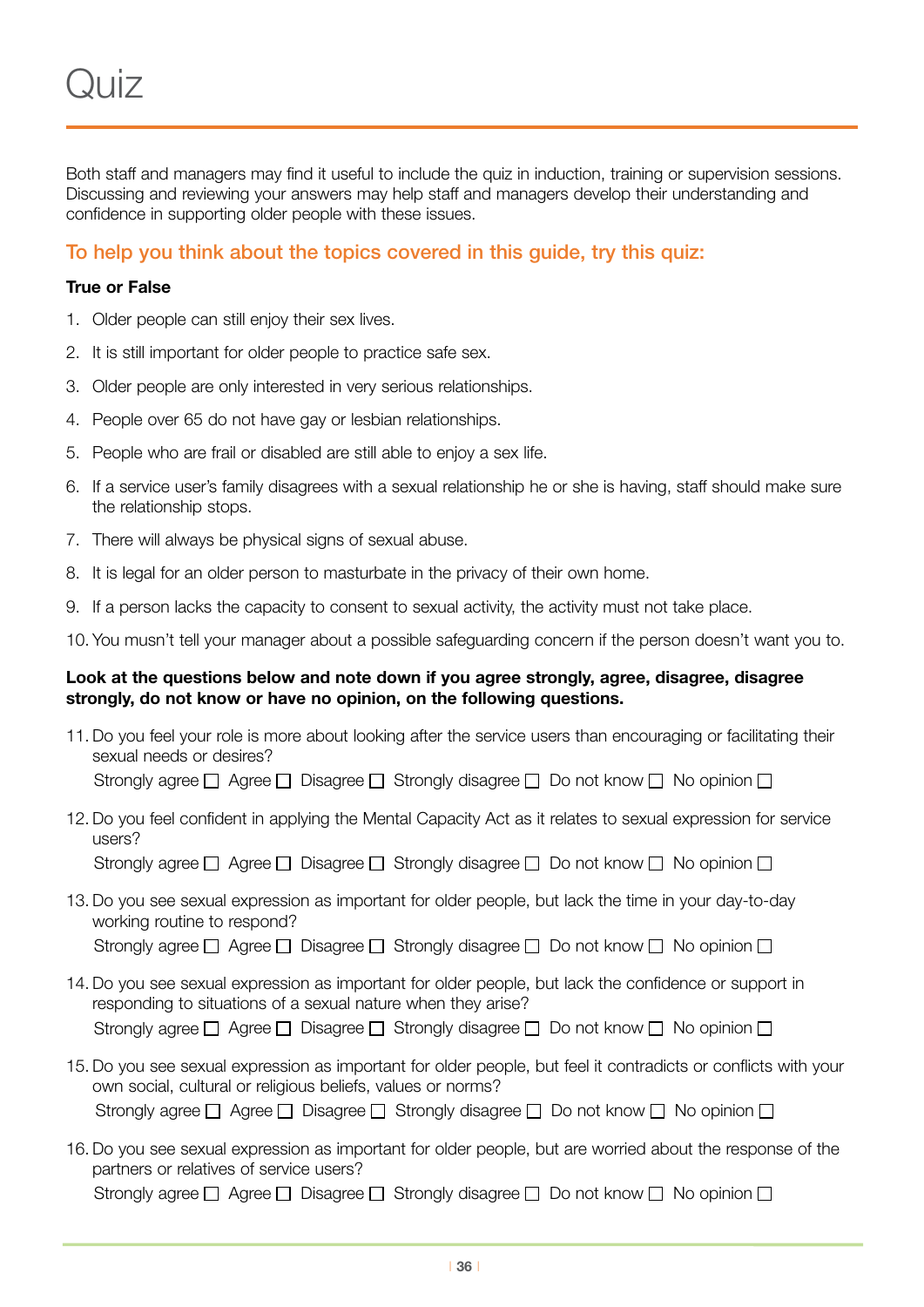**1.True 2.True 3.False 4.False 5.True 6.False 7.False 8.True 9.True 10.False**

### **Top 10 tips to remember**

- 1. Some service users will have sexual or sensual needs.
- 2. Affection and intimacy contribute to overall health and wellbeing for service users.
- 3. Some service users have the capacity to make decisions about their needs and should be supported to do so.
- 4. You have a duty of care towards all service users to ensure they are protected from harm.
- 5. There are no hard and fast rules. Assess each situation on an individual basis.
- 6. Remember not everyone is heterosexual.
- 7. Inappropriate sexual behaviour is not particularly common but you always need to be aware.
- 8. Confront your own attitudes and behaviour towards older people and sex generally.
- 9. Communicate look at how you can improve communication with your colleagues, managers, service users and carers on this subject.
- 10. Look after yourself and remember your own needs as a care professional.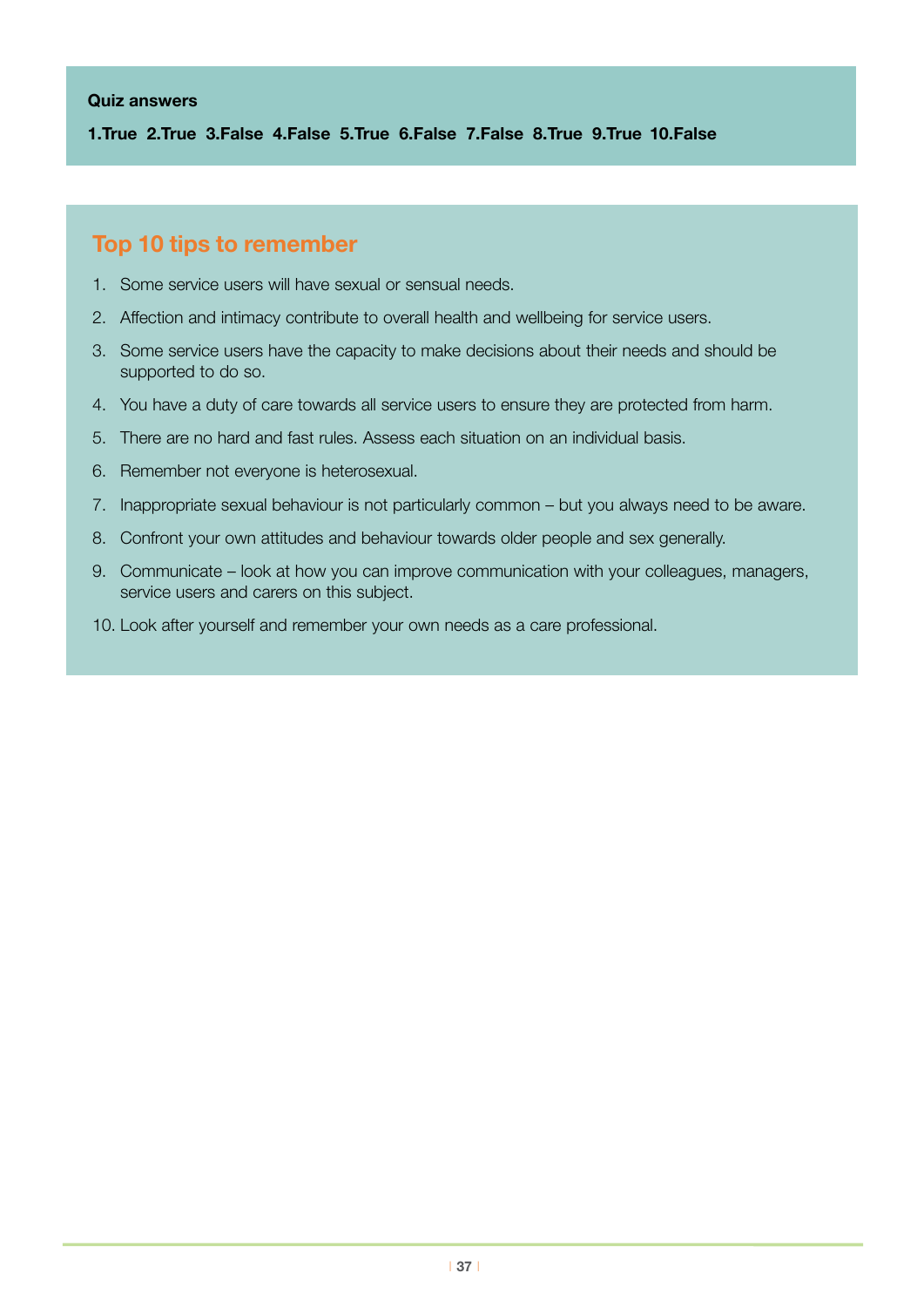- 1 Kuhn D (2002) Intimacy, sexuality and residents with dementia. Alzheimer's Care Quarterly. 3, 2, 165–76
- 2 Manchester University (2016) Love and Intimacy in Later Life: Study reveals active sex lives of over-70s. Page 60 Accessed at: http://www.manchester.ac.uk/discover/news/love-and-intimacy-in-later-life-studyreveals-active-sex-lives-of-over-70s
- 3 Willis P, Maegusuku-Hewett T, Raithby M, Miles P, (2016), Swimming upstream: the provision of inclusive care to older lesbian, gay and bisexual (LGB) adults in residential and nursing environments in Wales, Cambridge University Press, Page 282.
- 4 Manchip S, Menon VB (2007) Sexual disinhibition in Alzheimer's disease. Geriatric Medicine. Page 37, 9, 51–6.
- 5 Department of Health. (2016). Care and Support Statutory Guidance. Accessed at: https://www.gov.uk/ guidance/care-and-support-statutory-guidance
- 6 Willis P, Maegusuku-Hewett T, Raithby M, Miles P, (2016), Swimming upstream: the provision of inclusive care to older lesbian, gay and bisexual (LGB) adults in residential and nursing environments in Wales, Cambridge University Press, Page 285.
- 7 Bamford,S, (2011), The last taboo A guide to dementia, sexuality, intimacy and sexual behaviour in care homes, London, International Longevity Centre, Page 6
- 8 Nottinghamshire County Council, (2014), Vulnerable Adults Intimate Personal Relationships staff guidance. Accessed at: http://site.nottinghamshire.gov.uk/thecouncil/plans/councilplansandpolicies/ policy-library/?EntryId100=431996 04/07/2016
- 9 Worcestershire County Council, (2013), Practice Guide 4: Sexual activity where a person may have limited capacity to consent.
- 10 Worcestershire County Council, (2013), Practice Guide 4: Sexual activity where a person may have limited capacity to consent.
- 11 Department for Constitutional Affairs, (2007). Mental Capacity Act 2005: Code of Practice. Accessed at: https://www.gov.uk/government/uploads/system/uploads/attachment\_data/file/497253/Mental-capacityact-code-of-practice.pdf
- 12 Social Care Institute of Excellence, (2009), Mental Capacity Act 2005 at a glance. Accessed at: http:// www.scie.org.uk/publications/ataglance/ataglance05.asp
- 13 Mental Capacity Act (2005), Section 1, Principle (2)
- 14 Worcestershire County Council, (2013), Practice Guide 4: Sexual activity where a person may have limited capacity to consent.
- 15 Worcestershire County Council, (2013), Practice Guide 4: Sexual activity where a person may have limited capacity to consent.
- 16 Department of Health. (2016). Care and support statutory guidance. Available at: https://www.gov.uk/ guidance/care-and-support-statutory-guidance/safeguarding
- 17 Parry, I. (2013), Adult safeguarding and the role of housing. The Journal of Adult Protection, Volume 15 Issue 1. Accessed at: http://www.emeraldinsight.com/doi/pdfplus/10.1108/14668201311299881
- 18 Social Care Institute for Excellence, (2015). Safeguarding Adults: Sharing Information. Accessed at: http://www.scie.org.uk/care-act-2014/safeguarding-adults/sharing-information/does-not-want-to-share. asp
- 19 Social Care Institute for Excellence, (2014), Adult safeguarding for housing staff: Guidance for frontline housing staff and contractors. Accessed at: http://www.scie.org.uk/publications/guides/guide53/files/ housing-guide-for-frontline-housing-staff.pdf?res=true
- 20 Social Care Institute for Excellence, (2014), Adult safeguarding for housing staff: Guidance for frontline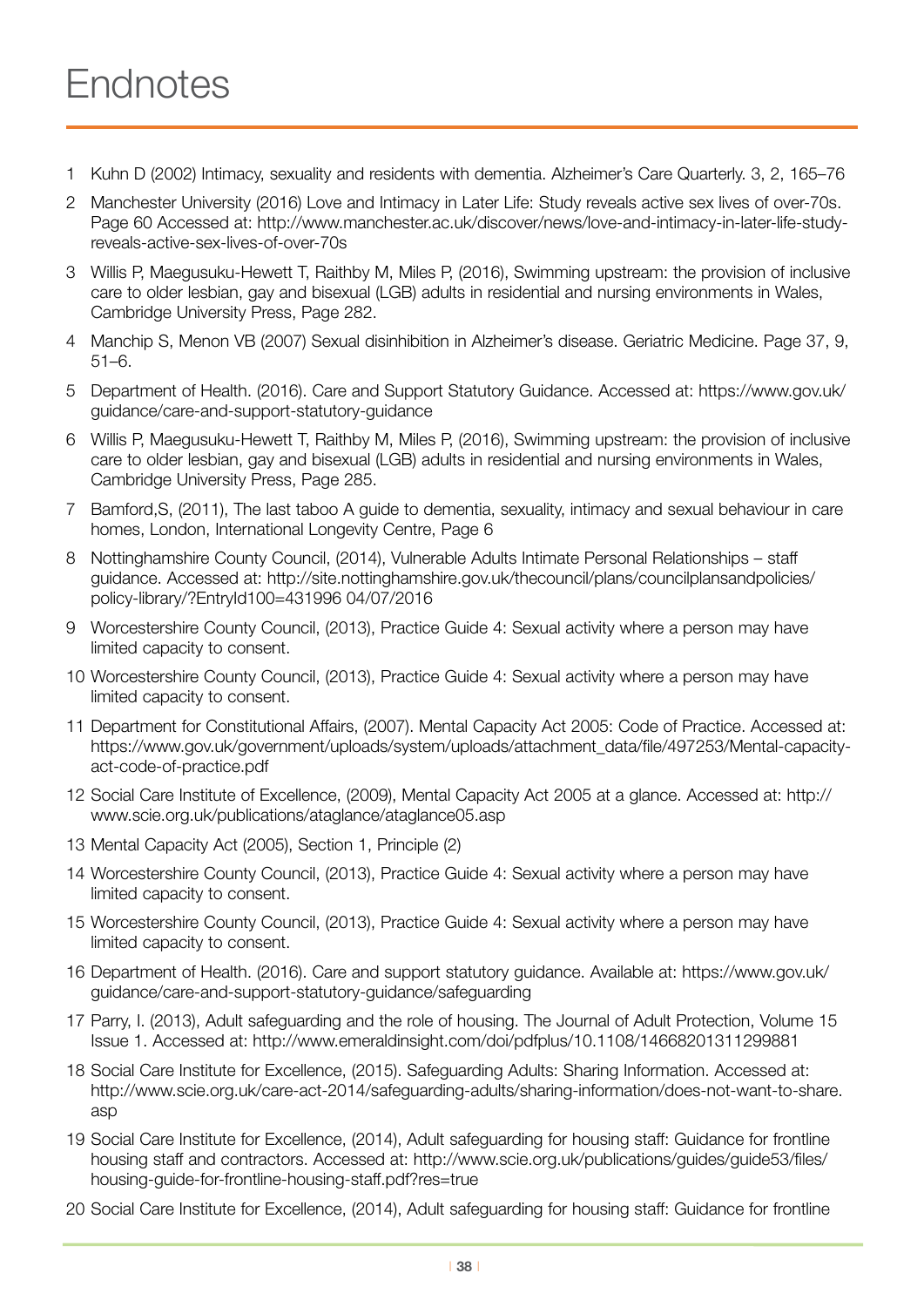housing staff and contractors. Accessed at: http://www.scie.org.uk/publications/guides/guide53/files/ housing-guide-for-frontline-housing-staff.pdf?res=true

- 21 Department of Health. (2016). Care and support statutory guidance. Accessed at: https://www.gov.uk/ guidance/care-and-support-statutory-guidance
- 22 Social Care Institute for Excellence, (2014), The Care Act: Safeguarding adults. Accessed at: http://www. scie.org.uk/care-act-2014/safeguarding-adults/
- 23 Bouman W.P, Arcelus J, Benbow SM, Nottingham study of sexuality and ageing (NoSSA II). Attitudes of care staff regarding sexuality and residents: A study in residential and nursing homes, (Published online 19 February 2007), Sexual and Relationship theory Volume 22 Issue 1.
- 24 The Care Act (2014), Safeguarding adults at risk of abuse or neglect accessed at: http://www.legislation. gov.uk/ukpga/1998/37/section/115http://www.legislation.gov.uk/ukpga/2014/23/contents/enacted/data. htm
- 25 Leggatt-Mead V, Walker K, Chapman M, Bedford Borough Council, Personal & Sexual Relationships Policy for Vulnerable Adults (March 2009) Page 7.
- 26 European Convention of Human Rights, Article 8, Accessed at: http://www.echr.coe.int/Documents/ Convention\_ENG.pdf
- 27 Mental Capacity Act (2005), Section 9. Lasting Powers of Attorney, Accessed at: http://www.legislation. gov.uk/ukpga/2005/9/contents
- 28 Mental Capacity Act (2005), Section 1 Principle (4), Accessed at: http://www.legislation.gov.uk/ ukpga/2005/9/contents
- 29 Willis P, Maegusuku-Hewett T, Raithby M, Miles P, (2016), Swimming upstream: the provision of inclusive care to older lesbian, gay and bisexual (LGB) adults in residential and nursing environments in Wales, Cambridge University Press, Page 282.
- 30 Leggatt-Mead V, Walker K and Chapman M (2009), Bedford Borough Council Personal & Sexual Relationships Policy for Vulnerable Adults, Page 10
- 31 Nottinghamshire County Council, (2014), Vulnerable Adults Intimate Personal Relationships Policy, Page 4, Accsessed at: http://site.nottinghamshire.gov.uk/thecouncil/plans/councilplansandpolicies/policylibrary/?entryid100=431979&p=5
- 32 Bamford,S, (2011), The last taboo A guide to dementia, sexuality, intimacy and sexual behaviour in care homes, International Longevity Centre, Page 31
- 33 Nottinghamshire County Council, (2014), Vulnerable Adults Intimate Personal Relationships – staff guidance, Page 10, Accessed at: http://site.nottinghamshire.gov.uk/thecouncil/plans/ councilplansandpolicies/policy-library/?entryid100=431979&p=5
- 34 Worcestershire County Council (2013), Guidance for workers in area social work and integrated teams. (2013), PG4
- 35 Worcestershire County Council (2013), Guidance for workers in area social work and integrated teams. (2013), PG5
- 36 Crime and Disorder Act (1998). Accessed at: http://www.legislation.gov.uk/ukpga/1998/37/contents
- 37 Crime and Disorder Act (1998), Section 115 accessed at: http://www.legislation.gov.uk/ukpga/1998/37/ contents
- 38 Social Care Institute for Excellence, (2014), Adult safeguarding for housing staff: Guidance for frontline housing staff and contractors
- 39 Social Care Institute for Excellence. (2015). Adult Safeguarding: Sharing Information. Accessed at: http:// www.scie.org.uk/care-act-2014/safeguarding-adults/sharing-information what-does-the-law-say.asp
- 40 Social Care Institute for Excellence. (2015). Adult Safeguarding: Sharing Information. Accessed at: http:// www.scie.org.uk/care-act-2014/safeguarding-adults/sharing-information/